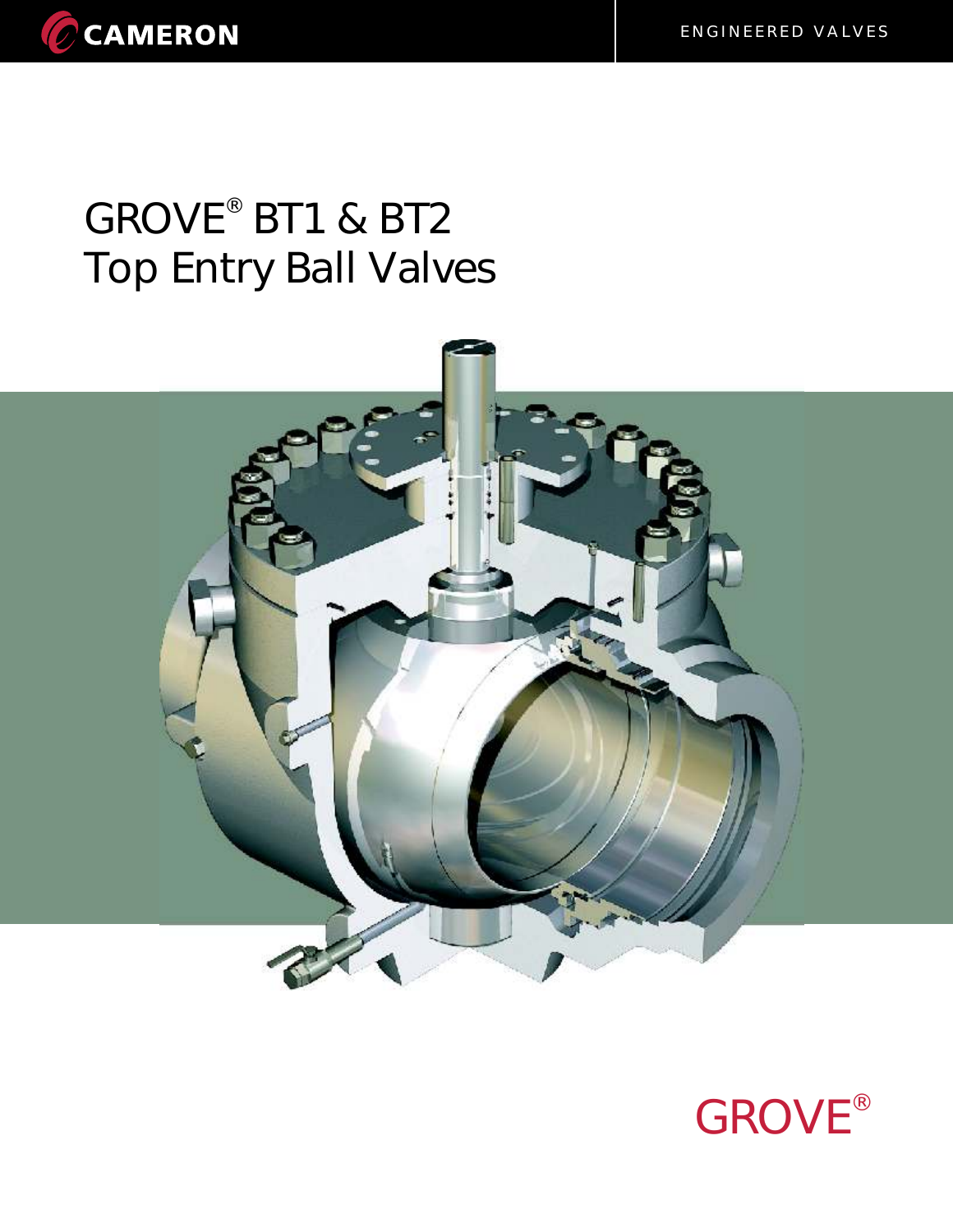

## **TABLE OF CONTENTS**

#### **GROVE BT1 & BT2 TOP ENTRY BALL VALVES**

|                                                                  | $\mathbf 1$ |
|------------------------------------------------------------------|-------------|
| <b>BT1 &amp; BT2</b>                                             |             |
|                                                                  |             |
| <b>BT1 &amp; BT2</b>                                             |             |
|                                                                  |             |
| <b>BT1 &amp; BT2</b>                                             |             |
|                                                                  |             |
| Special Process and Materials for Special Application ________ 8 |             |
| BT <sub>1</sub>                                                  |             |
|                                                                  |             |
|                                                                  |             |
|                                                                  |             |
| BT <sub>2</sub>                                                  |             |
|                                                                  |             |
|                                                                  |             |
|                                                                  |             |
| <b>BT1 &amp; BT2</b>                                             |             |
|                                                                  |             |
| <b>BT1 &amp; BT2</b>                                             |             |
|                                                                  |             |
|                                                                  |             |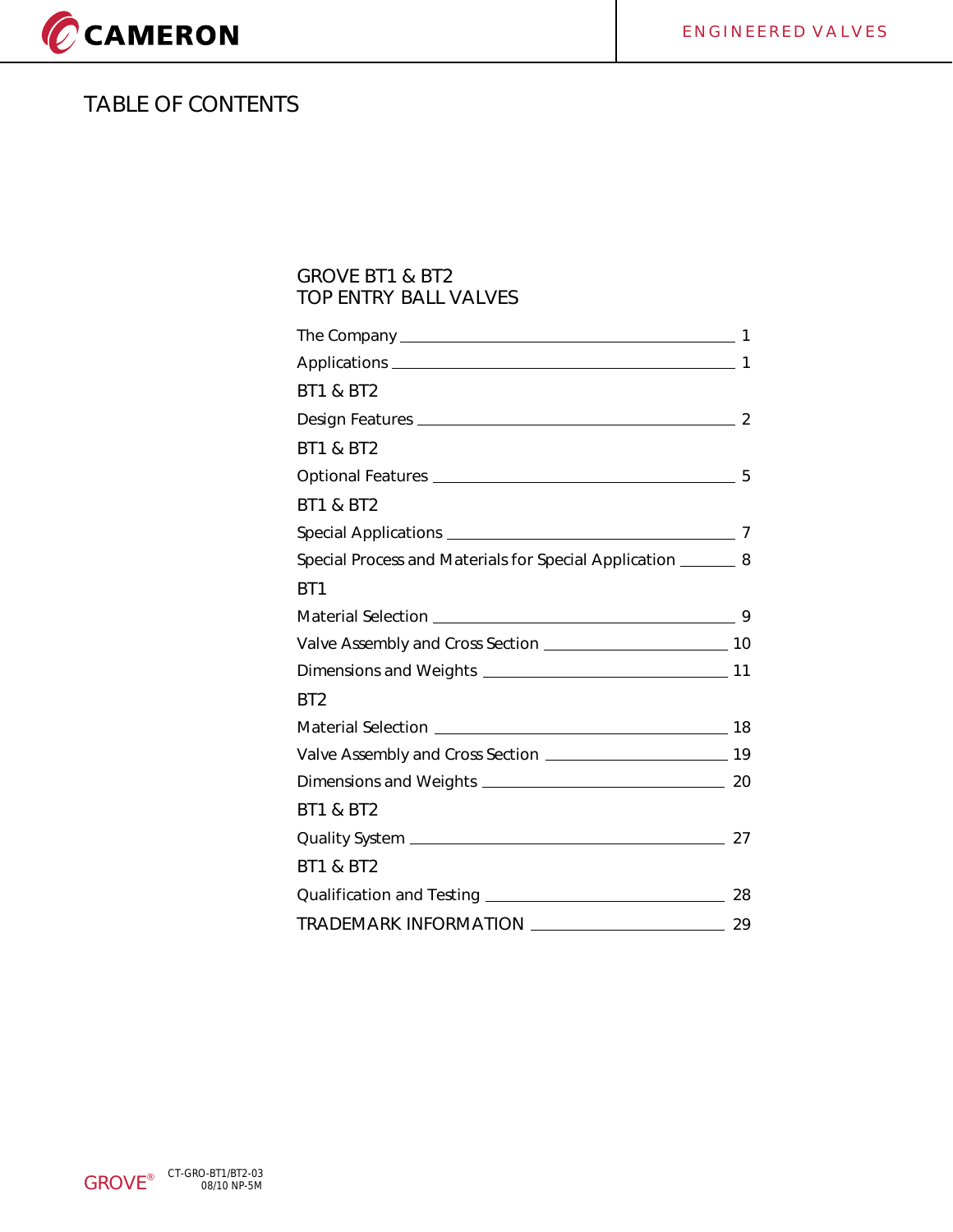# CCAMERON

## **BT1 & BT2 TOP ENTRY BALL VALVES**

#### **THE COMPANY**

Cameron's Valves & Measurement (V&M) group is a leading provider of valves and measurement systems to the Oil and Gas industry.

The Engineered Valves division provides large-diameter valves for use in natural gas, LNG, crude oil and refined products transmission lines as well as in many other general industrial applications.

Rigorously tested, field-proven and backed by superior aftermarket service, Cameron's GROVE valves are among the best known valves in the world.

#### **APPLICATIONS**

The GROVE BT1 and BT2 valves are an advanced design of Top Entry ball valves, manufactured in a wide range of diameters and pressure classes.

In the standard versions the valves are suitable for transmission pipelines, pumping, compression and re-injection units, offshore platforms, onshore terminals, pig traps, measuring stations and surge relief skids. Whenever ball valves are used in critical service applications, in-situ field repairability with quick turnaround is often needed.

The BT1 and BT2 valves are full in-line field repairable, thus eliminating long down times.

BT1 and BT2 valves have complete flexibility in the use of materials for body, trim and seal gasket selections. For this reason, they can be trimmed to meet your most severe applications.

The BT1 and BT2 valves are sized to withstand the external loads from the pipeline or from the manifolds even when the bonnet, the ball and the seats are removed for maintenance. They can also be welded directly onto the pipeline or the manifold assembly.

The bonnet-body construction allows the use of various grades of carbon steel, stainless steel and other alloys thus complying with most severe service conditions.

The GROVE BT1 and BT2 valves can also be adapted for special applications such as abrasive fluids, low temperature service, sequencing service (low and high temperature), subsea installations and LNG plants.

#### **RANGE OF PRODUCTION**

| <b>SIZE</b>    |        |                             |                          |                             | ASME CLASS  |           |                |                |
|----------------|--------|-----------------------------|--------------------------|-----------------------------|-------------|-----------|----------------|----------------|
| in.            | (mm)   | 150                         | 300                      | 400                         | 600         | 900       | 1500           | 2500           |
| 11/2           | (40)   | $\bullet$                   | $\bullet$                | $\bullet$                   | 0           | $\bullet$ | $\bullet$      | $\bullet$      |
| $\overline{2}$ | (50)   | ●                           | $\bullet$                | $\bullet$                   | ●           |           | ●              | ●              |
| $\overline{3}$ | (80)   | ۸                           | $\bullet$                | $\bullet$                   | ●           | n         | ●              | ▲              |
| 4              | (100)  | D                           | $\bullet$                | $\bullet$                   |             |           | $\bullet$      |                |
| 6              | (150)  |                             | $\bullet$                | $\bullet$                   |             |           | $\bullet$      | ш              |
| 8              | (200)  | D                           | $\bullet$                | $\bullet$                   |             |           | ●              | ▄              |
| 10             | (250)  |                             | ●                        | ٠                           |             |           | o              |                |
| 12             | (300)  | n                           | $\bullet$                | $\bullet$                   |             |           | $\bullet$      | $\blacksquare$ |
| 14             | (350)  | $\mathbb{Z}$                | П                        | H.                          | T.          |           | П              | ш              |
| 16             | (400)  | $\mathbb{Z}$                | $\mathbb{R}^2$           | $\mathbb{R}^3$              | F.          |           | П              | a l            |
| 18             | (450)  | $\mathcal{L}_{\mathcal{A}}$ | $\blacksquare$           | П                           |             |           | m,             |                |
| 20             | (500)  | $\blacksquare$              | n.                       | H.                          | <b>COL</b>  |           | $\blacksquare$ | п              |
| 22             | (550)  | T,                          | $\Box$                   | $\Box$                      | П           |           | $\blacksquare$ |                |
| 24             | (600)  | $\mathcal{L}_{\mathcal{A}}$ | $\Box$                   | <b>In</b>                   | Ħ           |           | ш              |                |
| 26             | (650)  | u,                          | H.                       | F.                          |             |           | $\blacksquare$ |                |
| 28             | (700)  | п                           | m.                       | F.                          | <b>COL</b>  |           | m,             |                |
| 30             | (750)  | $\mathcal{C}_{\mathcal{A}}$ | $\overline{\phantom{a}}$ | Π                           |             |           | m,             |                |
| 32             | (800)  | $\Box$                      | $\overline{\phantom{a}}$ | $\mathbb{R}^2$              |             |           | $\blacksquare$ |                |
| 34             | (850)  | T.                          | m.                       | m,                          | <b>Tale</b> |           | m,             |                |
| 36             | (900)  | T,                          | П                        | F.                          | <b>Tall</b> |           | <b>STEP</b>    |                |
| 40             | (1000) | $\mathcal{C}^{\mathcal{A}}$ | $\Box$                   | $\mathbb{R}^2$              | П           | ×.        | $\blacksquare$ |                |
| 42             | (1050) | $\mathcal{C}^{\mathcal{A}}$ | b.                       | $\mathcal{L}_{\mathcal{A}}$ | ×           |           | $\blacksquare$ |                |
| 46             | (1150) | a,                          | $\mathbb{R}^n$           | $\mathcal{L}_{\mathcal{A}}$ | П           |           |                |                |
| 48             | (1200) | $\mathcal{L}_{\mathcal{A}}$ | $\blacksquare$           | П                           | <b>COL</b>  | H.        |                |                |
| 54             | (1300) | $\mathcal{L}_{\mathcal{A}}$ | L.                       | $\mathcal{L}_{\mathcal{A}}$ |             |           |                |                |
| 56             | (1400) | ÷,                          | П                        | T.                          | m.          |           |                |                |
| 60             | (1500) | $\mathcal{L}_{\mathcal{A}}$ | $\mathcal{C}$            | M.                          |             |           |                |                |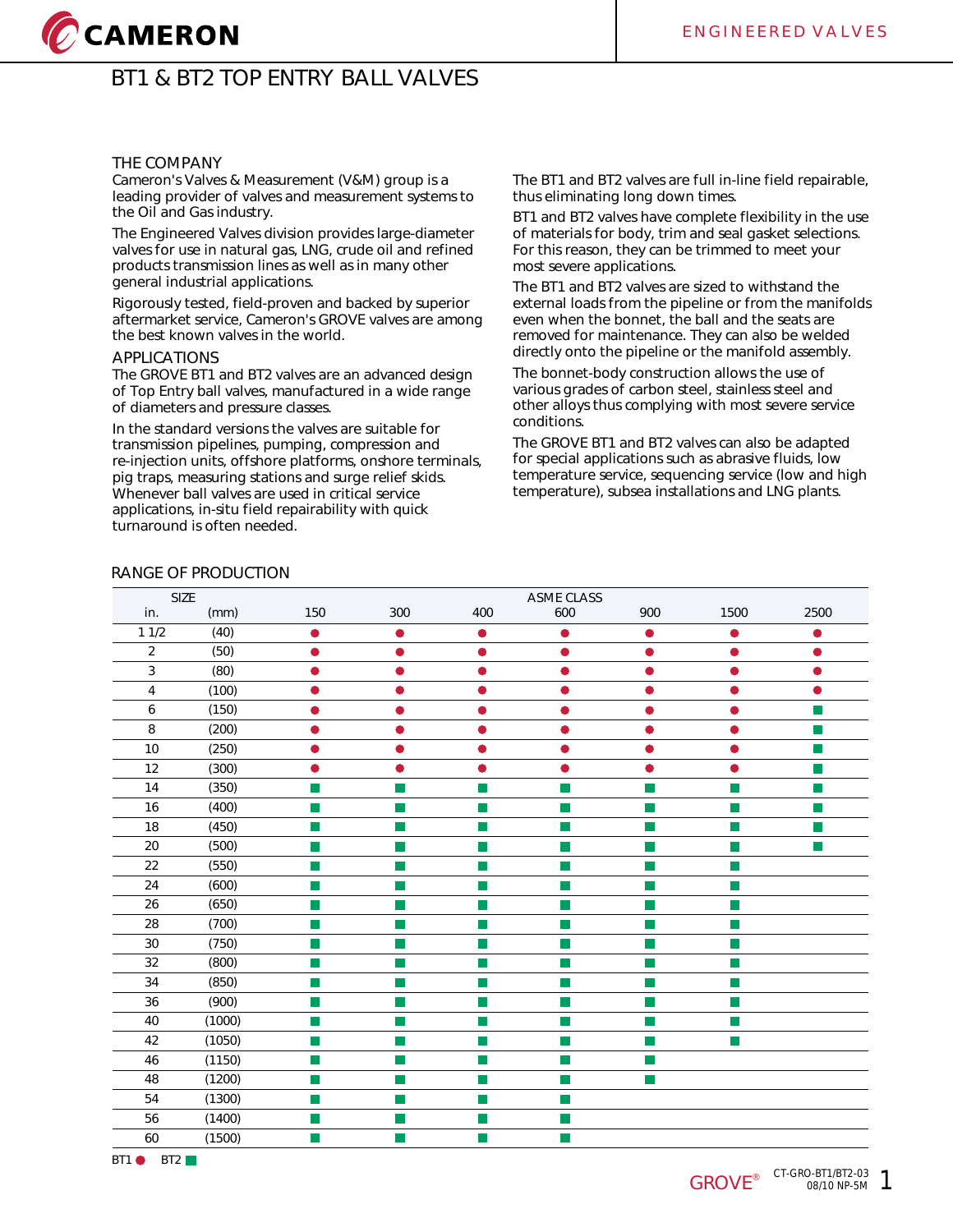# CAMERON

## **BT1 DESIGN FEATURES**

#### **STANDARD FEATURES**

- Triple barrier stem seals
- Anti-Blow Out stem design
- Stem emergency grease fitting
- Low friction metal-backed self lubricating PTFE sleeve bearing and thrust washers
- Trunnion mounted ball
- Plastic polymer insert for seat sealing
- Double Piston Effect seats (DPE)
- Relief valve in the body cavity
- Nickel plating on pressure controlling parts and stem in function of the trim material
- Body thickness in accordance with ASME B16.34
- End Flange dimensions in accordance with API Standard 6D
- Adapter plate with integral position indicator
- In-line maintainable
- API 6FA Fire Safe Design
- Standard Design as per API 6D

#### **FEATURES UPON REQUEST**

- Self-relieving seats and duel seat design
- Lubricated seats
- Features for vertical installation
- Special Flanges or End Connections in accordance with customer requirements
- Special Face-to-Face and bore sizes
- PTFE spring energized lip seals for stem sealing
- Anti-static device
- Metal-to-Metal seat sealing
- Double-Block-and-Bleed
- AISI 316 and Inconel 625 overlay on all sealing areas
- AISI 316 and Inconel 625 overlay on all wetted areas
- Explosive decompression resistant seals
- Explosive decompression resistant seals
- NACE MR0175 / ISO 15156

## **BT2 DESIGN FEATURES**

#### **STANDARD FEATURES**

- Triple barrier stem seals
- Anti-Blow Out stem design
- Stem and seats emergency grease fittings
- Low friction metal-backed self lubricating PTFE sleeve bearing and thrust washers
- Trunnion mounted ball
- Primary Metal-to-Metal seal and protected secondary O-ring seal up to ASME Class 900, for the higher classes Plastic Polymer insert for seat sealing
- Double Piston Effect seats (DPE)
- Pressure relief valve in the body cavity
- Nickel plating on pressure controlling parts and stem in function of the trim material
- Body thickness in accordance with ASME B16.34
- End Flange dimensions in accordance with API Standard 6D
- Adapter plate with integral position indicator
- Factory positioned external stops
- In-line maintainable
- API 6FA Fire Safe Design
- Standard Design as per API 6D

#### **FEATURES UPON REQUEST**

- Self-relieving seats and dual seat design
- Lubricated seats
- Special flanges or end connections in accordance with customer requirements
- Special Face-to-Face and bore sizes
- PTFE spring energized lip seals for sealing
- Anti-static device
- Metal-to-Metal seat sealing
- Double-Block-and-Bleed
- Features for vertical pipe installation
- AISI 316 and Inconel 625 overlay on sealing areas
- AISI 316 and Inconel 625 overlay on all overllay on all wetted areas
- Explosive decompression resistant seals
- NACE MR0175 / ISO 15156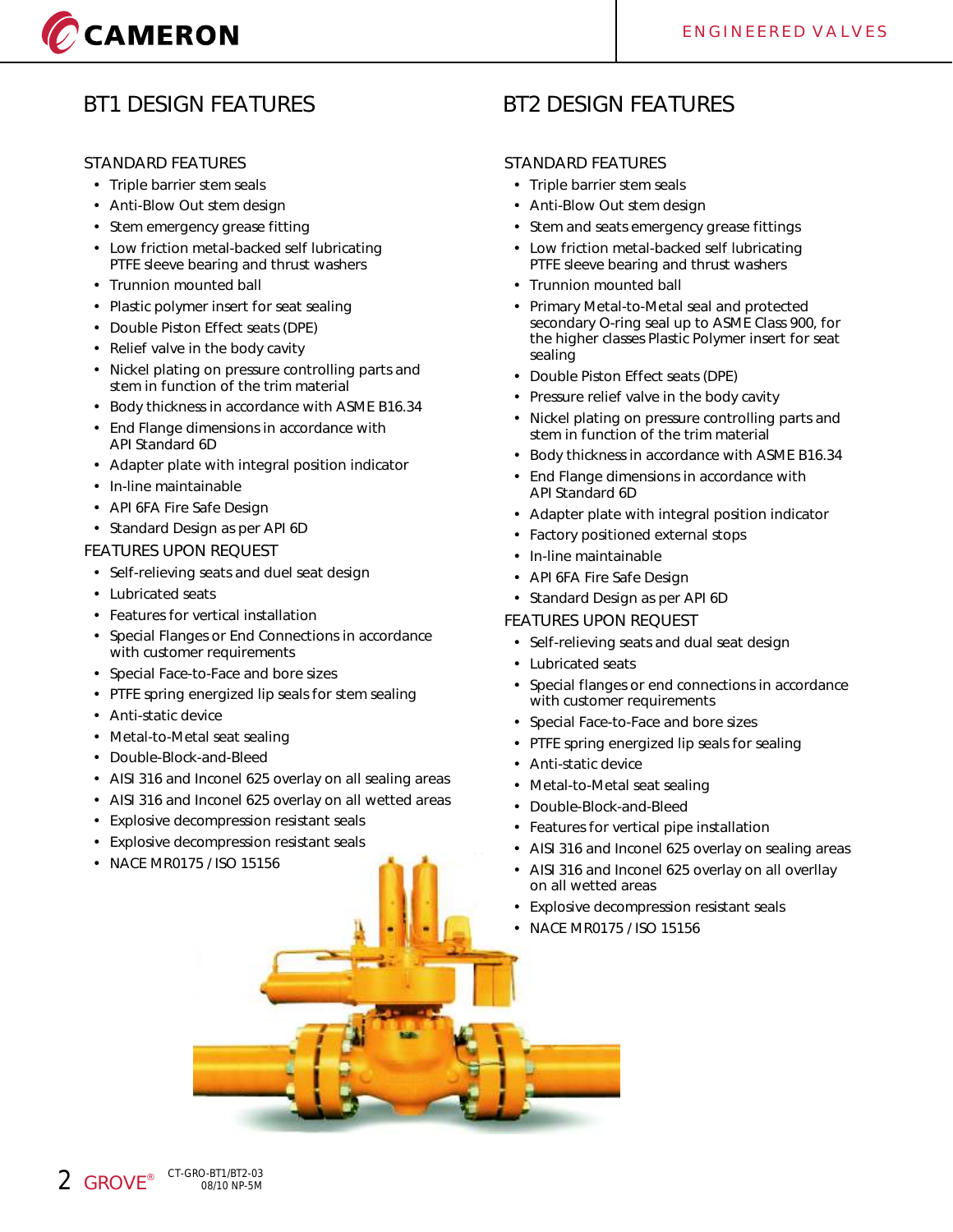## CAMERON

## **BT1 & BT2 DESIGN FEATURES**

#### **SEAT SEAL**

The Double Piston Effect (DPE) seat design allows each seat to seal with pressure acting from each direction.

DPE seats are standard on the Top Entry Valves, hence, in the event that the upstream seat is damaged, the downstream seat provides a seal (double barrier in both directions). Due to this seat configuration, the double barrier is assured regardless of the flow direction.

Whenever required, the valve can be supplied with Self Relieving Seats (SRS) that provide a single barrier. This independent sealing on the upstream and downstream seats is available upon request.

Under customer request, the valve can be supplied with dual seats design, upstream seat self relieving downstream seat double piston effect to provide a double barrier in one direction and to avoid the presence of the body cavity relief valve. This configuration is available upon request.

The standard design of the seating surface of the BT1 features a plastic insert which ensure low friction and effective performances throughout the life of the valve.

The BT2 sealing is achieved by a primary Metal-to-Metal seal and secondary protected O-Ring seal up to ASME Class 900 for higher classes a plastic O-Ring or plastic insert is used.

The Block-and-Bleed and Double-Block-and-Bleed features are available on all size and classes.

#### **STEM CONSTRUCTION**

The stem construction can either be integral with the ball or separate from the ball depending upon the type of service, valve size and trim material selected.

In either case, the stem anti-blow out configuration of the GROVE Top Entry Valves prevents stem ejection by internal pressure.

#### **TRIPLE STEM SEALS**

The standard design includes a triple barrier sealing system the configurations are the follows: Up to 4" N.: 2 O-Rings plus N.: 1 graphite Ring from 6" and above N.: 3 O-Rings.



Provision for the injection of sealant can be provided to achieve temporary sealing until required maintenance is carried out.

The outer seal can be replaced with the line under pressure provided that the body cavity is fully vented (please adhere to the procedure in the Maintenance Manual).

#### **BALL POSITION**

For lever-operated valves, the open and closed positions are assured by corresponding stops on the bearing housing. When the valve is with gearbox or actuated these stops are considered secondary stops, as primary stops will be set the stops onto the gear/actuator.

"OPEN" and "CLOSED" indicators are also provided.

#### **BODY/BONNET CONSTRUCTION**

The typical shape of the body as well as the cast construction allow for an optimization of material distribution which is particularly suitable for high pressure classes.

The body to bonnet joint design is in compliance with ASME VIII Div. 1, and the ASME B16.34 body thickness make the structure of the pressure containing parts extremely robust, allowing for a convenient selection of gasket types to be utilized whenever required (i.e. low temperature, sour gas). It also allows for the inclusion of additional graphite seals to further guarantee the tightness under fire conditions.

The body drain is located in the lowest part of the body cavity and features an NPT drain valve with a safety plug.

Unless otherwise specified the valve ends comply with:

- Flanged Ends in accordance with API 6D/ISO 14313
- Welded Ends in accordance with ASME 16.25.

The bolts threads are per ISO metric.

#### **TORQUE**

The low operating torque and the long trouble-free service life of the GROVE Top Entry Valves are the result of:

- The design of the stem which is not loaded by side thrust;
- Two (upper and lower) rigid, large diameter, short coupled trunnions which support the ball side load due to differential pressure;
- Self lubricating sleeve bearing and thrust washers.



The GROVE Top Entry Valves are suited for almost any kind of powered operators and are able to meet most severe operating and test conditions such as those required of Emergency Shut Down Valves or HIPPS Valves.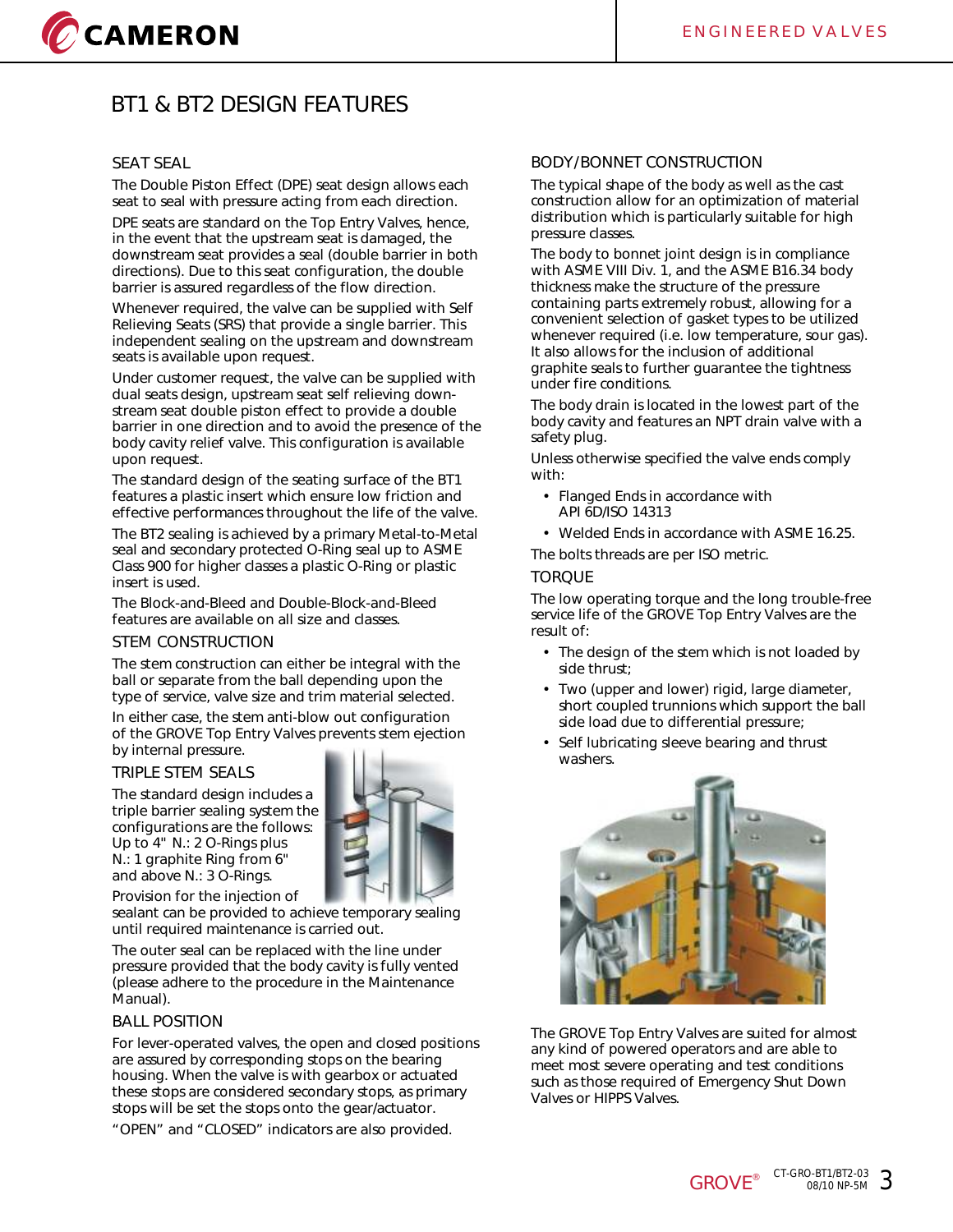

## **BT1 & BT2 DESIGN FEATURES**

#### **FULL IN-LINE MAINTENANCE**

The GROVE Top Entry ball valve is designed to be maintained in line.

The bolted construction allows disassembly on-site for inspection and possible repair.

Removal of the bolted bonnet from the valve body allows access to the ball and seats which can be removed with special maintenance tools, designed by GROVE.

The standard valve utilizes a DPE seat design and therefore the tightness of the seating surfaces can be assessed by pressurizing the body cavity only, before any re-pressurization of the pipeline.

#### **DOUBLE PISTON EFFECT (DPE)**

Spring loaded seats are able to float along the flow axis.

Line pressure behind the seat ring supplements the seat spring load and pushes the seats tightly against the ball. (Piston Effect).



If the upstream seat (1) is damaged and leaks, the pressure entering the body cavity acts on the downstream seat or ball.

Seat (2) sealing the downstream seat tightly against the ball.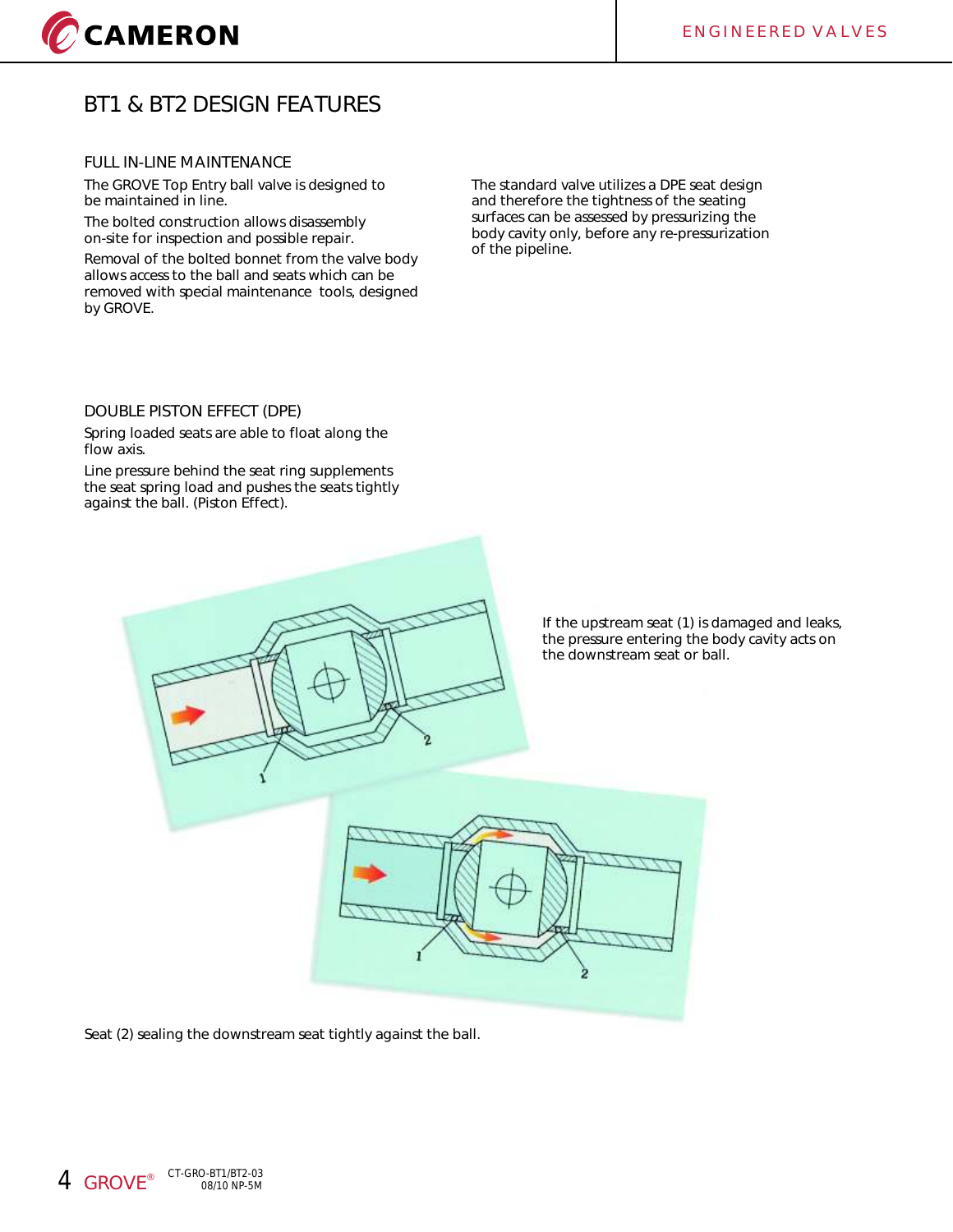

## **BT1 & BT2 OPTIONAL FEATURES**

#### **STEM EXTENSIONS**

GROVE ball valves can be provided with optional stem extensions suitable for buried installations.

When used on a buried valve, the stem extension can be furnished "water-tight" and both the grease injection system and drain system will be extended.

The length of the extension is measured from the center-line of the valve to the center-line of the handwheel. This distance must be specified at the order stage.

Upon request; wrenches, manual operators and powered actuators can be supplied with locking devices to suit the customer's specification.

**METAL-TO-METAL SEATS** The seating surfaces between the seat and the ball can be completely metallic.



This trim is recommended whenever the standard soft sealing is not suitable because of the unfavorable combination of pressure, temperature, chemical composition of the fluid, or when solid or abrasive particles are present.

Metal-to-Metal seats utilize a coating on the ball and seats that is applied by means of "High Velocity Oxy-Fuel" (HVOF) using Tungsten Carbide.

GROVE operates its own in-house HVOF process for the supply of high quality Metal-to-Metal seated valves.

#### **TRANSITION PIECES**

Transition pieces can be welded on to the valves during the manufacturing process. Transition pipes can be made available free-issue to GROVE by the customer or can be procured by GROVE to suit the customer's specifications.

GROVE offers a wide variety of weld procedures in accordance with most international standards.

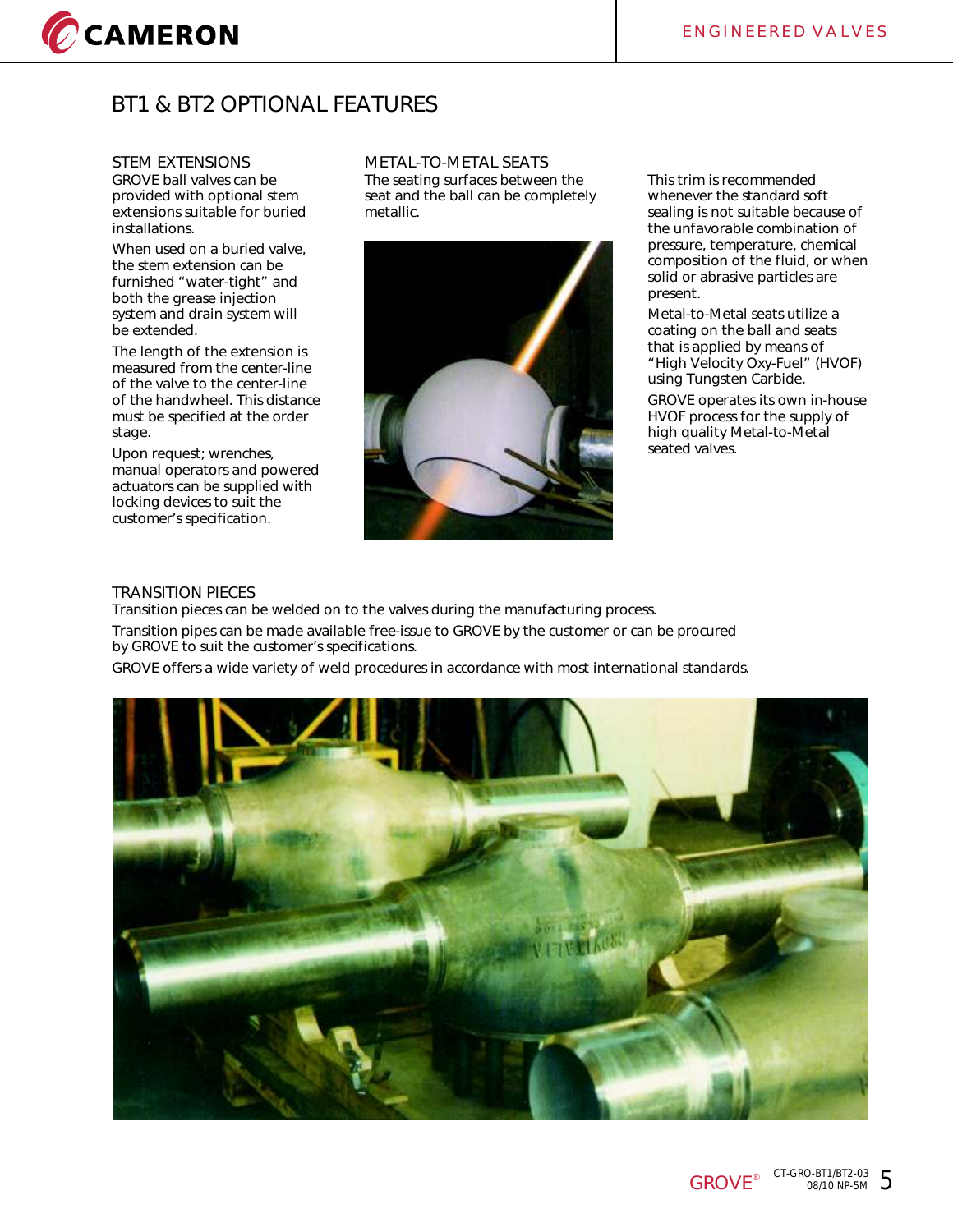## **BT1 & BT2 OPTIONAL FEATURES**

#### **INSTALLATION ON VERTICAL PIPE**

Top Entry ball valves to be installed on vertical pipelines are supplied together with special equipment which permits the ball and the seats to be supported during lateral disassembly.

The clearance required to carry out this operation will be provided upon request.



BT2 in vertical position, with special tools, during the ball assembly/disassembly operations.

#### **INTERNAL SLEEVE**

When severe commissioning conditions are foreseen, in the presence of pipeline construction residuals and when the integrity of the internals is to be guaranteed the option for Top Entry ball valves to have a customized temporary sleeve is available.

#### **ACTUATORS**

All BT Series valves are designed with an adapter plate to enable the fitting of powered actuators (electric, hydraulic, pneumatic). The assembly of the actuator on a new valve is usually carried out at the factory thus guaranteeing the full functionality of the completed assembly.

Should a valve require modification to enable an actuator to be fitted on-site, qualified personnel are available to supervise the modification.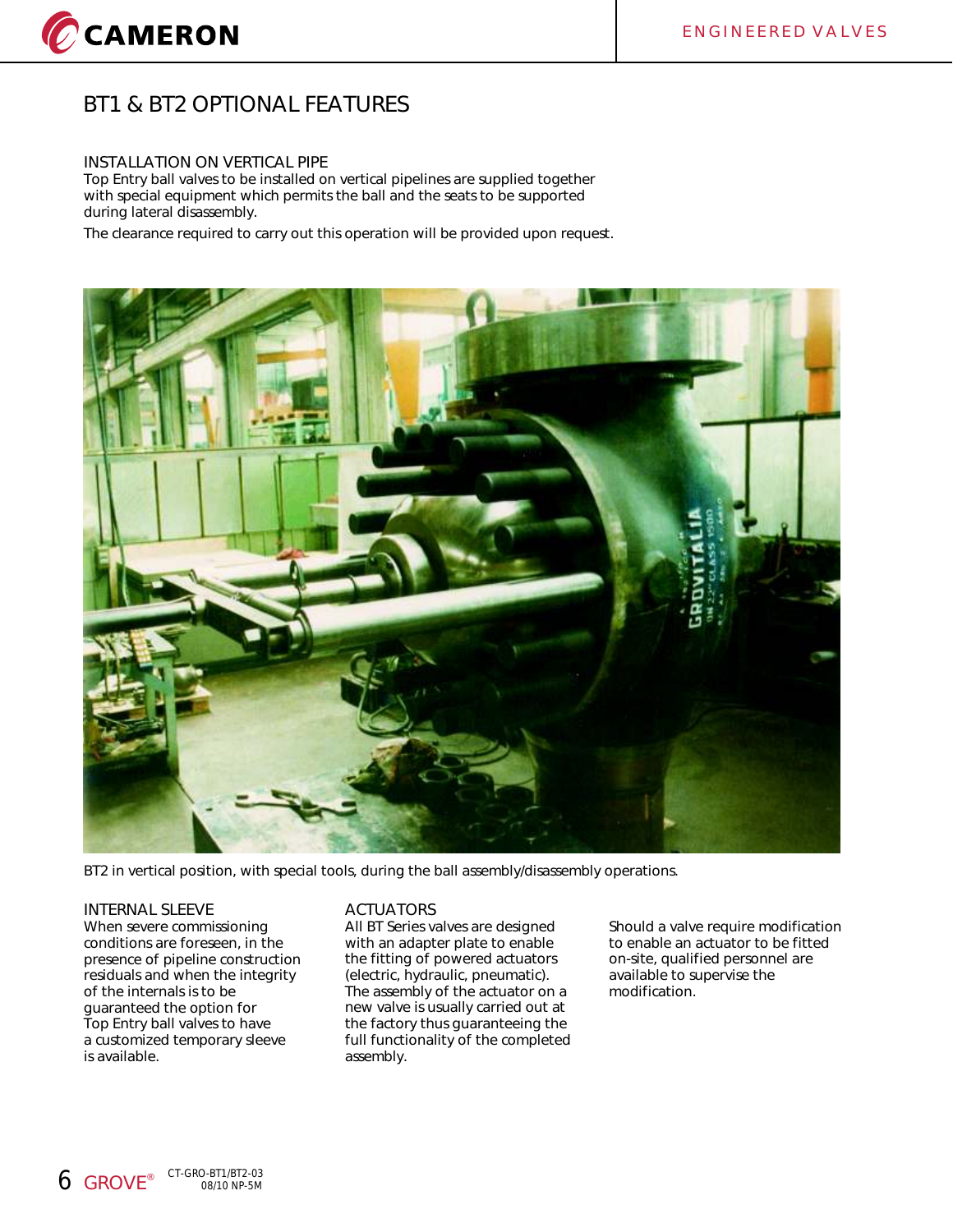

## **BT1 & BT2 SPECIAL APPLICATION**

#### **"S" DESIGN FOR SUBSEA SERVICE**

The BT Series S-type valve is the subsea version of the GROVE Top Entry ball valve, specifically designed to suit subsea service conditions.

The BT Series S-type valve is a very reliable product and is designed to provide optimum service without maintenance.

The S-type design meets the restrictive criteria usually adopted for pressure retaining and drive train components, making the S-type valve suitable also for Emergency Shutdown Service (ESD).

The body and the bolts are coated with special paint or coatings for corrosion resistance. In addition bonnet bolts feature special sealing caps for protection. A protective cap can also be provided onto the stem to prevent sea water ingress and allows for deployment of either manual or powered actuators.

#### **"P" DESIGN FOR HIGH TEMPERATURE SERVICE**

The BT Series P-type valve is the high temperature version of the GROVE Top Entry ball valve and is suitable for service temperatures up to 716°F (380°C).

#### **"L" DESIGN FOR LOW TEMPERATURE SERVICE** The BT Series L-type is the low temperature version of the GROVE Top Entry ball valve and is suited for temperature down to -193°F (-125°C).

The L-type valves utilize special materials, parts dimensions, surface finishing, gaskets and stem connections that are specifically designed to suit low temperature conditions.

The BT Series L-type valves are supplied with an extended bonnet allowing the stem seal to be positioned away from the low temperature zone, enhancing the sealing performance.

Full consideration has been given to mitigate the possibility of galvanic corrosion in critical sealing areas by means of weld overlay in stainless steel or nickel alloys. Upon customer request, or if required by the service conditions, the weld overlay can be extended to all wetted areas.

The corrosion resistance of the overlay can be verified by chemical analysis of test specimens and components.

The stem and external sealing areas are protected with additional gaskets sealing against sea water ingress.

The valves are suited to heavy cycling under alternating conditions of temperatures and pressures (for example sequencing service). Sealing performance is ensured by metal/graphite gaskets and metal to metal seats.

Valves are provided with stem extensions which allows the stem seal to lie far from the high temperature zone.

The drive train is designed to withstand high torque values resulting from the Metal-to-Metal seats in high temperature conditions. Trim and bolting are suited to high temperature service.

The valves are fitted with special lip gaskets specifically designed for low temperature application.

Seat insert materials are selected in accordance with the process conditions and testing parameters.

Body and trim are usually made of austenitic stainless steel grades.

Bonnet bolting is made of ASTM A320/194 grade B8M/8MA or A453 grade 660.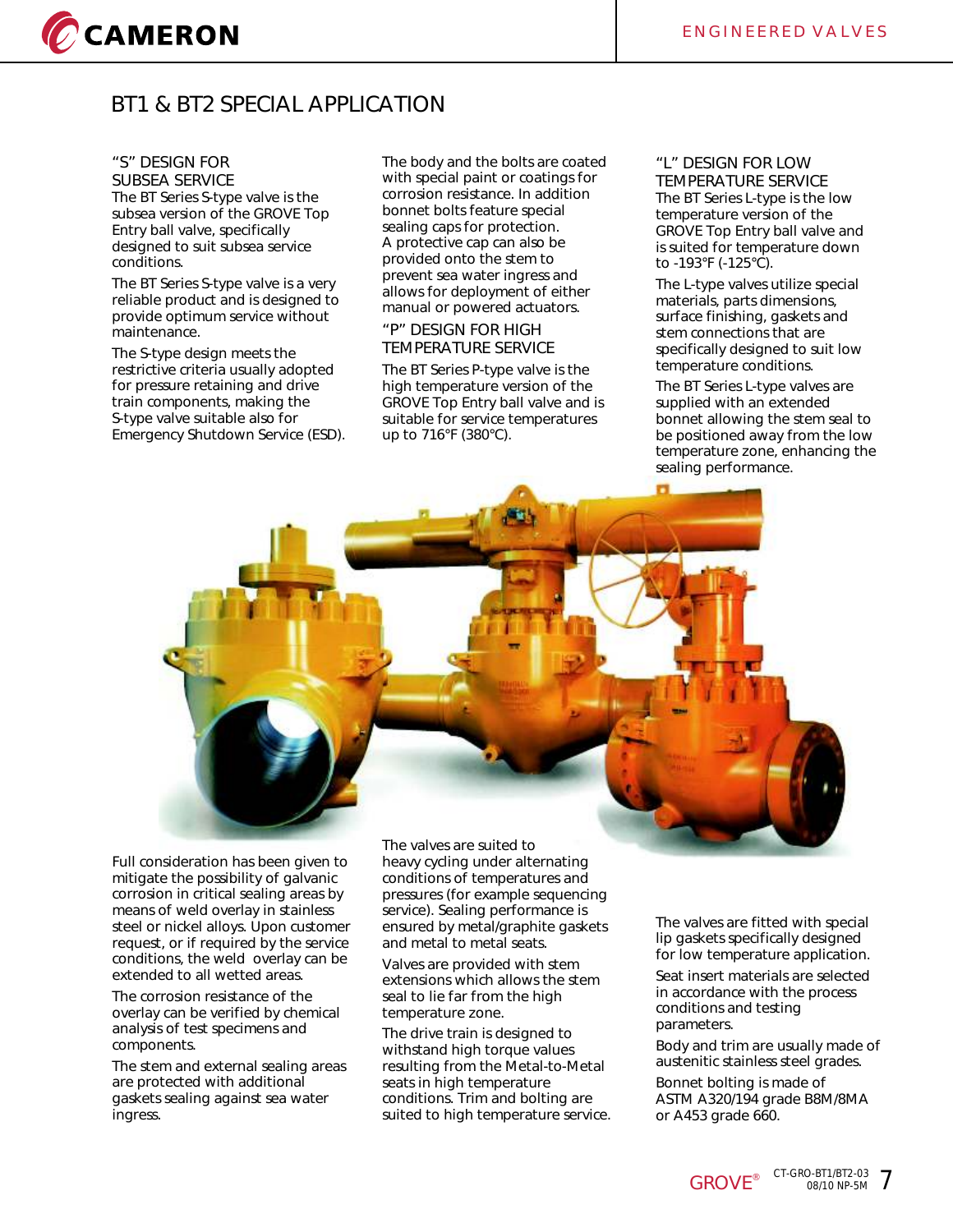

## **BT1 & BT2 SPECIAL PROCESS AND MATERIALS FOR SPECIAL APPLICATIONS**

## **MATERIALS SELECTION**

The quality of the valve depends on the materials selection.

The BT Series valves are designed in accordance with material requirements in API Standard 6D and allows for the selection of various combinations. After reviewing the service conditions, the selection is carried out to suit the mechanical and chemical characteristics of the materials.

A complete bill of materials is submitted at the quotation stage addressing each component.

#### **IN HOUSE SPECIAL PROCESS**

GROVE has in-house special process capabilities to produce valves for most critical applications.

Elecroless Nickel Plating (ENP) capability. ASTM B733 is the standard used for plating control.

Strict quality control procedures for critical process conditions and for the plated components maintain plating consistency.

High Velocity Oxy Fuel (HVOF) capability to provide Tungsten Carbide coating and provide wear and corrosion resistance to the Metal-to-Metal valves.

#### **WELD OVERLAYS**

In case of corrosive service, sealing surfaces or other critical parts of the valve can be robotically overlaid. Commonly used materials for weld overlay are AISI 316 and Inconel 625.

The process is qualified so that the final thickness after machining can guarantee the chemical composition per the relevant ASTM standard.

Non-Descructive testing (NDT) is then carried out using the dye penetrant method.

#### **NACE REQUIREMENTS**

On request GROVE Top Entry ball valves can be supplied in accordance with NACE MR0175 & ISO 15156 requirements.

**SEVERE WET SOUR GAS SERVICE**  In addition to compliance with requirements in NACE MR0175, for resistance to sulfide stress cracking, the following specifications can be met:

- NACE TM0284 (stepwise cracking induced by hydrogen adsorption)
- NACE TM0177 (sulfide stress cracking at 720 hours)

#### **DUPLEX STAINLESS STEELS METALLURGY**

For Duplex (22Cr 2Ni) and Super Duplex (25Cr 5Ni) stainless steel the following requirements are met:

- Pitting corrosion PRE = 33 min. for Duplex, 40 min. for Super Duplex
- Ferrite content 40 to 60% per ASTM E 562 In addition the following corrosion resistance qualification tests are available:
- Chloride corrosion per ASTM G48 (104°F (40°C), 72 hours)
- Cracking per ASTM G36 (302°F (150°C), 500 hours)



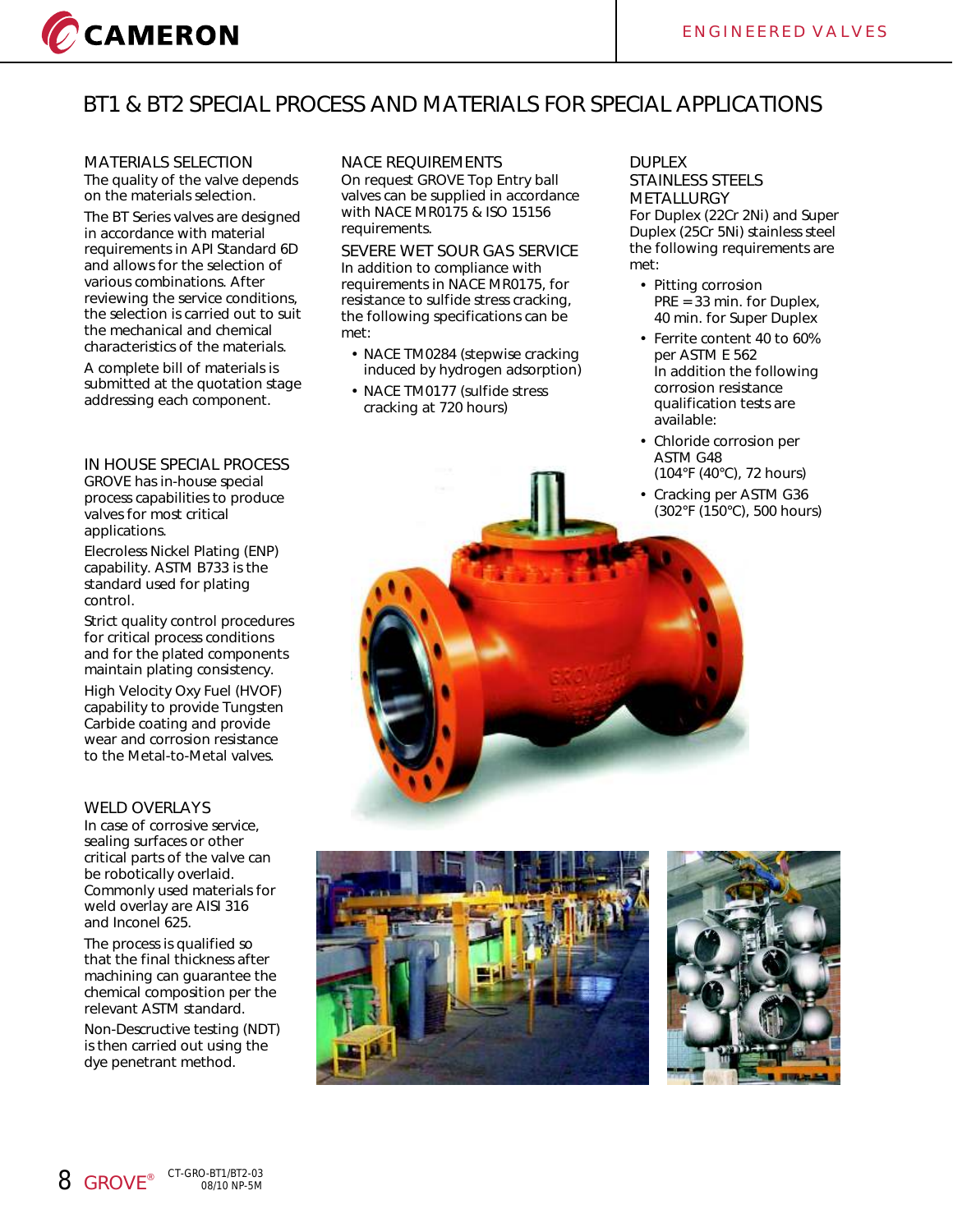## **BT1 MATERIALS SPECIFICATION**

#### **MATERIALS SELECTION**

The GROVE BT1 Ball Valve has been designed for use with various materials or combinations of materials depending on the service conditions.

The following is a typical listing of materials for valves ASME Class 150 - 2500 for standard applications.

#### **PRESSURE RETAINING PARTS**

| Body          | A216 WCB, A216 WCC, A352 LCB, A352 LCC                                          |
|---------------|---------------------------------------------------------------------------------|
| <b>Bonnet</b> | A350 LF2                                                                        |
| <b>Stem</b>   | AISI 4140, A564 Gr. 630 (17-4 PH                                                |
| Bolting       | A193 B7, A194 2H, A193 B7M, A194 2HM, A320 L7, A194 Gr.7, A320 L7M, A194 Gr. 7M |

#### **INTERNAL PARTS**

| Ball    | AISI 4140, A350 LF2, A694 F65, AISI 316, A564 Gr 630 (17-4 PH) |
|---------|----------------------------------------------------------------|
| Seats   | AISI 4140, A350 LF2, A694 F65, AISI 316, A564 Gr 630 (17-4 PH) |
| Springs | AISI 302, Inconel (different grades), Elgiloy                  |

#### **SEALING MATERIALS**

| Stem Gasket:                      | NBR (Nitrile)                |
|-----------------------------------|------------------------------|
|                                   | FKM (Viton different grades) |
|                                   | HNBR (Hydrogenated Nitrile)  |
| Seat/Bonnet Gasket: NBR (Nitrile) |                              |
|                                   | FKM (Viton different grades) |
|                                   | HNBR (Hydrogenated Nitrile)  |

#### **PLATING/COATING**

| 0.001 inch   | 25 microns                            |
|--------------|---------------------------------------|
|              | <b>ENP Electroless Nickel Plating</b> |
| $0.003$ inch | 75 microns                            |
|              | <b>ENP Electroless Nickel Plating</b> |

#### **NACE REQUIREMENTS**

GROVE BT1 Ball Valves can be supplied in accordance with NACE MR0175 / ISO 15156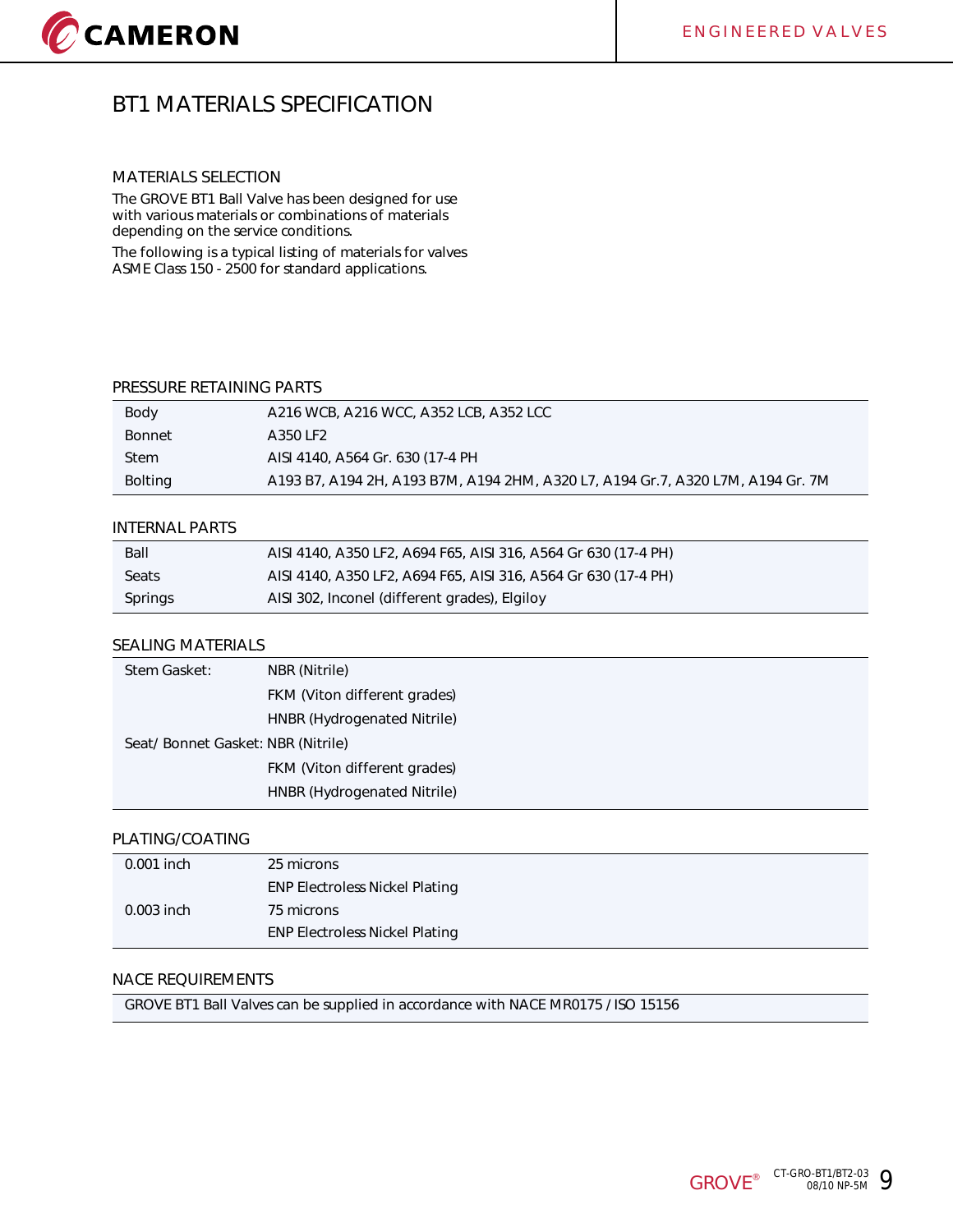## **BT1 VALVE ASSEMBLY & CROSS SECTION**

CCAMERON



#### **Item Description**

- 1 Body
- 4 Ball
- 5 Stem
- 6 Seat Ring with Insert
- 8 Body O-Ring<br>9 Bonnet Cover
- Bonnet Cover
- 10 Bushing
- 20 Lower Bearing
- 31 Body Stud
- 32 Body Nut
- 39 Drain Valve<br>97 Bonnet
- 97 Bonnet<br>123 Stem Ke
- 123 Stem Key<br>131 Bonnet Co
- 131 Bonnet Cover Capscrew<br>132 Adapter Plate Capscrew
- 132 Adapter Plate Capscrew<br>134 Stem O-Ring
- 134 Stem O-Ring<br>135 Seat O-Ring Seat O-Ring
- 136 Bonnet Cover O-Ring<br>142 Spring
- 142 Spring
- 150 Upper Washer
- 160 Adapter Plate
- 168 Upper Bearing<br>189 Stem Grease Fi
- 189 Stem Grease Fitting<br>287 Spring Holder Ring
- 287 Spring Holder Ring<br>307 Seat Thrust Ring
- 307 Seat Thrust Ring<br>325 Seat Thrust Ring
- Seat Thrust Ring Gasket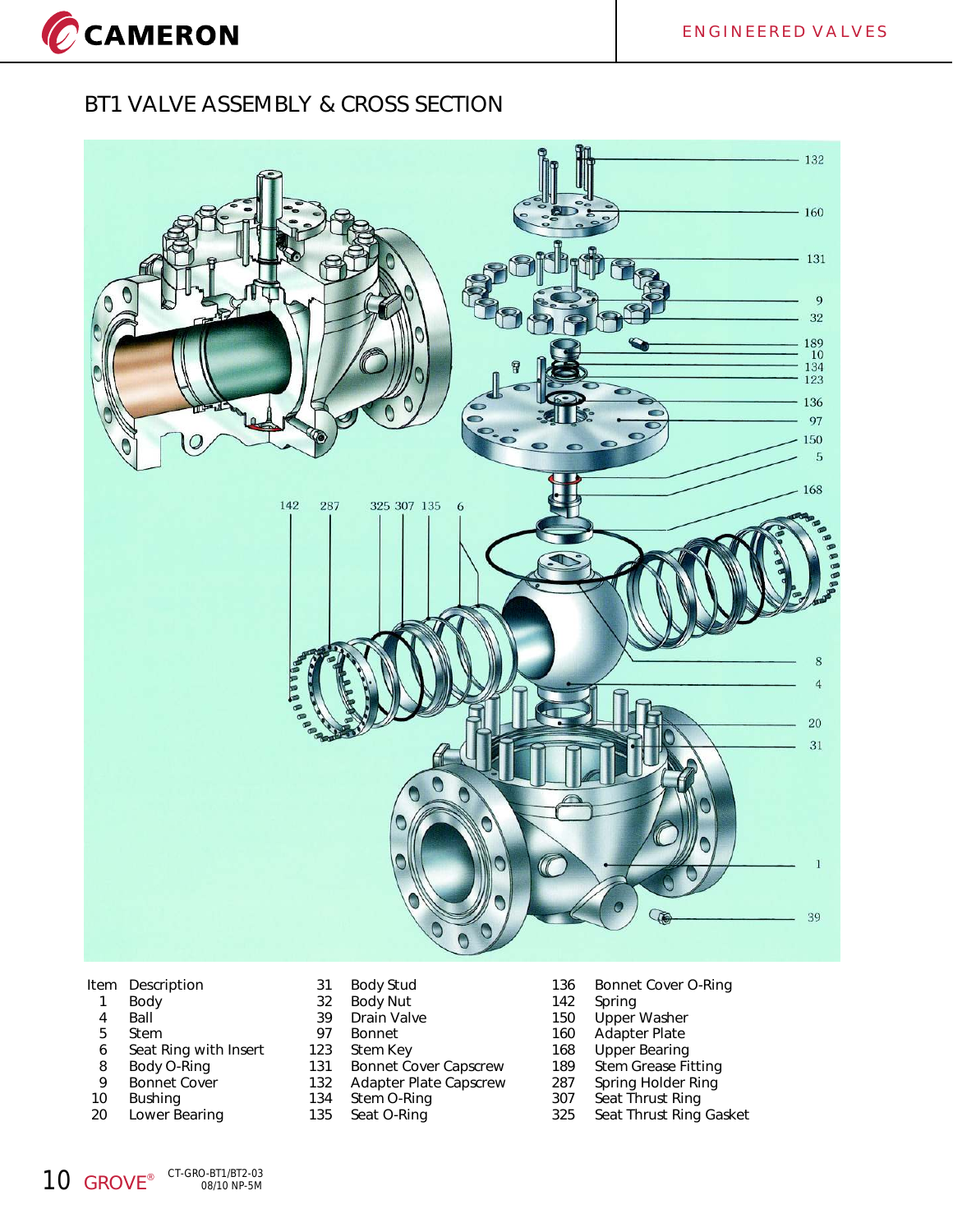CCAMERON







| <b>SIZE</b><br>in.<br>(mm)                             | D                       | <b>WE</b>      | E<br><b>RF</b>  | <b>RTJ</b>      | F               | G               | S               | H              | L                                                    | $\overline{A}$                     | K                        | M            | <b>WEIGHT</b><br><b>WE</b> | $Ib.$ (kg)<br>RF/RTJ |
|--------------------------------------------------------|-------------------------|----------------|-----------------|-----------------|-----------------|-----------------|-----------------|----------------|------------------------------------------------------|------------------------------------|--------------------------|--------------|----------------------------|----------------------|
| 11/2<br>(40)                                           | 11/2<br>(38)            | 101/4<br>(260) | 10 1/4<br>(260) | 10 3/8<br>(264) | 21/2<br>(63)    | 53/4<br>(145)   | 61/2<br>(165)   | 23/8<br>(61)   | 12<br>(305)                                          | ×.<br>$\overline{\phantom{a}}$     | $\sim$                   | ٠            | 35<br>(16)                 | 62<br>(28)           |
| $2 \times 11/2 \times 2$<br>$(50 \times 40 \times 50)$ | 11/2<br>(38)            | 111/2<br>(292) | 111/2<br>(292)  | 11 5/8<br>(295) | 21/2<br>(63)    | 53/4<br>(145)   | 61/2<br>(165)   | 23/8<br>(61)   | 12<br>(305)                                          | $\sim$                             |                          |              | 55<br>(25)                 | 66<br>(30)           |
| $\overline{2}$<br>(50)                                 | $\overline{2}$<br>(51)  | 111/2<br>(292) | 111/2<br>(292)  | 11 5/8<br>(295) | 31/8<br>(78)    | 63/4<br>(170)   | 71/4<br>(185)   | 23/8<br>(61)   | 12<br>(305)                                          | ×.                                 |                          |              | 62<br>(28)                 | 88<br>(40)           |
| $3 \times 2 \times 3$<br>$(80 \times 50 \times 80)$    | $\overline{2}$<br>(51)  | 14<br>(356)    | 14<br>(356)     | 14 1/8<br>(359) | 31/8<br>(78)    | 63/4<br>(170)   | 71/4<br>(185)   | 23/8<br>(61)   | 12<br>(305)                                          | ÷.                                 | $\blacksquare$           |              | 90<br>(41)                 | 110<br>(50)          |
| 3<br>(80)                                              | 3<br>(76)               | 14<br>(356)    | 14<br>(356)     | 14 1/8<br>(359) | 37/8<br>(100)   | 8 3/8<br>(212)  | 91/2<br>(240)   | 23/8<br>(61)   | 17 3/4<br>(450)                                      | $\overline{\phantom{a}}$           | ÷.                       |              | 99<br>(45)                 | 143<br>(65)          |
| $4 \times 3 \times 4$<br>$(100 \times 80 \times 100)$  | 3<br>(76)               | 17<br>(432)    | 17<br>(432)     | 17 1/8<br>(435) | 37/8<br>(100)   | 8 3/8<br>(212)  | 91/2<br>(240)   | 23/8<br>(61)   | 17 3/4<br>(450)                                      | $\sim$<br>$\sim$                   | $\overline{\phantom{a}}$ |              | 150<br>(68)                | 176<br>(80)          |
| 4<br>(100)                                             | $\overline{4}$<br>(102) | 17<br>(432)    | 17<br>(432)     | 17 1/8<br>(435) | 43/4<br>(120)   | 91/4<br>(236)   | 11 5/8<br>(296) | 23/8<br>(61)   | 36<br>(915)                                          | $\sim$<br>$\overline{\phantom{a}}$ | ٠                        | ٠            | 187<br>(85)                | 243<br>(110)         |
| 6x4x6<br>$(150 \times 100 \times 150)$                 | $\overline{4}$<br>(102) | 22<br>(559)    | 22<br>(559)     | 22 1/8<br>(562) | 43/4<br>(120)   | 91/4<br>(236)   | 11 5/8<br>(296) | 23/8<br>(61)   | 36<br>(915)                                          |                                    |                          | ÷.           | 220<br>(100)               | 287<br>(130)         |
| 6<br>(150)                                             | 6<br>(152)              | 22<br>(559)    | 22<br>(559)     | 22 1/8<br>(562) | 63/8<br>(162)   | 10 5/8<br>(271) | 15 3/8<br>(390) | 31/8<br>(80)   | $\overline{\phantom{a}}$<br>$\overline{\phantom{a}}$ | 8 3/4<br>(223)                     | 13 3/4<br>(350)          | 25/8<br>(67) | 430<br>(195)               | 463<br>(210)         |
| 8x6x8<br>(200 x 150 x 200)                             | 6<br>(152)              | 26<br>(660)    | 26<br>(660)     | 26 1/8<br>(664) | 63/8<br>(162)   | 10 5/8<br>(271) | 15 3/8<br>(390) | 31/8<br>(80)   | $\blacksquare$<br>$\overline{\phantom{a}}$           | 8 3/4<br>(223)                     | 13 3/4<br>(350)          | 25/8<br>(67) | 459<br>(208)               | 511<br>(232)         |
| 8<br>(200)                                             | 8<br>(203)              | 26<br>(660)    | 26<br>(660)     | 26 1/8<br>(664) | 8 1/8<br>(207)  | 12 1/8<br>(308) | 18 1/2<br>(470) | 31/8<br>(80)   | $\sim$<br>$\overline{\phantom{a}}$                   | 8 3/4<br>(223)                     | 13 3/4<br>(350)          | 25/8<br>(67) | 772<br>(350)               | 827<br>(375)         |
| $10 \times 8 \times 10$<br>(250 x 200 x 250)           | 8<br>(203)              | 31<br>(787)    | 31<br>(787)     | 31 1/8<br>(791) | 8 1/8<br>(207)  | 12 1/8<br>(308) | 18 1/2<br>(470) | 31/8<br>(80)   | $\sim$<br>$\sim$                                     | 8 3/4<br>(223)                     | 13 3/4<br>(350)          | 25/8<br>(67) | 849<br>(385)               | 930<br>(422)         |
| 10<br>(250)                                            | 10<br>(254)             | 31<br>(787)    | 31<br>(787)     | 31 1/8<br>(791) | 9 5/8<br>(244)  | 13 3/4<br>(348) | 22 1/4<br>(566) | 4 1/8<br>(105) | $\overline{\phantom{a}}$<br>$\sim$                   | 8 3/4<br>(223)                     | 13 3/4<br>(350)          | 25/8<br>(67) | 882<br>(400)               | 1019<br>(462)        |
| 12 x 10 x 12<br>$(300 \times 250 \times 300)$          | 10<br>(254)             | 33<br>(838)    | 33<br>(838)     | 33 1/8<br>(841) | 95/8<br>(244)   | 13 3/4<br>(348) | 22 1/4<br>(566) | 4 1/8<br>(105) | $\sim$<br>$\overline{\phantom{a}}$                   | 8 3/4<br>(223)                     | 13 3/4<br>(350)          | 25/8<br>(67) | 970<br>(440)               | 1091<br>(495)        |
| 12<br>(300)                                            | 12<br>(305)             | 33<br>(838)    | 33<br>(838)     | 33 1/8<br>(841) | 11 3/8<br>(290) | 15 1/8<br>(385) | 24 3/4<br>(630) | 4 1/8<br>(105) | $\omega$<br>$\sim$                                   | 8 3/4<br>(223)                     | 13 3/4<br>(350)          | 25/8<br>(67) | 1213<br>(550)              | 1455<br>(660)        |
| 16 x 12 x 16<br>$(400 \times 300 \times 400)$          | 12<br>(305)             | 39<br>(991)    | 39<br>(991)     | 39 1/8<br>(994) | 11 3/8<br>(290) | 15 1/8<br>(385) | 24 3/4<br>(630) | 4 1/8<br>(105) | $\overline{\phantom{a}}$                             | 8 3/4<br>(223)                     | 13 3/4<br>(350)          | 25/8<br>(67) | 1543<br>(700)              | 1764<br>(800)        |

Flanges in accordance with ASME B16.5. Butt Welding Ends according to ASME B16.25. Shaded bore sizes (D) according to ISO 14313.

Shaded End-to-End Dimensions (E) according to ISO 14313 Class 600.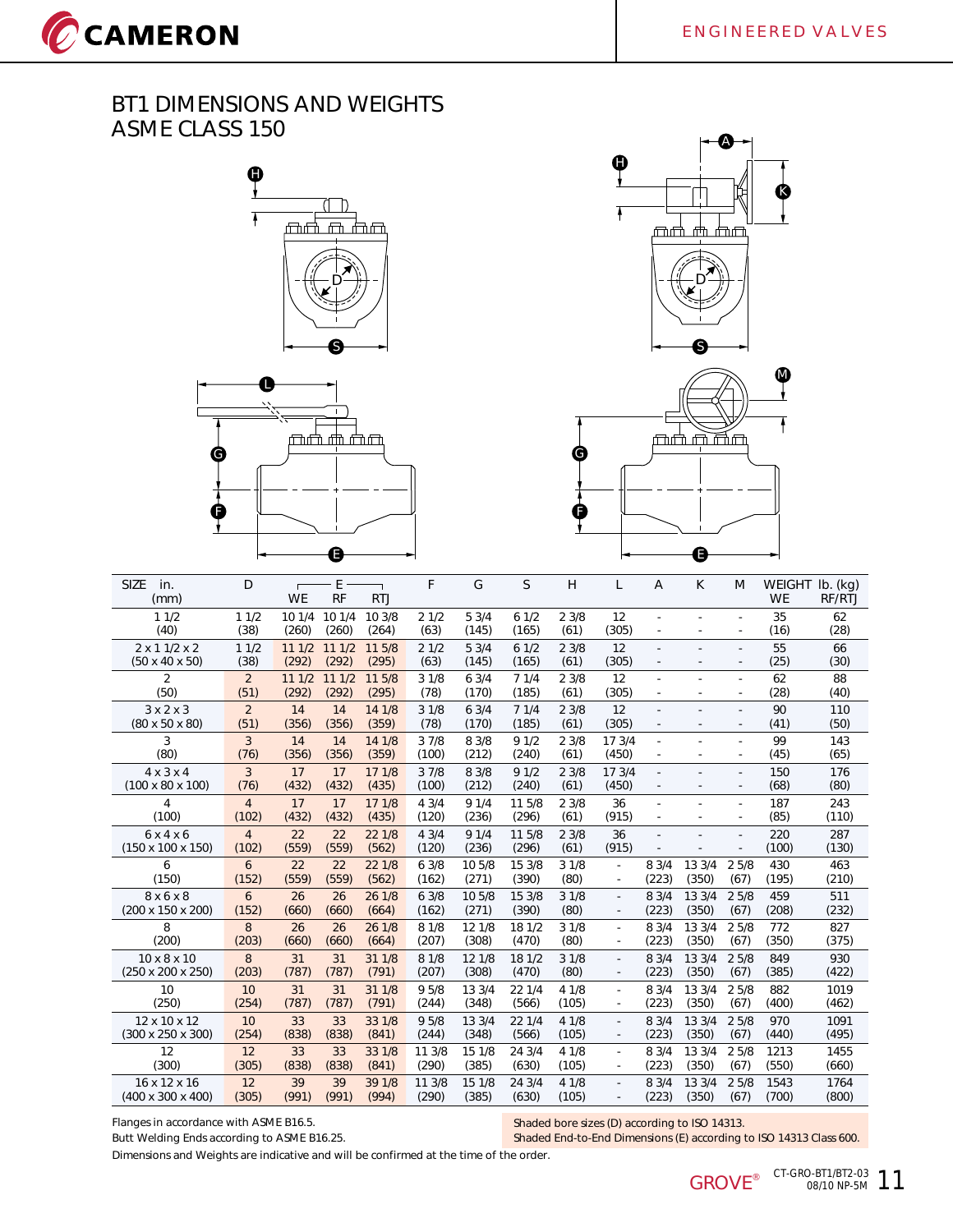CCAMERON







| <b>SIZE</b><br>in.<br>(mm)                          | D                      | <b>WE</b>   | Ε<br><b>RF</b> | <b>RTJ</b>      | F              | G               | <sub>S</sub>    | H              | L                        | $\overline{A}$           | K               | M            | <b>WEIGHT</b><br><b>WE</b> | $Ib.$ (kg)<br>RF/RTJ |
|-----------------------------------------------------|------------------------|-------------|----------------|-----------------|----------------|-----------------|-----------------|----------------|--------------------------|--------------------------|-----------------|--------------|----------------------------|----------------------|
| 11/2                                                | 11/2                   | 10 1/4      | 10 1/4         | 10 3/8          | 21/2           | 53/4            | 61/2            | 23/8           | 12                       |                          |                 |              | 40                         | 66                   |
| (40)                                                | (38)                   | (260)       | (260)          | (264)           | (63)           | (145)           | (165)           | (61)           | (305)                    |                          |                 | $\sim$       | (18)                       | (30)                 |
| $2 \times 11/2 \times 2$                            | 11/2                   | 111/2       | 111/2          | 11 5/8          | 21/2           | 53/4            | 61/2            | 23/8           | 12                       | ÷                        | ä,              |              | 62                         | 71                   |
| $(50 \times 40 \times 50)$                          | (38)                   | (292)       | (292)          | (295)           | (63)           | (145)           | (165)           | (61)           | (305)                    |                          |                 |              | (28)                       | (32)                 |
| $\overline{2}$                                      | $\overline{2}$         | 111/2       | 111/2          | 11 5/8          | 31/8           | 63/4            | 71/4            | 23/8           | 17 3/4                   |                          |                 |              | 68                         | 88                   |
| (50)                                                | (51)                   | (292)       | (292)          | (295)           | (78)           | (170)           | (185)           | (61)           | (450)                    | ×.                       | ÷.              | ٠            | (31)                       | (40)                 |
| $3 \times 2 \times 3$<br>$(80 \times 50 \times 80)$ | $\overline{2}$<br>(51) | 14<br>(356) | 14<br>(356)    | 14 1/8<br>(359) | 31/8<br>(78)   | 63/4<br>(170)   | 71/4<br>(185)   | 23/8<br>(61)   | 17 3/4<br>(450)          |                          |                 |              | 93                         | 108<br>(49)          |
| 3                                                   | 3                      | 14          | 14             | 14 1/8          | 37/8           |                 | 91/2            | 23/8           | 36                       |                          |                 |              | (42)                       |                      |
| (80)                                                | (76)                   | (356)       | (356)          | (359)           | (100)          | 8 3/8<br>(212)  | (240)           | (61)           | (915)                    | $\overline{\phantom{a}}$ |                 | $\sim$       | 110<br>(50)                | 143<br>(65)          |
| $4 \times 3 \times 4$                               | 3                      | 17          | 17             | 17 1/8          | 37/8           | 8 3/8           | 91/2            | 23/8           | 36                       |                          | $\overline{a}$  | $\sim$       | 161                        | 187                  |
| $(100 \times 80 \times 100)$                        | (76)                   | (432)       | (432)          | (435)           | (100)          | (212)           | (240)           | (61)           | (915)                    |                          |                 |              | (73)                       | (85)                 |
| 4                                                   | $\overline{4}$         | 17          | 17             | 17 1/8          | 43/4           | 91/4            | 11 5/8          | 23/8           | 51 1/8                   | ×.                       |                 | $\sim$       | 209                        | 276                  |
| (100)                                               | (102)                  | (432)       | (432)          | (435)           | (120)          | (236)           | (296)           | (61)           | (1300)                   |                          |                 |              | (95)                       | (125)                |
| 6x4x6                                               | $\overline{4}$         | 22          | 22             | 22 1/8          | 43/4           | 91/4            | 11 5/8          | 23/8           | 51 1/8                   |                          |                 |              | 258                        | 320                  |
| $(150 \times 100 \times 150)$                       | (102)                  | (559)       | (559)          | (562)           | (120)          | (236)           | (296)           | (61)           | (1300)                   |                          |                 |              | (117)                      | (145)                |
| 6                                                   | 6                      | 22          | 22             | 22 1/8          | 63/8           | 10 5/8          | 15 3/8          | 4 1/8          | $\overline{\phantom{a}}$ | 8 3/4                    | 13 3/4          | 25/8         | 481                        | 611                  |
| (150)                                               | (152)                  | (559)       | (559)          | (562)           | (162)          | (271)           | (390)           | (105)          | $\sim$                   | (223)                    | (350)           | (67)         | (218)                      | (277)                |
| 8x6x8                                               | 6                      | 26          | 26             | 26 1/8          | 63/8           | 10 5/8          | 15 3/8          | 41/8           | $\overline{\phantom{a}}$ | 8 3/4                    | 13 3/4          | 25/8         | 518                        | 622                  |
| (200 x 150 x 200)                                   | (152)                  | (660)       | (660)          | (664)           | (162)          | (271)           | (390)           | (105)          | $\overline{\phantom{a}}$ | (223)                    | (350)           | (67)         | (235)                      | (282)                |
| 8<br>(200)                                          | 8<br>(203)             | 26<br>(660) | 26<br>(660)    | 26 1/8<br>(664) | 8 1/8<br>(207) | 12 1/8<br>(308) | 18 1/2<br>(470) | 4 1/8<br>(105) | ×.<br>$\sim$             | 8 3/4<br>(223)           | 13 3/4<br>(350) | 25/8<br>(67) | 794<br>(360)               | 897<br>(407)         |
| $10 \times 8 \times 10$                             | 8                      | 31          | 31             | 31 1/8          | 8 1/8          | 12 1/8          | 18 1/2          | 4 1/8          |                          | 83/4                     | 13 3/4          | 25/8         | 904                        | 966                  |
| (250 x 200 x 250)                                   | (203)                  | (787)       | (787)          | (791)           | (207)          | (308)           | (470)           | (105)          | $\overline{\phantom{a}}$ | (223)                    | (350)           | (67)         | (410)                      | (438)                |
| 10                                                  | 10                     | 31          | 31             | 31 1/8          | 95/8           | 13 3/4          | 21 5/8          | 51/8           | $\sim$                   | 11 1/2                   | 13 3/4          | 3            | 904                        | 1067                 |
| (250)                                               | (254)                  | (787)       | (787)          | (791)           | (244)          | (348)           | (550)           | (130)          |                          | (292)                    | (350)           | (75)         | (410)                      | (484)                |
| 12 x 10 x 12                                        | 10                     | 33          | 33             | 33 1/8          | 95/8           | 13 3/4          | 21 5/8          | 51/8           | $\sim$                   | 111/2                    | 13 3/4          | 3            | 1036                       | 1243                 |
| (300 x 250 x 300)                                   | (254)                  | (838)       | (838)          | (841)           | (244)          | (348)           | (550)           | (130)          | $\overline{\phantom{a}}$ | (292)                    | (350)           | (75)         | (470)                      | (564)                |
| 12                                                  | 12                     | 33          | 33             | 33 1/8          | 11 3/8         | 15 1/8          | 24 3/4          | 51/8           | $\omega$                 | 11 1/2                   | 13 3/4          | 3            | 1243                       | 1464                 |
| (300)                                               | (305)                  | (838)       | (838)          | (841)           | (290)          | (385)           | (630)           | (130)          | $\overline{\phantom{a}}$ | (292)                    | (350)           | (75)         | (564)                      | (664)                |
| 16 x 12 x 16                                        | 12                     | 39          | 39             | 39 1/8          | 11 3/8         | 15 1/8          | 24 3/4          | 51/8           |                          | 111/2                    | 13 3/4          | 3            | 1984                       | 2280                 |
| $(400 \times 300 \times 400)$                       | (305)                  | (991)       | (991)          | (994)           | (290)          | (385)           | (630)           | (130)          | ٠                        | (292)                    | (350)           | (75)         | (900)                      | (1034)               |

Flanges in accordance with ASME B16.5. Butt Welding Ends according to ASME B16.25. Shaded bore sizes (D) according to ISO 14313. Shaded End-to-End Dimensions (E) according to ISO 14313 Class 600.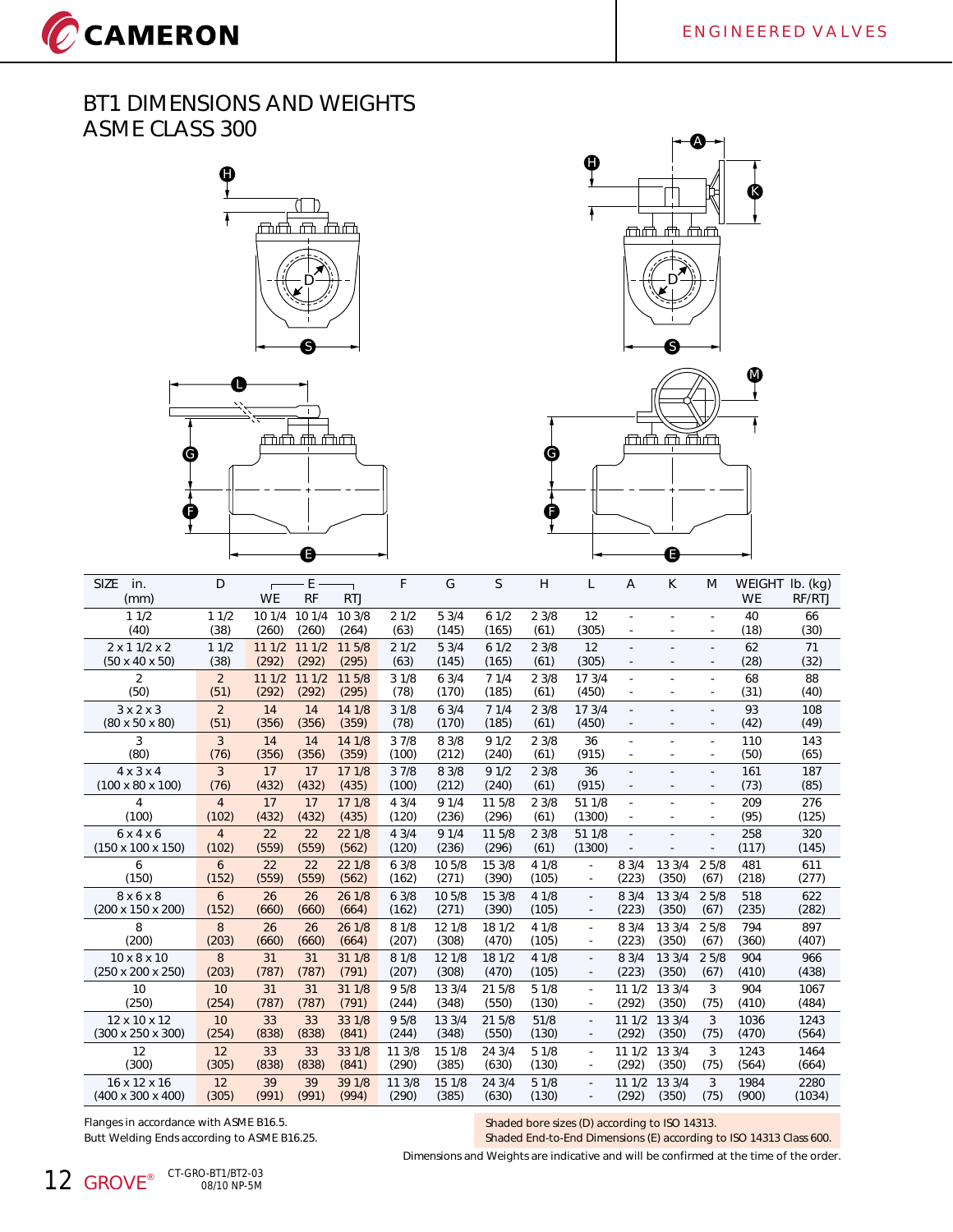CCAMERON







| <b>SIZE</b><br>in.<br>(mm)    | D              | <b>WE</b>   | E<br><b>RF</b> | <b>RTJ</b>      | F               | G               | S               | H             | L                                          | $\overline{A}$           | K               | M                        | <b>WEIGHT</b><br><b>WE</b> | $Ib.$ (kg)<br>RF/RTJ |
|-------------------------------|----------------|-------------|----------------|-----------------|-----------------|-----------------|-----------------|---------------|--------------------------------------------|--------------------------|-----------------|--------------------------|----------------------------|----------------------|
| 11/2                          | 11/2           | 10 1/4      | 10 1/4         | 10 3/8          | 21/2            | 53/4            | 61/2            | 23/8          | 12                                         |                          |                 |                          | 44                         | 71                   |
| (40)                          | (38)           | (260)       | (260)          | (264)           | (63)            | (145)           | (165)           | (61)          | (305)                                      |                          |                 |                          | (20)                       | (32)                 |
| $2 \times 11/2 \times 2$      | 11/2           | 111/2       | 111/2          | 11 5/8          | 21/2            | 53/4            | 61/2            | 23/8          | 12                                         | ÷.                       | ٠               |                          | 62                         | 75                   |
| $(50 \times 40 \times 50)$    | (38)           | (292)       | (292)          | (295)           | (63)            | (145)           | (165)           | (61)          | (305)                                      |                          | ٠               |                          | (28)                       | (34)                 |
| 2                             | $\overline{2}$ | 111/2       | 111/2          | 11 5/8          | 31/8            | 63/4            | 71/4            | 23/8          | 17 3/4                                     |                          | ÷.              |                          | 71                         | 93                   |
| (50)                          | (51)           | (292)       | (292)          | (295)           | (78)            | (170)           | (185)           | (61)          | (450)                                      |                          |                 | ٠                        | (32)                       | (42)                 |
| $3 \times 2 \times 3$         | $\overline{2}$ | 14          | 14             | 14 1/8          | 31/8            | 63/4            | 71/4            | 23/8          | 173/4                                      | ÷.                       |                 |                          | 95                         | 123                  |
| $(80 \times 50 \times 80)$    | (51)           | (356)       | (356)          | (359)           | (78)            | (170)           | (185)           | (61)          | (450)                                      |                          | $\sim$          | $\overline{\phantom{a}}$ | (43)                       | (56)                 |
| 3<br>(80)                     | 3<br>(76)      | 14<br>(356) | 14<br>(356)    | 14 1/8<br>(359) | 37/8<br>(100)   | 8 3/8<br>(212)  | 91/4<br>(240)   | 23/8<br>(61)  | 36<br>(915)                                |                          |                 |                          | 121<br>(55)                | 154<br>(70)          |
| $4 \times 3 \times 4$         | 3              | 17          | 17             | 17 1/8          | 37/8            | 8 3/8           | 91/4            | 23/8          | 36                                         |                          |                 |                          | 170                        | 203                  |
| $(100 \times 80 \times 100)$  | (76)           | (432)       | (432)          | (435)           | (100)           | (212)           | (240)           | (61)          | (915)                                      | $\overline{\phantom{a}}$ | ٠               | $\overline{\phantom{a}}$ | (77)                       | (92)                 |
| 4                             | $\overline{4}$ | 17          | 17             | 17 1/8          | 43/4            | 91/4            | 11 5/8          | 23/8          | 51 1/8                                     | ÷.                       | ×.              | ×.                       | 238                        | 291                  |
| (100)                         | (102)          | (432)       | (432)          | (435)           | (120)           | (236)           | (296)           | (61)          | (1300)                                     |                          |                 |                          | (108)                      | (132)                |
| 6x4x6                         | $\overline{4}$ | 22          | 22             | 22 1/8          | 43/4            | 91/4            | 11 5/8          | 23/8          | 51 1/8                                     | $\overline{\phantom{a}}$ |                 |                          | 287                        | 337                  |
| $(150 \times 100 \times 150)$ | (102)          | (559)       | (559)          | (562)           | (120)           | (236)           | (296)           | (61)          | (1300)                                     |                          |                 |                          | (130)                      | (153)                |
| 6                             | 6              | 22          | 22             | 22 1/8          | 63/8            | 10 5/8          | 15 3/8          | 4 1/8         | ×,                                         | 8 3/4                    | 13 3/4          | 25/8                     | 518                        | 522                  |
| (150)                         | (152)          | (559)       | (559)          | (562)           | (162)           | (271)           | (390)           | (105)         | $\overline{\phantom{a}}$                   | (223)                    | (350)           | (67)                     | (235)                      | (237)                |
| 8x6x8<br>(200 x 150 x 200)    | 6<br>(152)     | 26<br>(660) | 26<br>(660)    | 26 1/8<br>(664) | 63/8<br>(162)   | 10 5/8<br>(271) | 15 3/8<br>(390) | 41/8<br>(105) | $\blacksquare$<br>$\overline{\phantom{a}}$ | 8 3/4<br>(223)           | 13 3/4<br>(350) | 25/8<br>(67)             | 553<br>(251)               | 681<br>(309)         |
| 8                             | 8              | 26          | 26             | 26 1/8          | 8 1/8           | 12 1/8          | 18 1/2          | 51/8          | $\mathbf{r}$                               | 11 1/2                   | 13 3/4          | 3                        | 807                        | 935                  |
| (200)                         | (203)          | (660)       | (660)          | (664)           | (207)           | (308)           | (470)           | (130)         | ×,                                         | (292)                    | (350)           | (75)                     | (366)                      | (424)                |
| $10 \times 8 \times 10$       | 8              | 31          | 31             | 31 1/8          | 8 1/8           | 12 1/8          | 18 1/2          | 51/8          | $\overline{\phantom{a}}$                   | 111/2                    | 13 3/4          | 3                        | 941                        | 1116                 |
| (250 x 200 x 250)             | (203)          | (787)       | (787)          | (791)           | (207)           | (308)           | (470)           | (130)         | $\overline{\phantom{a}}$                   | (292)                    | (350)           | (75)                     | (427)                      | (506)                |
| 10                            | 10             | 31          | 31             | 31 1/8          | 9 5/8           | 13 3/4          | 21 5/8          | 51/8          | $\overline{\phantom{a}}$                   | 111/2                    | 13 3/4          | 3                        | 1131                       | 1305                 |
| (250)                         | (254)          | (787)       | (787)          | (791)           | (244)           | (348)           | (550)           | (130)         | $\overline{\phantom{a}}$                   | (292)                    | (350)           | (75)                     | (513)                      | (592)                |
| 12 x 10 x 12                  | 10             | 33          | 33             | 33 1/8          | 95/8            | 13 3/4          | 21 5/8          | 51/8          | $\blacksquare$                             | 11 1/2                   | 13 3/4          | 3                        | 1252                       | 1508                 |
| (300 x 250 x 300)             | (254)          | (838)       | (838)          | (841)           | (244)           | (348)           | (550)           | (130)         | $\overline{\phantom{a}}$                   | (292)                    | (350)           | (75)                     | (568)                      | (684)                |
| 12<br>(300)                   | 12<br>(305)    | 33<br>(838) | 33<br>(838)    | 33 1/8<br>(841) | 11 3/8<br>(290) | 15 1/8<br>(385) | 24 3/4<br>(630) | 51/8<br>(130) | $\mathcal{L}$<br>$\overline{\phantom{a}}$  | 11 1/2<br>(292)          | 13 3/4<br>(350) | 3<br>(75)                | 1484<br>(673)              | 1739<br>(789)        |
| 16 x 12 x 16                  | 12             | 39          | 39             | 39 1/8          | 11 3/8          | 15 1/8          | 24 3/4          | 51/8          | $\mathcal{L}_{\mathcal{A}}$                | 11 1/2                   | 13 3/4          | 3                        | 2094                       | 2458                 |
| $(400 \times 300 \times 400)$ | (305)          | (991)       | (991)          | (994)           | (290)           | (385)           | (630)           | (130)         | $\sim$                                     | (292)                    | (350)           | (75)                     | (950)                      | (1115)               |
|                               |                |             |                |                 |                 |                 |                 |               |                                            |                          |                 |                          |                            |                      |

Flanges in accordance with ASME B16.5.

Butt Welding Ends according to ASME B16.25.

Shaded bore sizes (D) according to ISO 14313.

Shaded End-to-End Dimensions (E) according to ISO 14313 Class 600.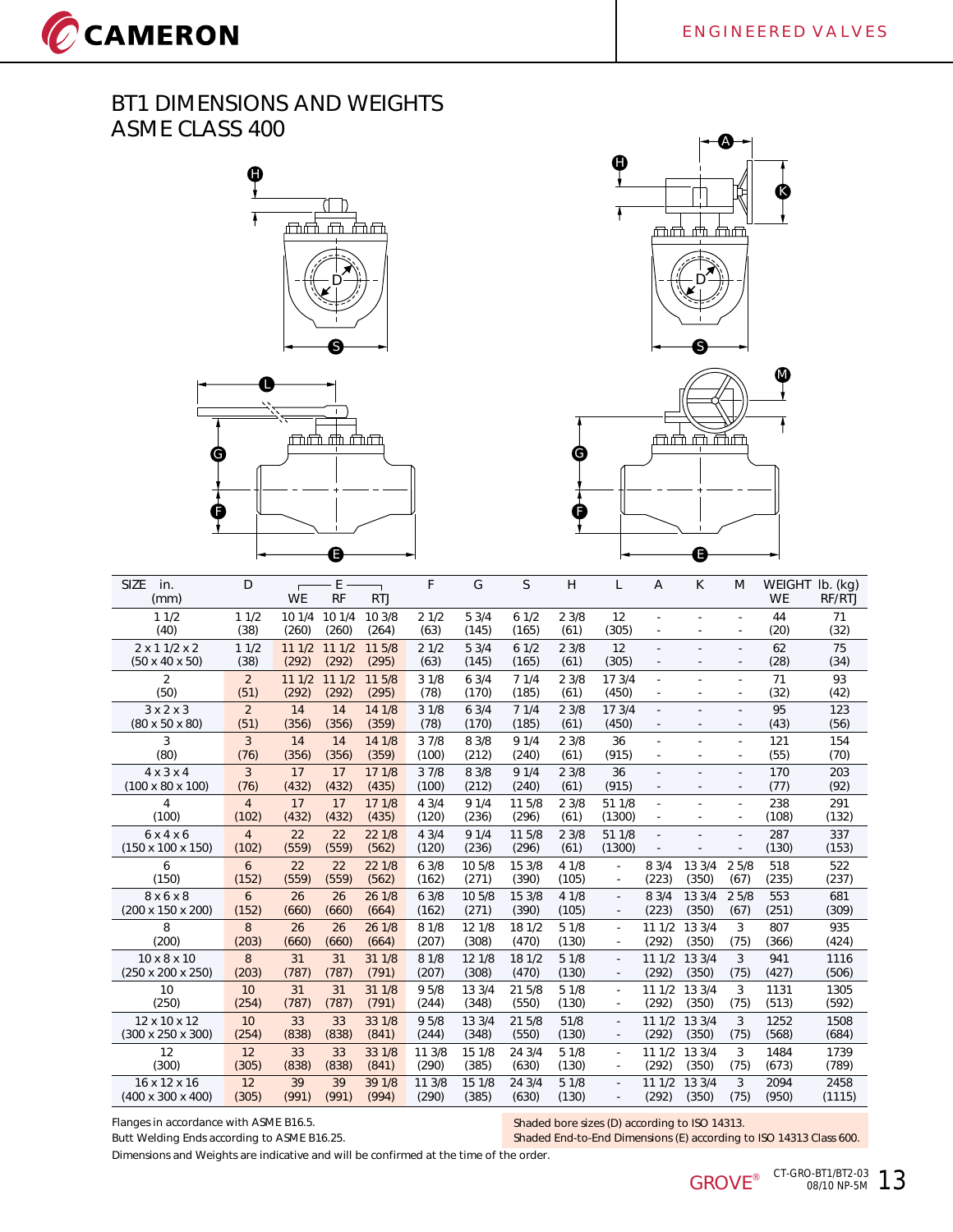CCAMERON







| <b>SIZE</b><br>in.<br>(mm)                             | D                      | <b>WE</b>       | E<br><b>RF</b>  | <b>RTJ</b>      | F             | G              | S             | H            | L                        | $\overline{A}$ | K      | M            | <b>WEIGHT</b><br><b>WE</b> | $Ib.$ (kg)<br>RF/RTJ |
|--------------------------------------------------------|------------------------|-----------------|-----------------|-----------------|---------------|----------------|---------------|--------------|--------------------------|----------------|--------|--------------|----------------------------|----------------------|
| 11/2<br>(40)                                           | 11/2<br>(38)           | 10 1/4<br>(260) | 10 1/4<br>(260) | 10 3/8<br>(264) | 21/2<br>(63)  | 53/4<br>(145)  | 61/2<br>(165) | 23/8<br>(61) | 12<br>(305)              | ٠              |        | ٠            | 55<br>(25)                 | 77<br>(35)           |
| $2 \times 11/2 \times 2$<br>$(50 \times 40 \times 50)$ | 11/2<br>(38)           | 111/2<br>(292)  | 111/2<br>(292)  | 11 5/8<br>(295) | 21/2<br>(63)  | 53/4<br>(145)  | 61/2<br>(165) | 23/8<br>(61) | 12<br>(305)              | ÷.             |        |              | 66<br>(30)                 | 93<br>(42)           |
| $\overline{2}$<br>(50)                                 | $\overline{2}$<br>(51) | 111/2<br>(292)  | 111/2<br>(292)  | 11 5/8<br>(295) | 31/8<br>(78)  | 63/4<br>(170)  | 71/4<br>(185) | 23/8<br>(61) | 17 3/4<br>(450)          |                |        |              | 75<br>(34)                 | 110<br>(50)          |
| $3 \times 2 \times 3$<br>$(80 \times 50 \times 80)$    | $\overline{2}$<br>(51) | 14<br>(356)     | 14<br>(356)     | 14 1/8<br>(359) | 31/8<br>(78)  | 63/4<br>(170)  | 71/4<br>(185) | 23/8<br>(61) | 17 3/4<br>(450)          | ÷.             |        |              | 99<br>(45)                 | 130<br>(59)          |
| 3<br>(80)                                              | 3<br>(76)              | 14<br>(356)     | 14<br>(356)     | 14 1/8<br>(359) | 37/8<br>(100) | 8 3/8<br>(212) | 91/2<br>(240) | 23/8<br>(61) | 36<br>(915)              | ٠              |        | ٠            | 132<br>(60)                | 165<br>(75)          |
| $4 \times 3 \times 4$<br>$(100 \times 80 \times 100)$  | 3<br>(76)              | 17<br>(432)     | 17<br>(432)     | 17 1/8<br>(435) | 37/8<br>(100) | 8 3/8<br>(212) | 91/2<br>(240) | 23/8<br>(61) | 36<br>(915)              |                |        |              | 183<br>(83)                | 220<br>(100)         |
| 4                                                      | $\overline{4}$         | 17              | 17              | 17 1/8          | 43/4          | 91/4           | 11 5/8        | 31/8         | ÷.                       | 83/4           | 13 3/4 | 25/8         | 265                        | 342                  |
| (100)                                                  | (102)                  | (432)           | (432)           | (435)           | (120)         | (236)          | (296)         | (80)         | $\sim$                   | (223)          | (350)  | (67)         | (120)                      | (155)                |
| 6x4x6                                                  | $\overline{4}$         | 22              | 22              | 22 1/8          | 43/4          | 91/4           | 11 5/8        | 31/8         | $\mathbf{r}$             | 8 3/4          | 13 3/4 | 25/8         | 386                        | 441                  |
| $(150 \times 100 \times 150)$                          | (102)                  | (559)           | (559)           | (562)           | (120)         | (236)          | (296)         | (80)         |                          | (223)          | (350)  | (67)         | (175)                      | (200)                |
| 6                                                      | 6                      | 22              | 22              | 22 1/8          | 63/8          | 10 5/8         | 15 3/8        | 41/8         | ÷.                       | 8 3/4          | 13 3/4 | 25/8         | 551                        | 639                  |
| (150)                                                  | (152)                  | (559)           | (559)           | (562)           | (162)         | (271)          | (390)         | (105)        |                          | (223)          | (350)  | (67)         | (250)                      | (290)                |
| 8x6x8                                                  | 6                      | 26              | 26              | 26 1/8          | 63/8          | 10 5/8         | 15 3/8        | 41/8         | $\sim$                   | 8 3/4          | 13 3/4 | 2.5/8        | 595                        | 750                  |
| (200 x 150 x 200)                                      | (152)                  | (660)           | (660)           | (664)           | (162)         | (271)          | (390)         | (105)        | $\overline{\phantom{a}}$ | (223)          | (350)  | (67)         | (270)                      | (340)                |
| 8                                                      | 8                      | 26              | 26              | 26 1/8          | 8 1/8         | 12 1/8         | 18 1/2        | 4 1/8        | ×.                       | 8 3/4          | 13 3/4 | 3            | 882                        | 1058                 |
| (200)                                                  | (203)                  | (660)           | (660)           | (664)           | (207)         | (308)          | (470)         | (105)        | ×.                       | (223)          | (350)  | (75)         | (400)                      | (480)                |
| $10 \times 8 \times 10$                                | 8                      | 31              | 31              | 31 1/8          | 8 1/8         | 12 1/8         | 18 1/2        | 41/8         |                          | 8 3/4          | 13 3/4 | 3            | 1036                       | 1279                 |
| (250 x 200 x 250)                                      | (203)                  | (787)           | (787)           | (791)           | (207)         | (308)          | (470)         | (105)        |                          | (223)          | (350)  | (75)         | (470)                      | (580)                |
| 10                                                     | 10                     | 31              | 31              | 31 1/8          | 95/8          | 13 3/4         | 21 5/8        | 51/8         | $\sim$                   | 111/2          | 13 3/4 | 3            | 1146                       | 1565                 |
| (250)                                                  | (254)                  | (787)           | (787)           | (791)           | (244)         | (348)          | (550)         | (130)        | $\sim$                   | (292)          | (350)  | (75)         | (520)                      | (710)                |
| 12 x 10 x 12                                           | 10                     | 33              | 33              | 33 1/8          | 95/8          | 13 3/4         | 21 5/8        | 51/8         | $\sim$                   | 111/2          | 13 3/4 | $\mathbf{3}$ | 1565                       | 1874                 |
| (300 x 250 x 300)                                      | (254)                  | (838)           | (838)           | (841)           | (244)         | (348)          | (550)         | (130)        |                          | (292)          | (350)  | (75)         | (710)                      | (850)                |
| 12                                                     | 12                     | 33              | 33              | 33 1/8          | 11 3/8        | 15 1/8         | 24 3/4        | 51/8         | $\sim$                   | 11 1/2         | 13 3/4 | 3            | 1984                       | 2315                 |
| (300)                                                  | (305)                  | (838)           | (838)           | (841)           | (290)         | (385)          | (630)         | (130)        |                          | (292)          | (350)  | (75)         | (900)                      | (1050)               |
| 16 x 12 x 16                                           | 12                     | 39              | 39              | 39 1/8          | 11 3/8        | 15 1/8         | 24 3/4        | 51/8         | ÷.                       | 111/2          | 13 3/4 | 3            | 2315                       | 2646                 |
| $(400 \times 300 \times 400)$                          | (305)                  | (991)           | (991)           | (994)           | (290)         | (385)          | (630)         | (130)        |                          | (292)          | (350)  | (75)         | (1050)                     | (1200)               |

Flanges in accordance with ASME B16.5. Butt Welding Ends according to ASME B16.25. Shaded Dimensions according to ISO 14313.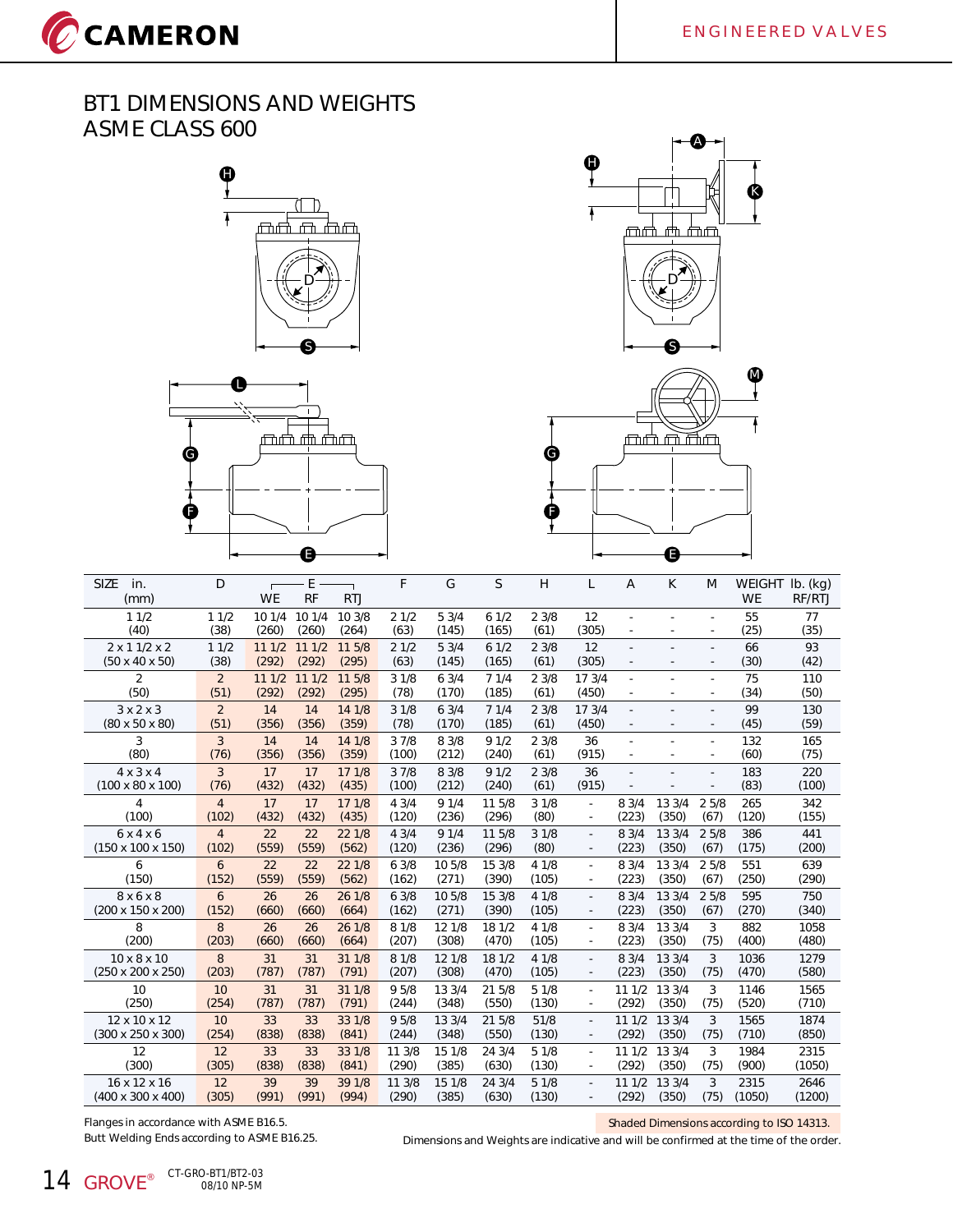CCAMERON







| <b>SIZE</b><br>in.<br>(mm)                             | D                      | <b>WE</b>       | E<br><b>RF</b>              | <b>RTJ</b>       | F               | G               | S               | Н             | L                           | A              | K               | M         | <b>WEIGHT</b><br><b>WE</b> | $Ib.$ (kg)<br>RF/RTJ |
|--------------------------------------------------------|------------------------|-----------------|-----------------------------|------------------|-----------------|-----------------|-----------------|---------------|-----------------------------|----------------|-----------------|-----------|----------------------------|----------------------|
| 11/2<br>(40)                                           | 11/2<br>(38)           | 14 1/4<br>(362) | 14 1/4<br>(362)             | 14 3/8<br>(365)  | 25/8<br>(68)    | 63/4<br>(173)   | 71/2<br>(190)   | 23/8<br>(61)  | 17 3/4<br>(450)             |                | ÷,              |           | 68<br>(25)                 | 99<br>(35)           |
| $2 \times 11/2 \times 2$<br>$(50 \times 40 \times 50)$ | 11/2<br>(38)           | 14 1/2<br>(368) | 141/2<br>(368)              | 14 5/8<br>(371)  | 25/8<br>(68)    | 63/4<br>(173)   | 71/2<br>(190)   | 23/8<br>(61)  | 173/4<br>(450)              | ÷              |                 |           | 88<br>(40)                 | 132<br>(60)          |
| $\overline{2}$<br>(50)                                 | 2<br>(51)              | 14 1/2<br>(368) | 141/2<br>(368)              | 14 5/8<br>(371)  | 31/4<br>(83)    | 71/2<br>(190)   | 8 5/8<br>(218)  | 23/8<br>(61)  | 24<br>(610)                 |                | ٠               | $\sim$    | 104<br>(47)                | 148<br>(67)          |
| $3 \times 2 \times 3$<br>$(80 \times 50 \times 80)$    | $\overline{2}$<br>(51) | 15<br>(381)     | 15<br>(381)                 | 15 1/8<br>(384)  | 31/4<br>(83)    | 71/2<br>(190)   | 8 5/8<br>(218)  | 23/8<br>(61)  | 24<br>(610)                 | ÷              |                 | $\sim$    | 117<br>(53)                | 165<br>(75)          |
| 3<br>(80)                                              | 3<br>(76)              | 15<br>(381)     | 14<br>(356)                 | 15 1/8<br>(384)  | 4 3/8<br>(110)  | 8 7/8<br>(225)  | 10<br>(255)     | 31/8<br>(80)  | 51 1/8<br>(1300)            | ä,             |                 |           | 143<br>(65)                | 198<br>(90)          |
| $4 \times 3 \times 4$<br>$(100 \times 80 \times 100)$  | $\overline{3}$<br>(76) | 18<br>(457)     | 18<br>(457)                 | 18 1/8<br>(460)  | 4 3/8<br>(110)  | 8 7/8<br>(225)  | 10<br>(255)     | 31/8<br>(80)  | 51 1/8<br>(1300)            |                |                 |           | 254<br>(83)                | 265<br>(120)         |
| $\overline{4}$                                         | $\overline{4}$         | 18              | 18                          | 18 1/8           | 5               | 10 1/2          | 12 1/8          | 31/8          | $\overline{\phantom{a}}$    | 8 3/4          | 13 3/4          | 25/8      | 287                        | 408                  |
| (100)                                                  | (102)                  | (457)           | (457)                       | (460)            | (127)           | (268)           | (308)           | (80)          | $\overline{\phantom{a}}$    | (223)          | (350)           | (67)      | (130)                      | (185)                |
| 6x4x6                                                  | $\overline{4}$         | 24              | 24                          | 24 1/8           | 5               | 10 1/2          | 12 1/8          | 31/8          | $\mathcal{L}_{\mathcal{A}}$ | 8 3/4          | 13 3/4          | 25/8      | 331                        | 595                  |
| $(150 \times 100 \times 150)$                          | (102)                  | (610)           | (610)                       | (613)            | (127)           | (268)           | (308)           | (80)          | $\overline{\phantom{a}}$    | (223)          | (350)           | (67)      | (150)                      | (270)                |
| 6                                                      | 6                      | 24              | 24                          | 24 1/8           | 63/4            | 12 5/8          | 15 3/4          | 51/8          | $\mathcal{L}$               | 111/2          | 13 3/4          | 3         | 595                        | 838                  |
| (150)                                                  | (152)                  | (610)           | (610)                       | (613)            | (170)           | (321)           | (400)           | (130)         | $\overline{\phantom{a}}$    | (292)          | (350)           | (75)      | (270)                      | (380)                |
| 8x6x8                                                  | 6                      | 29              | 29                          | 29 1/8           | 63/4            | 12 5/8          | 15 3/4          | 51/8          | $\sim$                      | 111/2          | 13 3/4          | 3         | 728                        | 1014                 |
| (200 x 150 x 200)                                      | (152)                  | (737)           | (737)                       | (740)            | (170)           | (321)           | (400)           | (130)         | $\overline{\phantom{a}}$    | (292)          | (350)           | (75)      | (330)                      | (460)                |
| 8                                                      | 8                      | 29              | 29                          | 29 1/8           | 8 7/8           | 14 1/4          | 20 3/8          | 51/8          | $\mathcal{L}$               | 11 1/2         | 13 3/4          | 3         | 1036                       | 1367                 |
| (200)                                                  | (203)                  | (737)           | (737)                       | (740)            | (225)           | (361)           | (516)           | (130)         | $\overline{\phantom{a}}$    | (292)          | (350)           | (75)      | (470)                      | (620)                |
| $10 \times 8 \times 10$                                | 8                      | 33              | 33                          | 33 1/8           | 8 7/8           | 14 1/4          | 20 3/8          | 51/8          | ä,                          | 111/2          | 13 3/4          | 3         | 1499                       | 1631                 |
| (250 x 200 x 250)                                      | (203)                  | (838)           | (838)                       | (841)            | (225)           | (361)           | (516)           | (130)         | $\overline{\phantom{a}}$    | (292)          | (350)           | (75)      | (455)                      | (740)                |
| 10                                                     | 10                     | 33              | 33                          | 33 1/8           | 10 1/4          | 14 1/2          | 23 7/8          | 71/8          | $\sim$                      | 111/2          | 13 3/4          | 3         | 1653                       | 1940                 |
| (250)                                                  | (254)                  | (838)           | (838)                       | (841)            | (260)           | (368)           | (608)           | (180)         | $\sim$                      | (292)          | (350)           | (75)      | (620)                      | (880)                |
| 12 x 10 x 12                                           | 10                     | 38              | 38                          | 38 1/8           | 10 1/4          | 14 1/2          | 23 7/8          | 71/8          | $\overline{\phantom{a}}$    | 111/2          | 13 3/4          | 3         | 1874                       | 2469                 |
| (300 x 250 x 300)                                      | (254)                  | (965)           | (965)                       | (968)            | (260)           | (368)           | (608)           | (180)         | $\overline{\phantom{a}}$    | (292)          | (350)           | (75)      | (850)                      | (1120)               |
| 12                                                     | 12                     | 38              | 38                          | 38 1/8           | 12 1/4          | 18 1/8          | 27 7/8          | 71/8          | $\omega$                    | 11 1/2         | 13 3/4          | 3         | 2833                       | 2998                 |
| (300)                                                  | (305)                  | (965)           | (965)                       | (968)            | (310)           | (460)           | (708)           | (180)         | ×.                          | (292)          | (350)           | (75)      | (900)                      | (1360)               |
| 16 x 12 x 16<br>$(400 \times 300 \times 400)$          | 12<br>(305)            | 44 1/2          | 44 1/2<br>$(1130)$ $(1130)$ | 44 7/8<br>(1140) | 12 1/4<br>(310) | 18 1/8<br>(460) | 27 7/8<br>(708) | 71/8<br>(180) | $\mathcal{L}_{\mathcal{A}}$ | 111/2<br>(292) | 13 3/4<br>(350) | 3<br>(75) | 2756<br>(1250)             | 3616<br>(1640)       |

Flanges in accordance with ASME B16.5.

Butt Welding Ends according to ASME B16.25.

Dimensions and Weights are indicative and will be confirmed at the time of the order.

Shaded Dimensions according to ISO 14313.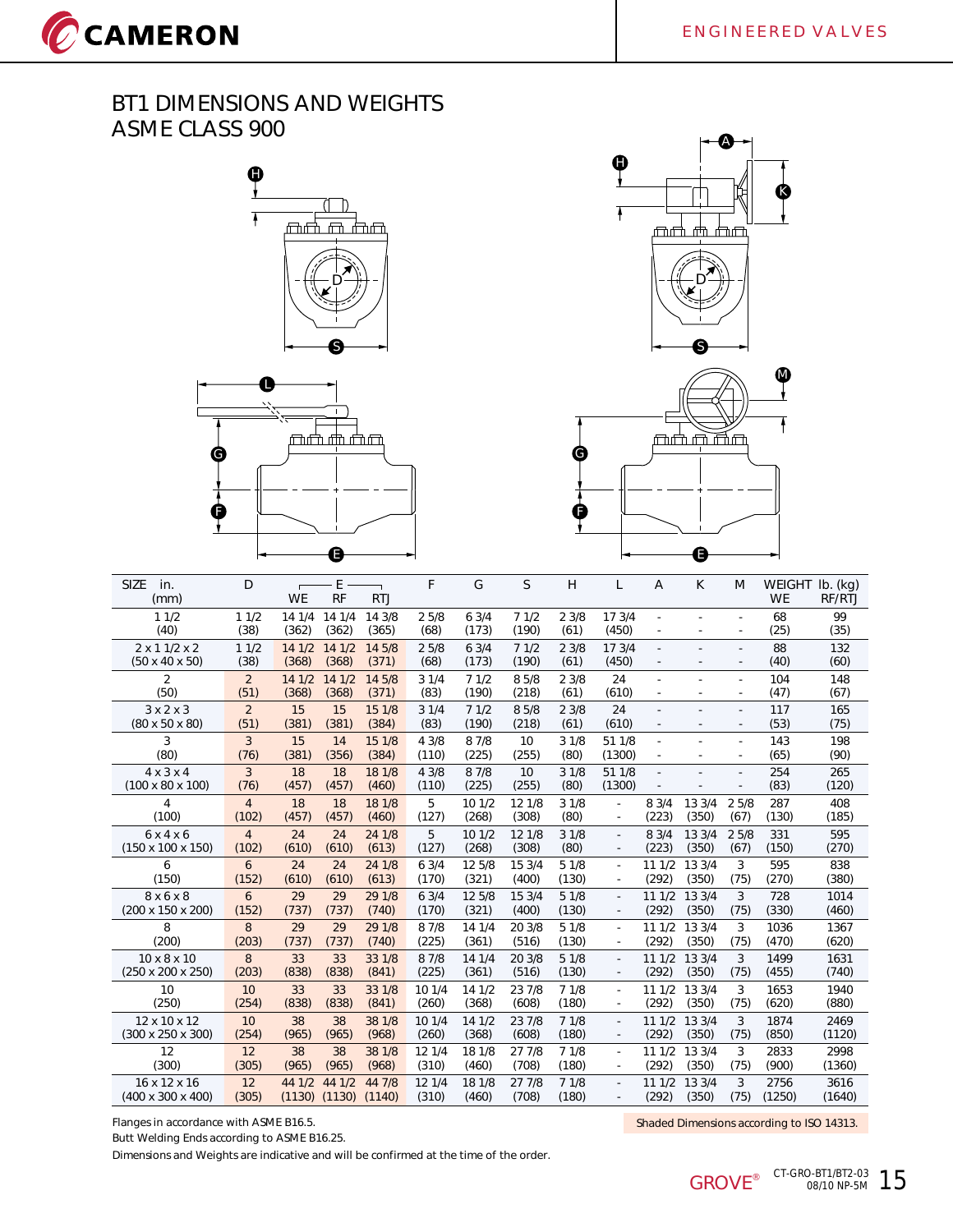CCAMERON







| <b>SIZE</b><br>in.<br>(mm)                             | D                      | <b>WE</b>       | E<br>RF         | <b>RTJ</b>      | F            | G             | S              | H            |                          | $\overline{A}$           | K                        | M                        | <b>WEIGHT</b><br><b>WE</b> | Ib. (kg)<br>RF/RTJ |
|--------------------------------------------------------|------------------------|-----------------|-----------------|-----------------|--------------|---------------|----------------|--------------|--------------------------|--------------------------|--------------------------|--------------------------|----------------------------|--------------------|
| 11/2<br>(40)                                           | 11/2<br>(38)           | 14 1/4<br>(362) | 14 1/4<br>(362) | 14 3/8<br>(365) | 25/8<br>(68) | 63/4<br>(173) | 71/2<br>(190)  | 23/8<br>(61) | 24<br>(610)              | ÷,                       |                          |                          | 79<br>(36)                 | 110<br>(50)        |
| $2 \times 11/2 \times 2$<br>$(50 \times 40 \times 50)$ | 11/2<br>(38)           | 14 1/2<br>(368) | 141/2<br>(368)  | 14 5/8<br>(371) | 25/8<br>(68) | 63/4<br>(173) | 71/2<br>(190)  | 23/8<br>(61) | 24<br>(610)              | $\overline{\phantom{a}}$ | $\overline{\phantom{m}}$ | $\overline{\phantom{a}}$ | 93<br>(42)                 | 132<br>(60)        |
| $\overline{2}$<br>(50)                                 | $\overline{2}$<br>(51) | 14 1/2<br>(368) | 14 1/2<br>(368) | 14 5/8<br>(371) | 31/4<br>(83) | 71/2<br>(190) | 8 5/8<br>(218) | 23/8<br>(61) | 36<br>(915)              | ×.<br>÷,                 | ÷.                       | ٠                        | 104<br>(47)                | 148<br>(67)        |
| $3 \times 2 \times 3$<br>$(80 \times 50 \times 80)$    | $\overline{2}$<br>(51) | 18 1/2<br>(470) | 18 1/2<br>(470) | 18 5/8<br>(473) | 31/4<br>(83) | 71/2<br>(190) | 8 5/8<br>(218) | 23/8<br>(61) | 36<br>(915)              |                          |                          | $\overline{a}$           | 132<br>(60)                | 183<br>(83)        |
| 3                                                      | 3                      | 18 1/2          | 18 1/2          | 18 5/8          | 4 3/8        | 9 5/8         | 10 7/8         | 31/8         | $\overline{\phantom{a}}$ | 8 3/4                    | 13 3/4                   | 25/8                     | 220                        | 287                |
| (80)                                                   | (76)                   | (470)           | (470)           | (473)           | (110)        | (243)         | (275)          | (80)         | $\overline{\phantom{a}}$ | (223)                    | (350)                    | (67)                     | (100)                      | (130)              |
| $4 \times 3 \times 4$                                  | $\overline{3}$         | 211/2           | 211/2           | 21 5/8          | 43/8         | 95/8          | 10 7/8         | 31/8         | ÷.                       | 8 3/4                    | 13 3/4                   | 25/8                     | 254                        | 397                |
| $(100 \times 80 \times 100)$                           | (76)                   | (546)           | (546)           | (549)           | (110)        | (243)         | (275)          | (80)         | $\overline{\phantom{a}}$ | (223)                    | (350)                    | (67)                     | (115)                      | (180)              |
| 4                                                      | $\overline{4}$         | 21 1/2          | 211/2           | 21 5/8          | 55/8         | 11 3/8        | 13 3/4         | 41/8         | ٠                        | 8 3/4                    | 13 3/4                   | 25/8                     | 397                        | 573                |
| (100)                                                  | (102)                  | (546)           | (546)           | (549)           | (142)        | (290)         | (350)          | (105)        | $\sim$                   | (223)                    | (350)                    | (67)                     | (180)                      | (260)              |
| 6x4x6                                                  | $\overline{4}$         | 273/4           | 273/4           | 28              | 55/8         | 11 3/8        | 13 3/4         | 41/8         | $\overline{\phantom{a}}$ | 8 3/4                    | 13 3/4                   | 25/8                     | 507                        | 816                |
| $(150 \times 100 \times 150)$                          | (102)                  | (705)           | (705)           | (711)           | (142)        | (290)         | (350)          | (105)        | $\overline{\phantom{a}}$ | (223)                    | (350)                    | (67)                     | (230)                      | (370)              |
| 6                                                      | 53/4                   | 273/4           | 273/4           | 28              | 7 3/8        | 14 1/4        | 17 5/8         | 51/8         | $\omega$                 | 111/2                    | 13 3/4                   | 3                        | 882                        | 1235               |
| (150)                                                  | (146)                  | (705)           | (705)           | (711)           | (188)        | (361)         | (448)          | (130)        | $\sim$                   | (292)                    | (350)                    | (75)                     | (400)                      | (560)              |
| 8 x 6 x 8                                              | 53/4                   | 32 3/4          | 32 3/4          | 33 1/8          | 73/8         | 14 1/4        | 17 5/8         | 51/8         | $\blacksquare$           | 111/2                    | 13 3/4                   | 3                        | 1058                       | 1477               |
| (200 x 150 x 200)                                      | (146)                  | (832)           | (832)           | (841)           | (188)        | (361)         | (448)          | (130)        | ٠                        | (292)                    | (350)                    | (75)                     | (480)                      | (670)              |
| 8                                                      | 75/8                   | 32 3/4          | 32 3/4          | 33 1/8          | 9 7/8        | 16 7/8        | 21 1/4         | 71/8         | $\sim$                   | 111/2                    | 13 3/4                   | 3                        | 1455                       | 1918               |
| (200)                                                  | (194)                  | (832)           | (832)           | (841)           | (250)        | (430)         | (540)          | (180)        | $\overline{\phantom{a}}$ | (292)                    | (350)                    | (75)                     | (660)                      | (870)              |
| 10 x 8 x 10                                            | 75/8                   | 39              | 39              | 39 3/8          | 97/8         | 16 7/8        | 211/4          | 71/8         | $\blacksquare$           | 111/2                    | 13 3/4                   | 3                        | 1786                       | 2381               |
| (250 x 200 x 250)                                      | (194)                  | (991)           | (991)           | (1000)          | (250)        | (430)         | (540)          | (180)        | $\overline{\phantom{a}}$ | (292)                    | (350)                    | (75)                     | (810)                      | (1080)             |
| 10                                                     | 91/2                   | 39              | 39              | 39 3/8          | 11 3/4       | 19 3/8        | 25 1/4         | 71/8         | $\overline{\phantom{a}}$ | 11 1/2                   | 13 3/4                   | 3                        | 2227                       | 3042               |
| (250)                                                  | (241)                  | (991)           | (991)           | (1000)          | (300)        | (493)         | (640)          | (180)        | $\overline{\phantom{a}}$ | (292)                    | (350)                    | (75)                     | (1010)                     | (1380)             |
| 12 x 10 x 12                                           | 91/2                   | 44 1/2          | 44 1/2          | 45 1/8          | 113/4        | 19 3/8        | 25 1/4         | 71/8         | ٠                        | 111/2                    | 13 3/4                   | 3                        | 2668                       | 3924               |
| (300 x 250 x 300)                                      | (241)                  | (1130)          | (1130)          | (1146)          | (300)        | (493)         | (640)          | (180)        | $\overline{\phantom{a}}$ | (292)                    | (350)                    | (75)                     | (1210)                     | (1780)             |
| 12                                                     | 11 3/8                 | 44 1/2          | 44 1/2          | 45 1/8          | 13 3/4       | 21 3/4        | 29 1/8         | 71/8         | $\omega$                 | 15 3/4                   | 23 5/8                   | 43/8                     | 3682                       | 5049               |
| (300)                                                  | (289)                  | (1130)          | (1130)          | (1146)          | (350)        | (553)         | (740)          | (180)        |                          | (400)                    | (600)                    | (110)                    | (1670)                     | (2290)             |
| 16 x 12 x 16                                           | 11 3/8                 | 54 1/2          | 54 1/2          | 55 3/8          | 13 3/4       | 21 3/4        | 29 1/8         | 71/8         | ÷                        | 15 3/4                   | 23 5/8                   | 43/8                     | 4343                       | 6393               |
| $(400 \times 300 \times 400)$                          | (289)                  | (1384)          | (1384)          | (1407)          | (350)        | (5553)        | (740)          | (180)        |                          | (400)                    | (600)                    | (110)                    | (1970)                     | (2900)             |

Flanges in accordance with ASME B16.5. Butt Welding Ends according to ASME B16.25. Shaded Dimensions according to ISO 14313.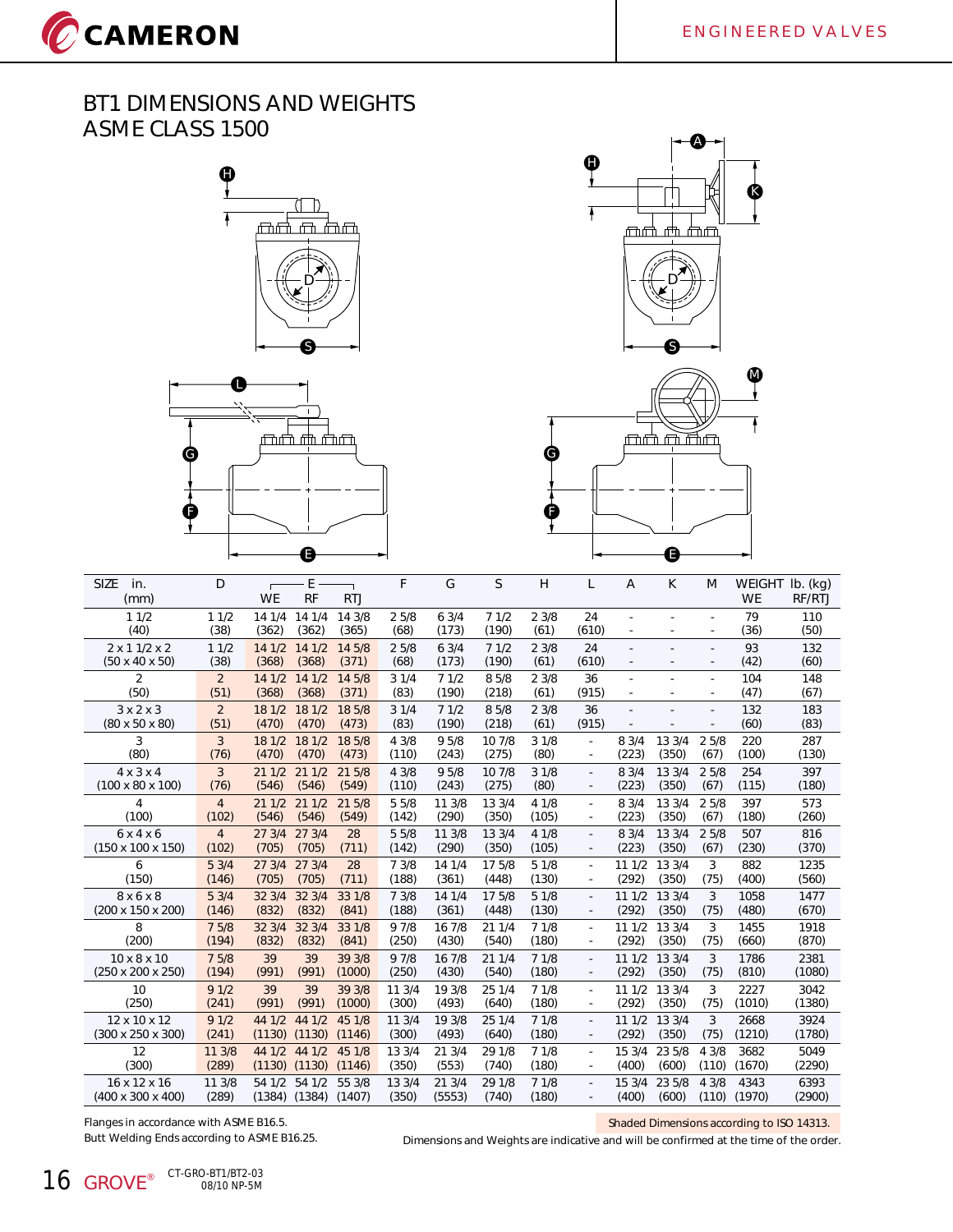





| <b>SIZE</b><br>in.<br>(mm)                          | D            | WE              | <b>RF</b>       | <b>RTJ</b>      | F            | G             | S              | H            |                          | Α                        | K      | M                                                    | <b>WEIGHT</b><br><b>WE</b> | $Ib.$ (kg)<br>RF/RTJ |
|-----------------------------------------------------|--------------|-----------------|-----------------|-----------------|--------------|---------------|----------------|--------------|--------------------------|--------------------------|--------|------------------------------------------------------|----------------------------|----------------------|
| 11/2<br>(40)                                        | 11/2<br>(38) | 15 1/8<br>(384) | 15 1/8<br>(384) | 15 1/4<br>(387) | 3<br>(75)    | 81/4<br>(208) | 8 5/8<br>(220) | 23/8<br>(61) | 24<br>(610)              | ٠                        |        | $\mathbf{r}$<br>٠                                    | 108<br>(49)                | 150<br>(68)          |
| $2 \times 11/2 \times 2$                            | 11/2         | 17.3/4          | 173/4           | 17 7/8          | 3            | 81/4          | 85/8           | 23/8         | 24                       | ٠                        |        | $\overline{\phantom{a}}$                             | 119                        | 179                  |
| $(50 \times 40 \times 50)$                          | (38)         | (451)           | (451)           | (454)           | (75)         | (208)         | (220)          | (61)         | (610)                    | $\overline{\phantom{a}}$ |        | $\overline{\phantom{a}}$                             | (54)                       | (81)                 |
| $\overline{2}$                                      | 13/4         | 17.3/4          | 17.3/4          | 177/8           | 33/4         | 9             | 10             | 23/8         | 36                       | ٠                        |        | $\overline{\phantom{a}}$                             | 247                        | 212                  |
| (50)                                                | (44)         | (451)           | (451)           | (454)           | (95)         | (230)         | (255)          | (61)         | (915)                    | ٠                        |        | $\mathbf{r}$                                         | (112)                      | (96)                 |
| $3 \times 2 \times 3$<br>$(80 \times 50 \times 80)$ | 13/4<br>(44) | 22.3/4<br>(578) | 22 3/4<br>(578) | 23<br>(584)     | 33/4<br>(95) | 9<br>(230)    | 10<br>(255)    | 23/8<br>(61) | 36<br>(915)              | $\overline{\phantom{a}}$ |        | $\overline{\phantom{a}}$<br>$\overline{\phantom{a}}$ | 276<br>(125)               | 353<br>(160)         |
| 3                                                   | 21/2         | 22 3/4          | 22 3/4          | 23              | 5            | 11 1/8        | 12 1/2         | 31/8         | $\sim$                   | 83/4                     | 13 3/4 | 25/8                                                 | 298                        | 388                  |
| (80)                                                | (64)         | (578)           | (578)           | (584)           | (128)        | (282)         | (319)          | (80)         | ٠                        | (223)                    | (350)  | (67)                                                 | (135)                      | (176)                |
| $4 \times 3 \times 4$                               | 21/2         | 261/2           | 261/2           | 26 7/8          | 5            | 11 1/8        | 12 1/2         | 31/8         | $\overline{\phantom{a}}$ | 83/4                     | 13 3/4 | 25/8                                                 | 342                        | 536                  |
| $(100 \times 80 \times 100)$                        | (64)         | (673)           | (673)           | (683)           | (128)        | (282)         | (319)          | (80)         | ٠                        | (223)                    | (350)  | (67)                                                 | (155)                      | (243)                |
| 4                                                   | 31/2         | 261/2           | 261/2           | 26 7/8          | 61/2         | 13 1/4        | 16             | 4 1/8        | $\overline{\phantom{a}}$ | 11 1/2                   | 13 3/4 | 3                                                    | 536                        | 774                  |
| (100)                                               | (89)         | (673)           | (673)           | (683)           | (165)        | (336)         | (406)          | (105)        | $\overline{\phantom{a}}$ | (292)                    | (350)  | (75)                                                 | (243)                      | (351)                |
| 6x4x6                                               | 31/2         | 36              | 36              | 36 1/2          | 61/2         | 13 1/4        | 16             | 4 1/8        | $\sim$                   | 11 1/2                   | 13 3/4 | 3                                                    | 686                        | 1102                 |
| $(150 \times 100 \times 150)$                       | (89)         | (914)           | (914)           | (927)           | (165)        | (336)         | (406)          | (105)        | ٠                        | (292)                    | (350)  | (75)                                                 | (311)                      | (500)                |
|                                                     |              |                 |                 |                 |              |               |                |              |                          |                          |        |                                                      |                            |                      |

Flanges in accordance with ASME B16.5.

Butt Welding Ends according to ASME B16.25.

Dimensions and Weights are indicative and will be confirmed at the time of the order.

Shaded Dimensions according to ISO 14313.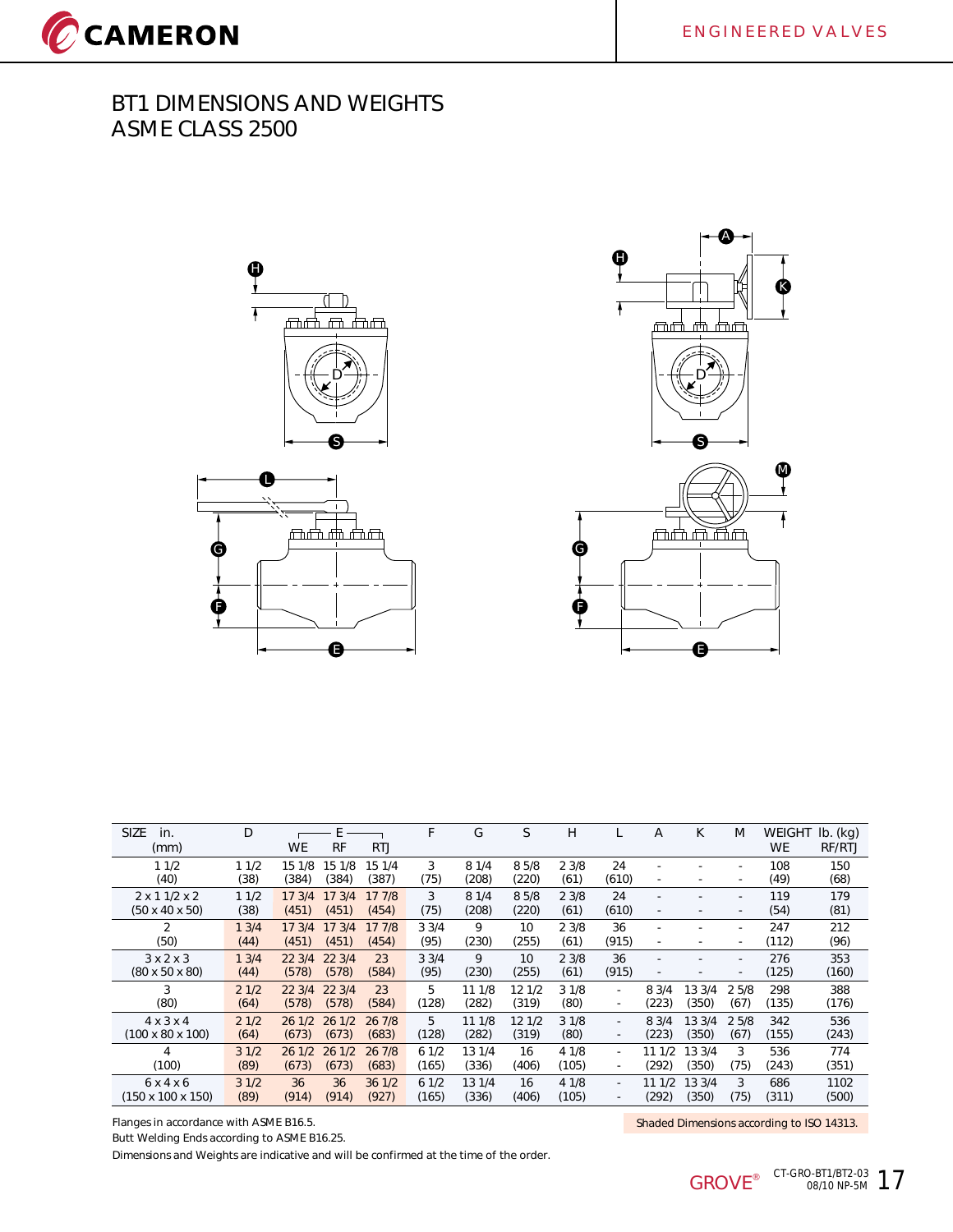## **BT2 MATERIALS SPECIFICATION**

#### **MATERIALS SELECTION**

The GROVE BT2 Ball Valve has been designed for use with various materials or combination of materials depending on the service conditions.

The following is a typical listing of materials for valves ASME Class 150 - 2500 for standard applications.

#### **PRESSURE RETAINING PARTS**

| Body        | A216 WCB, A216 WCC, A352 LCB, A352 LCC                                          |
|-------------|---------------------------------------------------------------------------------|
| Bonnet      | A350 LF2                                                                        |
| <b>Stem</b> | AISI 4140, A564 Gr. 630 (17-4 PH)                                               |
| Bolting     | A193 B7, A194 2H, A193 B7M, A194 2HM, A320 L7, A194 Gr.7, A320 L7M, A194 Gr. 7M |

#### **INTERNAL PARTS**

| Ball    | A350 LF2, A694 F65, AISI 316, A564 Gr 630 (17-4 PH) |
|---------|-----------------------------------------------------|
| Seats   | A350 LF2, A694 F65, AISI 316, A564 Gr 630 (17-4 PH) |
| Springs | AISI 302, Inconel (different grades), Elgiloy       |

#### **SEALING MATERIALS**

| Stem Gasket:                      | NBR (Nitrile)                |
|-----------------------------------|------------------------------|
|                                   | FKM (Viton different grades) |
|                                   | HNBR (Hydrogenated Nitrile)  |
| Seat/Bonnet Gasket: NBR (Nitrile) |                              |
|                                   | FKM (Viton different grades) |
|                                   | HNBR (Hydrogenated Nitrile)  |

#### **PLATING/COATING**

| $0.001$ inch | 25 microns                            |
|--------------|---------------------------------------|
|              | <b>ENP Electroless Nickel Plating</b> |
| $0.003$ inch | 75 microns                            |
|              | <b>ENP Electroless Nickel Plating</b> |

#### **NACE REQUIREMENTS**

GROVE BT2 Ball Valves can be supplied in accordance with NACE MR0175 / ISO 15156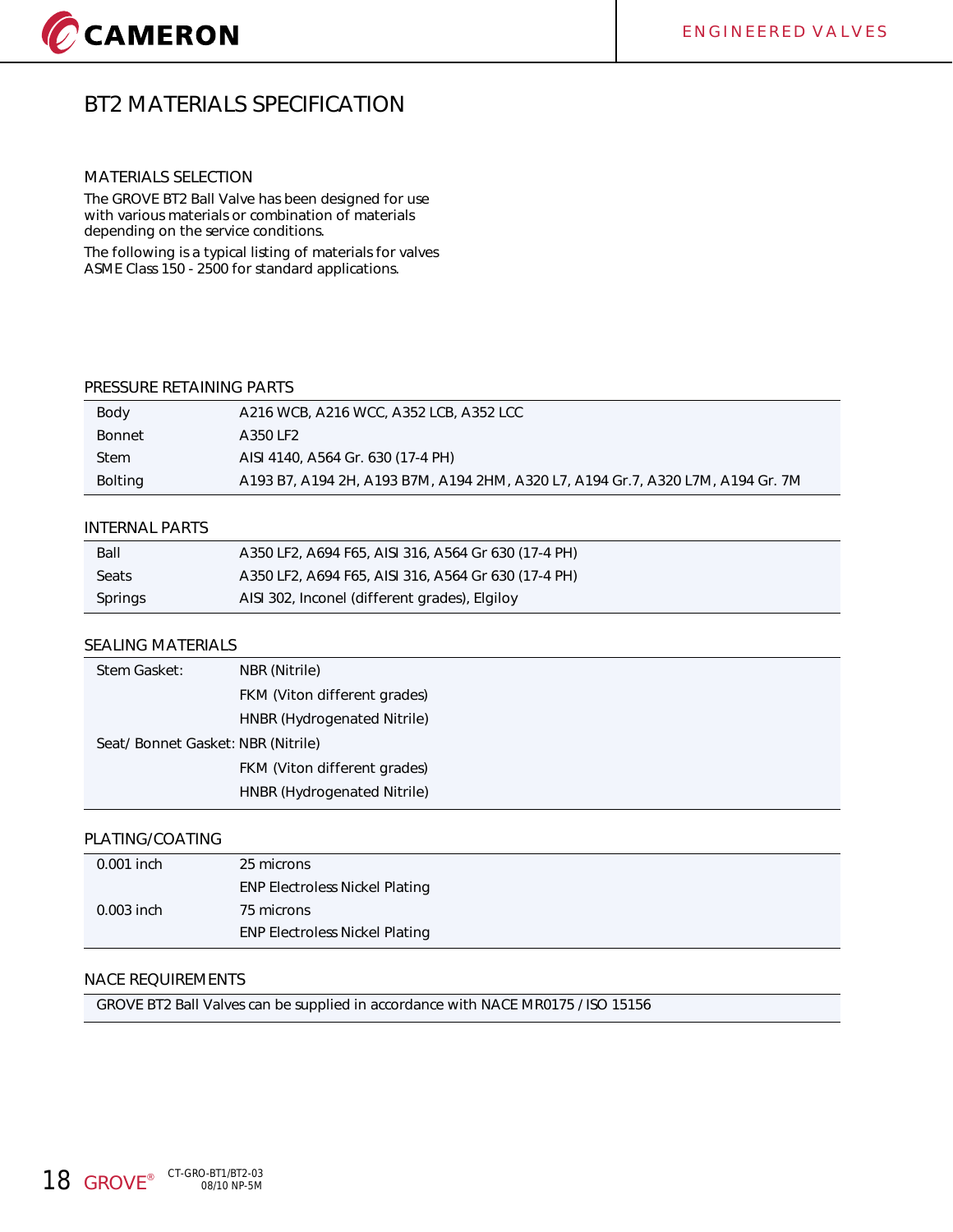CCAMERON

## **BT2 VALVE ASSEMBLY & CROSS SECTION**



#### **Item Description**

- 1 Body
- 4 Ball
- 5 Stem<br>6B Outer
- Outer Seat Ring
- 6J Inner Seat Ring
- 8 Body O-Ring<br>9 Bonnet Cover
- 9 Bonnet Cover<br>10 Gland Bushing **Gland Bushing**
- 31 Body Stud 20 Lower Bearing
- 32 Body Nut
- 39 Drain Valve
- 45 Grease Fitting<br>97 Bonnet
- 97 Bonnet<br>123 Stem Ke
- Stem Key
- 134 Stem O-Rings
- 135 Seat Gasket O-Ring
- 136 Bonnet Cover O-Ring
- 137 Seal O-Ring
- 150 Upper Thrust Washer 151 Lower Thrust Washer
- 160 Adapter Plate
- 168 Upper Bearing
- 176A Grease Seal O-Ring
- 287 Spring Holder Ring
- 294 Sector Spacer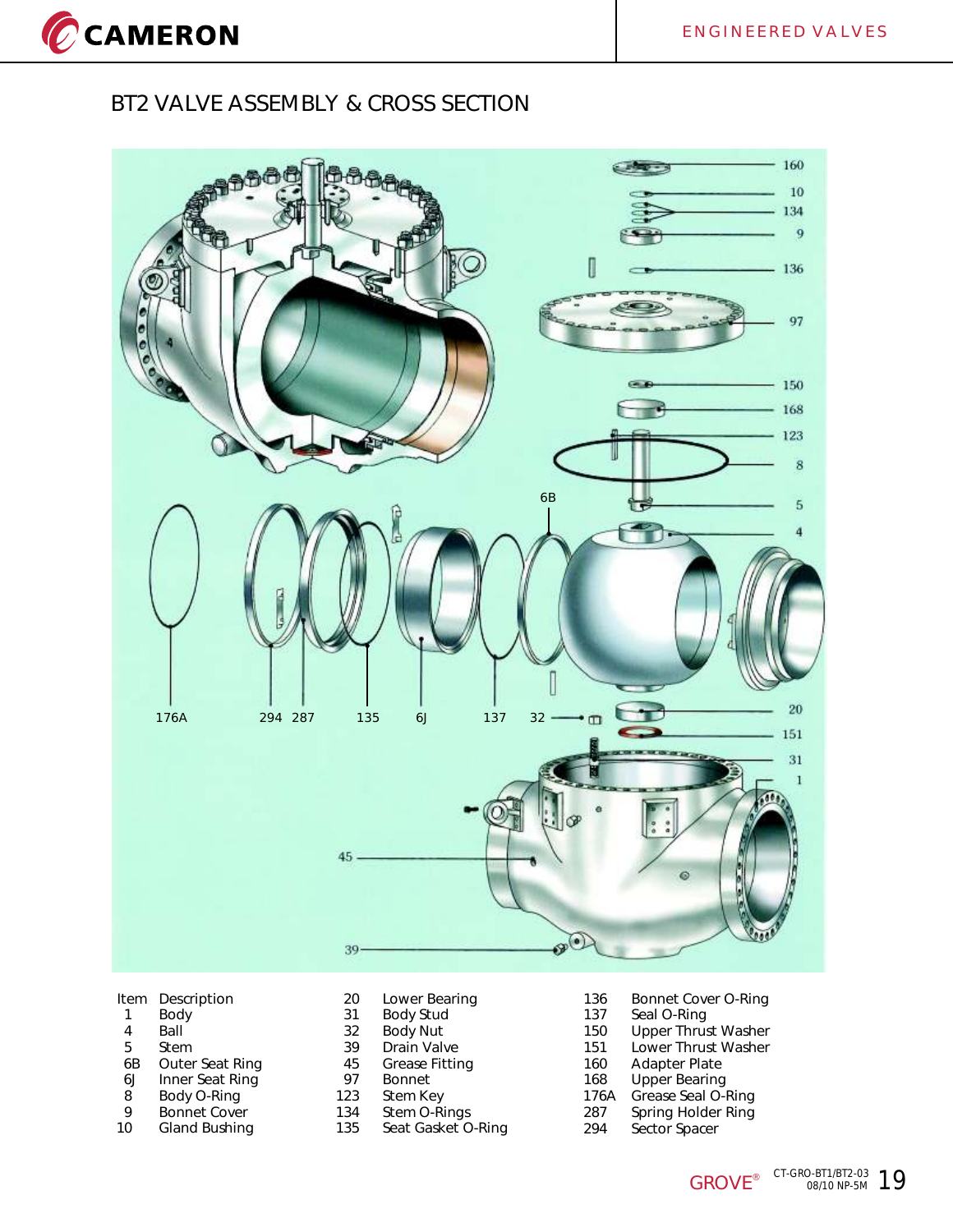CCAMERON





| <b>SIZE</b><br>in.<br>(mm) | D                | Н<br><b>WE</b>     | E<br><b>RF</b>     | <b>RTJ</b>         | F                | G                | S                 | H              | $\overline{A}$ | К      | M                              | <b>WE</b>        | WEIGHT lb. (kg)<br>RF/RTJ |
|----------------------------|------------------|--------------------|--------------------|--------------------|------------------|------------------|-------------------|----------------|----------------|--------|--------------------------------|------------------|---------------------------|
| 14                         | 13 1/4           | 35                 | 35                 | 35 1/8             | 14 5/8           | 15 5/8           | 26 3/8            | 33/4           | 11 1/2         | 13 3/4 | 3                              | 1962             | 2050                      |
| (350)                      | (337)            | (889)              | (889)              | (893)              | (370)            | (398)            | (670)             | (95)           | (292)          | (350)  | (75)                           | (890)            | (930)                     |
| 16                         | 15 1/4           | 39                 | 39                 | 39 1/8             | 16               | 16 5/8           | 28 3/8            | 33/4           | 111/2          | 13 3/4 | 3                              | 2853             | 2985                      |
| (400)                      | (387)            | (991)              | (991)              | (994)              | (405)            | (423)            | (720)             | (95)           | (292)          | (350)  | (75)                           | (1294)           | (1354)                    |
| 18                         | 17 1/4           | 43                 | 43                 | 43 1/8             | 17 1/2           | 18 1/2           | 31 7/8            | 41/2           | 111/2          | 13 3/4 | 3                              | 4431             | 4630                      |
| (450)                      | (438)            | (1093)             | (1093)             | (1096)             | (445)            | (470)            | (810)             | (115)          | (292)          | (350)  | (75)                           | (2010)           | (2100)                    |
| 20                         | 19 1/4           | 47                 | 47                 | 47 1/4             | 21 1/4           | 20 3/4           | 37                | 41/2           | 11 1/2         | 13 3/4 | 3                              | 5578             | 5908                      |
| (500)                      | (489)            | (1194)             | (1194)             | (1201)             | (540)            | (528)            | (940)             | (115)          | (292)          | (350)  | (75)                           | (2530)           | (2680)                    |
| 22                         | 21 1/4           | 51                 | 51                 | 51 3/8             | 21 5/8           | 22 3/4           | 39 7/8            | 71/8           | 15 3/4         | 23 5/8 | 4 3/8                          | 7275             | 7496                      |
| (550)                      | (540)            | (1296)             | (1296)             | (1305)             | (550)            | (578)            | (1012)            | (180)          | (400)          | (600)  | (110)                          | (3300)           | (3400)                    |
| 24                         | 23 1/4           | 55                 | 55                 | 55 3/8             | 23 3/8           | 24 3/4           | 42 3/4            | 71/8           | 21 5/8         | 31 1/2 | 4 3/8                          | 8554             | 9215                      |
| (600)                      | (591)            | (1397)             | (1397)             | (1407)             | (595)            | (630)            | (1085)            | (180)          | (549)          | (800)  | (112)                          | (3880)           | (4180)                    |
| 26                         | 25               | 57                 | 57                 | 57 1/2             | 25 1/4           | 25               | 45 1/4            | 71/8           | 21 5/8         | 31 1/2 | 4 3/8                          | 10075            | 10692                     |
| (650)                      | (635)            | (1448)             | (1448)             | (1461)             | (640)            | (635)            | (1150)            | (180)          | (549)          | (800)  | (112)                          | (4570)           | (4850)                    |
| 28                         | 27               | 61                 | 61                 | 611/2              | 26 3/4           | 27               | 48                | 71/8           | 21 5/8         | 311/2  | 4 3/8                          | 12346            | 12897                     |
| (700)                      | (686)            | (1550)             | (1550)             | (1563)             | (680)            | (685)            | (1220)            | (180)          | (549)          | (800)  | (112)                          | (5600)           | (5850)                    |
| 30                         | 29               | 65                 | 65                 | 65 1/2             | 29 3/8           | 28 3/4           | 51 1/8            | 71/8           | 21 5/8         | 31 1/2 | 4 3/8                          | 13492            | 14198                     |
| (750)                      | (737)            | (1651)             | (1651)             | (1664)             | (745)            | (720)            | (1300)            | (180)          | (549)          | (800)  | (112)                          | (6120)           | (6440)                    |
| 32                         | 30 3/4           | 70                 | 70                 | 70 5/8             | 30 3/8           | 29 7/8           | 55 1/8            | 71/8           | 21 3/4         | 23 5/8 | 5 3/8                          | 16270            | 17306                     |
| (800)                      | (781)            | (1778)             | (1778)             | (1794)             | (770)            | (760)            | (1400)            | (180)          | (552)          | (600)  | (136)                          | (7380)           | (7850)                    |
| 34                         | 32 3/4           | 76                 | 76                 | 76 5/8             | 31 1/2           | 31 1/8           | 58 1/4            | 71/8           | 21 3/4         | 23 5/8 | 5 3/8                          | 17968            | 18960                     |
| (850)                      | (832)            | (1931)             | (1931)             | (1947)             | (800)            | (790)            | (1480)            | (180)          | (552)          | (600)  | (136)                          | (8150)           | (8600)                    |
| 36                         | 34 1/2           | 82                 | 82                 | 82 5/8             | 32 1/4           | 31 7/8           | 60 3/8            | 71/8           | 21 3/4         | 23 5/8 | 5 3/8                          | 20304            | 21716                     |
| (900)                      | (876)            | (2083)             | (2083)             | (2099)             | (820)            | (810)            | (1535)            | (180)          | (552)          | (600)  | (136)                          | (9210)           | (9850)                    |
| 40                         | 38 1/2           | 92                 | 92                 | $\star$            | 33 1/2           | 35 3/8           | 66 1/8            | 8 1/8          | 21 3/4         | 23 5/8 | 5 3/8                          | 29718            | 31967                     |
| (1000)                     | (978)            | (2337)             | (2337)             | $\star$            | (850)            | (900)            | (1680)            | (205)          | (552)          | (600)  | (136)                          | (13480)          | (14500)                   |
| 42                         | 40 1/4           | $\star$            | $\star$            | $\star$            | 35               | 36 5/8           | 70 7/8            | 8 1/8          | 21 3/4         | 23 5/8 | 5 3/8                          | 33576            | 35605                     |
| (1050)                     | (1022)           | $\star$            | $\star$            | $\star$            | (890)            | (930)            | (1800)            | (205)          | (552)          | (600)  | (136)                          | (15230)          | (16150)                   |
| 46                         | 44               | 98 3/8             | 98 3/8             | $\star$            | 37               | 40 1/4           | 80 3/8            | 8 1/8          | 22 7/8         | 23 5/8 | 61/4                           | 45812            | 48722                     |
| (1150)                     | (1118)           | (2499)             | (2499)             | $\star$            | (940)            | (1022)           | (2040)            | (205)          | (580)          | (600)  | (160)                          | (20780)          | (22100)                   |
| 48                         | 46               | $\star$            | $\star$            | $\star$            | 38 1/4           | 42               | 81 1/8            | 81/8           | 22 7/8         | 23 5/8 | 61/4                           | 50706            | 55115                     |
| (1200)                     | (1168)           | $\star$            | $\star$            | $\star$            | (970)            | (1067)           | (2060)            | (205)          | (580)          | (600)  | (160)                          | (23000)          | (25000)                   |
| 54<br>(1350)               | 51 3/4<br>(1314) | $\star$<br>$\star$ | $\star$<br>$\star$ | $\star$<br>$\star$ | 42 7/8<br>(1090) | 46 1/2<br>(1180) | 91 3/8<br>(2320)  | 95/8<br>(245)  | ÷.             |        | ä,<br>$\overline{\phantom{a}}$ | 66138<br>(30000) | 77161<br>(35000)          |
| 56<br>(1400)               | 53 3/4<br>(1365) | $\star$<br>$\star$ | $\star$<br>$\star$ | $\star$<br>$\star$ | 44 1/8<br>(1120) | 48<br>(1220)     | 94 1/2<br>(2400)  | 9 5/8<br>(245) | ä,             |        | $\overline{a}$<br>÷,           | 70547<br>(32000) | 83775<br>(38000)          |
| 60<br>(1500)               | 57 1/2<br>(1461) | $\star$<br>$\star$ | $\star$<br>$\star$ | $\star$<br>$\star$ | 46 7/8<br>(1190) | 51 1/8<br>(1300) | 100 3/8<br>(2550) | 95/8<br>(245)  | ä,             |        | ä,<br>ä,                       | 83775<br>(38000) | 97002<br>(44000)          |

\* Dimensions on request.

Flanges up to 24 inch (except 22 inch) in accordance with ASME B16.5; 22 inch and sizes above 24 inch in accordance with MSS-SP-44. Butt Welding Ends according to ASME B16.25. Larger sizes available on request. Reduced bore valves also available.

Shaded bore sizes (D) according to ISO 14313.

Shaded End-to-End Dimensions (E) according to ISO 14313 Class 600.

**20 GROVE CT-GRO-BT1/BT2-03 CT-GRO-BT1/BT2-03** 08/10 NP-5M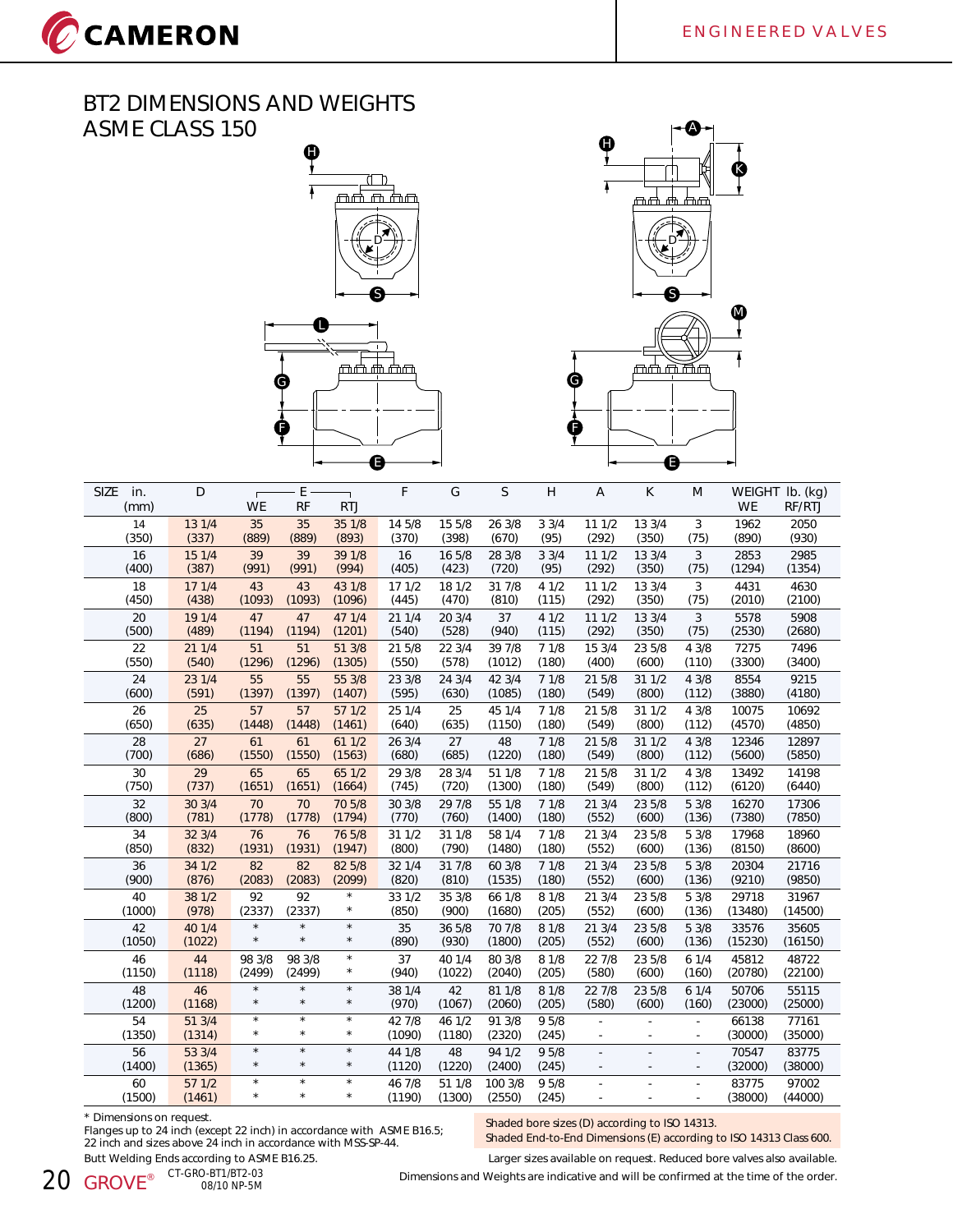CCAMERON





| <b>SIZE</b><br>in.<br>(mm) | D                | <b>WE</b>          | E<br><b>RF</b>     | <b>RTJ</b>         | F                | G                | S                 | H             | A      | К      | M                                          | <b>WE</b>        | WEIGHT Ib. (kg)<br>RF/RTJ |
|----------------------------|------------------|--------------------|--------------------|--------------------|------------------|------------------|-------------------|---------------|--------|--------|--------------------------------------------|------------------|---------------------------|
| 14                         | 13 1/4           | 35                 | 35                 | 35 1/8             | 14 5/8           | 15 5/8           | 26 3/8            | 41/2          | 11 1/2 | 13 3/4 | 3                                          | 2050             | 2337                      |
| (350)                      | (337)            | (889)              | (889)              | (893)              | (370)            | (398)            | (670)             | (115)         | (292)  | (350)  | (75)                                       | (930)            | (1060)                    |
| 16                         | 15 1/4           | 39                 | 39                 | 39 1/8             | 16               | 17 1/8           | 28 3/8            | 41/2          | 111/2  | 13 3/4 | 3                                          | 2844             | 3197                      |
| (400)                      | (387)            | (991)              | (991)              | (994)              | (405)            | (436)            | (720)             | (115)         | (292)  | (350)  | (75)                                       | (1290)           | (1450)                    |
| 18                         | 17 1/4           | 43                 | 43                 | 43 1/8             | 17 1/2           | 18 7/8           | 31 7/8            | 41/2          | 15 1/2 | 23 5/8 | 43/8                                       | 4542             | 4850                      |
| (450)                      | (438)            | (1093)             | (1093)             | (1096)             | (445)            | (478)            | (810)             | (115)         | (400)  | (600)  | (75)                                       | (2060)           | (2200)                    |
| 20                         | 19 1/4           | 47                 | 47                 | 47 1/4             | 21 1/8           | 21 1/8           | 37                | 41/2          | 21 5/8 | 31 1/2 | 43/8                                       | 6967             | 7496                      |
| (500)                      | (489)            | (1194)             | (1194)             | (1201)             | (537)            | (536)            | (940)             | (115)         | (549)  | (800)  | (112)                                      | (3160)           | (3400)                    |
| 22                         | 21 1/4           | 51                 | 51                 | 51 3/8             | 21 5/8           | 23 5/8           | 39 7/8            | 71/8          | 21 5/8 | 31 1/2 | 43/8                                       | 7716             | 8708                      |
| (550)                      | (540)            | (1296)             | (1296)             | (1305)             | (550)            | (600)            | (1012)            | (180)         | (549)  | (800)  | (112)                                      | (3500)           | (3950)                    |
| 24                         | 23 1/4           | 55                 | 55                 | 55 3/8             | 23 3/8           | 25 3/8           | 42 3/4            | 71/8          | 21 5/8 | 31 1/2 | 43/8                                       | 8818             | 9700                      |
| (600)                      | (591)            | (1397)             | (1397)             | (1407)             | (595)            | (645)            | (1085)            | (180)         | (549)  | (800)  | (112)                                      | (4000)           | (4400)                    |
| 26                         | 25               | 57                 | 57                 | 57 1/2             | 25 1/4           | 25 5/8           | 45 1/4            | 71/8          | 21 3/4 | 23 5/8 | 5 3/8                                      | 10780            | 11927                     |
| (650)                      | (635)            | (1448)             | (1448)             | (1461)             | (640)            | (650)            | (1150)            | (180)         | (552)  | (600)  | (136)                                      | (4890)           | (5410)                    |
| 28                         | 27               | 61                 | 61                 | 61 1/2             | 26 3/4           | 27 7/8           | 48                | 71/8          | 21 3/4 | 23 5/8 | 5 3/8                                      | 13228            | 14639                     |
| (700)                      | (686)            | (1550)             | (1550)             | (1563)             | (680)            | (708)            | (1220)            | (180)         | (552)  | (600)  | (136)                                      | (6000)           | (6640)                    |
| 30                         | 29               | 65                 | 65                 | 65 1/2             | 29 3/8           | 29 7/8           | 51 1/8            | 8 1/8         | 21 3/4 | 23 5/8 | 53/8                                       | 15476            | 17152                     |
| (750)                      | (737)            | (1651)             | (1651)             | (1664)             | (745)            | (720)            | (1300)            | (205)         | (552)  | (600)  | (136)                                      | (7020)           | (7780)                    |
| 32                         | 30 3/4           | 70                 | 70                 | 70 5/8             | 30 3/8           | 30 7/8           | 55 1/8            | 8 1/8         | 21 3/4 | 23 5/8 | 5 3/8                                      | 19004            | 21054                     |
| (800)                      | (781)            | (1778)             | (1778)             | (1794)             | (770)            | (785)            | (1400)            | (205)         | (552)  | (600)  | (136)                                      | (8620)           | (9550)                    |
| 34                         | 32 3/4           | 76                 | 76                 | 76 5/8             | 31 1/2           | 32 1/8           | 58 1/4            | 8 1/8         | 21 3/4 | 23 5/8 | 5 3/8                                      | 22575            | 24758                     |
| (850)                      | (832)            | (1931)             | (1931)             | (1947)             | (800)            | (815)            | (1480)            | (205)         | (552)  | (600)  | (136)                                      | (10240)          | (11230)                   |
| 36                         | 34 1/2           | 82                 | 82                 | 82 5/8             | 31 1/2           | 33 3/8           | 60 3/8            | 8 1/8         | 22 7/8 | 23 5/8 | 61/4                                       | 26213            | 29057                     |
| (900)                      | (876)            | (2083)             | (2083)             | (2099)             | (800)            | (848)            | (1535)            | (205)         | (580)  | (600)  | (160)                                      | (11890)          | (13180)                   |
| 40                         | 38 1/2           | $\star$            | $\star$            | $\star$            | 33 1/2           | 36 3/4           | 66 1/8            | 8 1/8         | 22 7/8 | 23 5/8 | 61/4                                       | 34392            | 38162                     |
| (1000)                     | (978)            | $\star$            | $\star$            | $\star$            | (850)            | (935)            | (1680)            | (205)         | (580)  | (600)  | (160)                                      | (15600)          | (17310)                   |
| 42                         | 40 1/4           | $\star$            | $\star$            | $\star$            | 35               | 38               | 70 7/8            | 95/8          | 22 7/8 | 23 5/8 | 61/4                                       | 38933            | 43210                     |
| (1050)                     | (1022)           | $\star$            | $\star$            | $\star$            | (890)            | (965)            | (1800)            | (245)         | (580)  | (600)  | (160)                                      | (17660)          | (19600)                   |
| 46                         | 44               | 98 3/8             | 98 3/8             | $\star$            | 37               | 44 1/4           | 80 3/8            | 95/8          | 22 7/8 | 23 5/8 | 61/4                                       | 48921            | 54322                     |
| (1150)                     | (1118)           | (2499)             | (2499)             | $\star$            | (940)            | (1125)           | (2040)            | (245)         | (580)  | (600)  | (160)                                      | (22190)          | (24640)                   |
| 48                         | 46               | $\star$            | $\star$            | $\star$            | 38 1/4           | 44 1/2           | 81 1/8            | 95/8          | L.     |        | $\overline{\phantom{a}}$                   | 52910            | 57320                     |
| (1200)                     | (1168)           | $\star$            | $\star$            | $\star$            | (970)            | (1130)           | (2060)            | (245)         | ÷,     |        | $\overline{\phantom{a}}$                   | (24000)          | (26000)                   |
| 54                         | 513/4            | $\star$            | $\star$            | $\star$            | 42 7/8           | 50               | 91 3/8            | 95/8          | ÷.     |        | $\bar{a}$                                  | 72752            | 88184                     |
| (1350)                     | (1314)           | $\star$            | $\star$            | $\star$            | (1090)           | (1270)           | (2320)            | (245)         | ÷,     |        | $\overline{\phantom{a}}$                   | (33000)          | (40000)                   |
| 56<br>(1400)               | 53 3/4<br>(1365) | $\star$<br>$\star$ | $\star$<br>$\star$ | $\star$<br>$\star$ | 44 1/8<br>(1120) | 51 5/8<br>(1310) | 94 1/2<br>(2400)  | 95/8<br>(245) |        |        | ÷,<br>$\overline{\phantom{a}}$             | 81570<br>(37000) | 99207<br>(45000)          |
| 60<br>(1500)               | 57 1/2<br>(1461) | $\star$<br>$\star$ | $\star$<br>$\star$ | $\star$<br>$\star$ | 46 7/8<br>(1190) | 55 1/8<br>(1400) | 100 3/8<br>(2550) | 95/8<br>(245) | $\sim$ |        | $\overline{a}$<br>$\overline{\phantom{a}}$ | 97002<br>(44000) | 121253<br>(55000)         |

\* Dimensions on request.

Flanges up to 24 inch (except 22 inch) in accordance with ASME B16.5; 22 inch and sizes above 24 inch in accordance with MSS-SP-44. Butt Welding Ends according to ASME B16.25. Larger sizes available on request. Reduced bore valves also available.

Shaded bore sizes (D) according to ISO 14313. Shaded End-to-End Dimensions (E) according to ISO 14313 Class 600.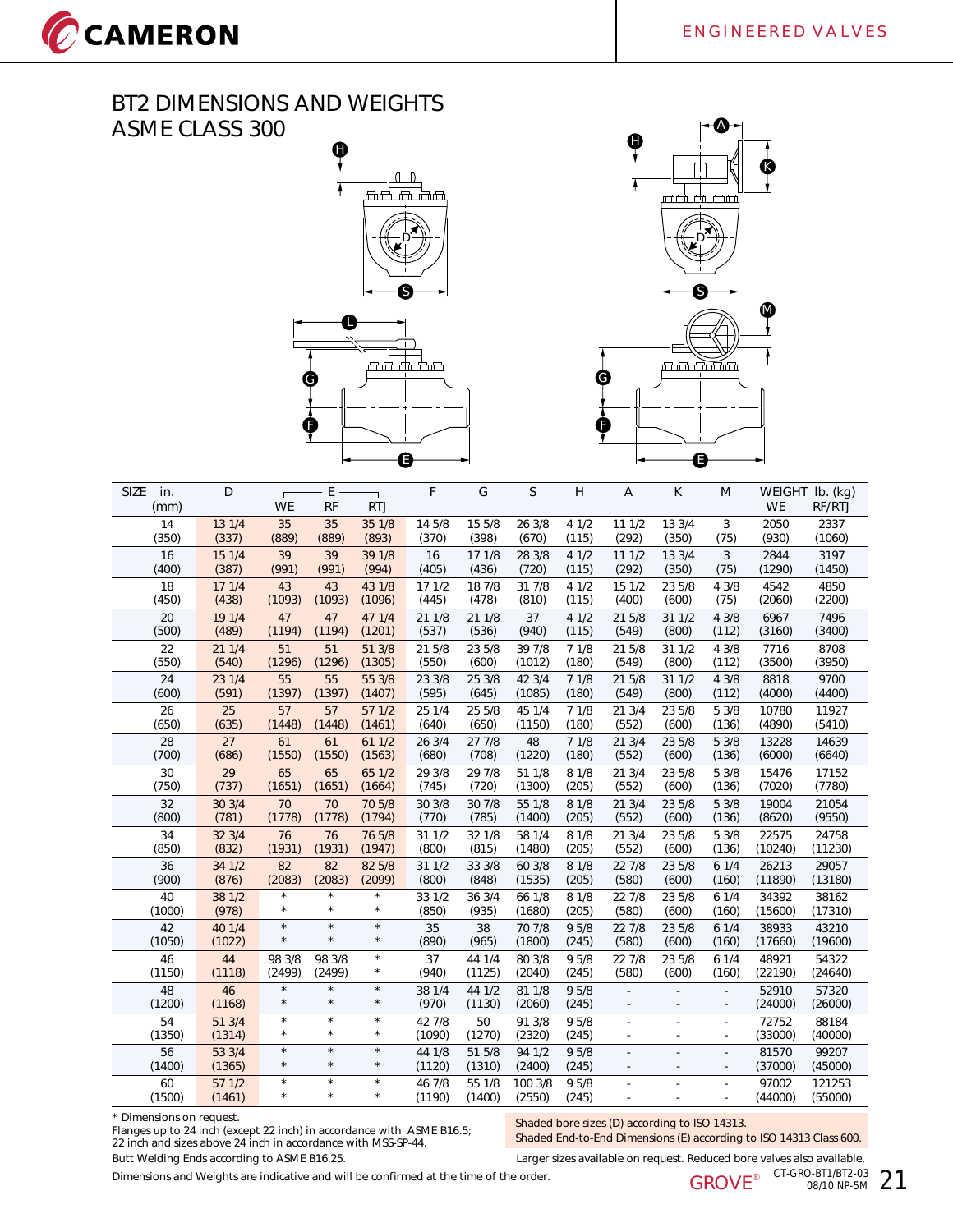CCAMERON





| <b>SIZE</b><br>in.<br>(mm) | D                | WE                 | E<br><b>RF</b>     | <b>RTJ</b>         | F                | G            | S                | H               | $\overline{A}$           | K                        | M                             | <b>WE</b>        | WEIGHT Ib. (kg)<br>RF/RTJ |
|----------------------------|------------------|--------------------|--------------------|--------------------|------------------|--------------|------------------|-----------------|--------------------------|--------------------------|-------------------------------|------------------|---------------------------|
| 14                         | 13 1/4           | 35                 | 35                 | 35 1/8             | 14 5/8           | 16 1/4       | 26 3/8           | 41/2            | 111/2                    | 13 3/4                   | 3                             | 2161             | 2535                      |
| (350)                      | (337)            | (889)              | (889)              | (893)              | (370)            | (413)        | (670)            | (115)           | (292)                    | (350)                    | (75)                          | (980)            | (1150)                    |
| 16                         | 15 1/4           | 39                 | 39                 | 39 1/8             | 16               | 18           | 29 7/8           | 41/2            | 111/2                    | 13 3/4                   | 3                             | 2954             | 3329                      |
| (400)                      | (387)            | (991)              | (991)              | (994)              | (405)            | (458)        | (760)            | (115)           | (292)                    | (350)                    | (75)                          | (1340)           | (1510)                    |
| 18                         | 171/4            | 43                 | 43                 | 43 1/8             | 17 3/4           | 20 5/8       | 32 1/4           | 41/2            | 21 5/8                   | 31 1/2                   | 4 3/8                         | 4674             | 5181                      |
| (450)                      | (438)            | (1093)             | (1093)             | (1096)             | (450)            | (525)        | (820)            | (115)           | (549)                    | (800)                    | (75)                          | (2120)           | (2350)                    |
| 20                         | 19 1/4           | 47                 | 47                 | 47 1/4             | 20 7/8           | 22 1/2       | 37               | 71/8            | 21 5/8                   | 31 1/2                   | 4 3/8                         | 7275             | 7915                      |
| (500)                      | (489)            | (1194)             | (1194)             | (1201)             | (530)            | (570)        | (940)            | (180)           | (549)                    | (800)                    | (75)                          | (3300)           | (3590)                    |
| 22                         | 21 1/4           | 51                 | 51                 | 51 3/8             | 22               | 23 7/8       | 40 1/2           | 71/8            | 21 5/8                   | 31 1/2                   | 4 3/8                         | 8598             | 9480                      |
| (550)                      | (540)            | (1296)             | (1296)             | (1305)             | (560)            | (605)        | (1030)           | (180)           | (549)                    | (800)                    | (75)                          | (3900)           | (4300)                    |
| 24                         | 23 1/4           | 55                 | 55                 | 55 3/8             | 23 3/8           | 26 1/8       | 42 3/4           | 8 1/8           | 21 3/4                   | 23 5/8                   | 5 3/8                         | 9149             | 10318                     |
| (600)                      | (591)            | (1397)             | (1397)             | (1407)             | (595)            | (663)        | (1085)           | (205)           | (552)                    | (600)                    | (136)                         | (4150)           | (4680)                    |
| 26                         | 25               | 57                 | 57                 | 571/2              | 27 1/21          | 26 3/4       | 45 7/8           | 8 1/8           | 21 3/4                   | 23 5/8                   | 5 3/8                         | 11486            | 12588                     |
| (650)                      | (635)            | (1448)             | (1448)             | (1461)             | (650)            | (678)        | (1165)           | (205)           | (552)                    | (600)                    | (136)                         | (5210)           | (5710)                    |
| 28                         | 27               | 61                 | 61                 | 61 1/2             | 30 3/8           | 29 1/8       | 48 3/8           | 8 1/8           | 21 3/4                   | 23 5/8                   | 5 3/8                         | 14021            | 15366                     |
| (700)                      | (686)            | (1550)             | (1550)             | (1563)             | (700)            | (740)        | (1230)           | (205)           | (552)                    | (600)                    | (136)                         | (6360)           | (6970)                    |
| 30                         | 29               | 65                 | 65                 | 65 1/2             | 31 1/2           | 31 1/2       | 52               | 8 1/8           | 21 3/4                   | 23 5/8                   | 5 3/8                         | 17306            | 18695                     |
| (750)                      | (737)            | (1651)             | (1651)             | (1664)             | (800)            | (800)        | (1320)           | (205)           | (552)                    | (600)                    | (136)                         | (7850)           | (8480)                    |
| 32                         | 30 3/4           | 70                 | 70                 | 70 5/8             | 33 1/8           | 32 1/2       | 56 1/8           | 8 1/8           | 22 7/8                   | 23 5/8                   | 63/8                          | 20613            | 22553                     |
| (800)                      | (781)            | (1778)             | (1778)             | (1794)             | (840)            | (827)        | (1425)           | (205)           | (580)                    | (600)                    | (136)                         | (9350)           | (10230)                   |
| 34                         | 32 3/4           | 76                 | 76                 | 76 5/8             | 34 1/4           | 33 1/2       | 60 5/8           | 8 1/8           | 22 7/8                   | 23 5/8                   | 63/8                          | 23545            | 25838                     |
| (850)                      | (832)            | (1931)             | (1931)             | (1947)             | (870)            | (850)        | (1540)           | (205)           | (580)                    | (600)                    | (136)                         | (10680)          | (11720)                   |
| 36                         | 34 1/2           | 82                 | 82                 | 82 5/8             | 36 5/8           | 34 1/2       | 63               | 8 1/8           | 22 7/8                   | 23 5/8                   | 61/4                          | 27227            | 29894                     |
| (900)                      | (876)            | (2083)             | (2083)             | (2099)             | (930)            | (875)        | (1600)           | (205)           | (580)                    | (600)                    | (160)                         | (12350)          | (13560)                   |
| 40                         | 38 1/2           | $\star$            | $\star$            | $\star$            | 38 5/8           | 37 3/4       | 69 1/4           | 8 1/8           | 22 7/8                   | 23 5/8                   | 61/4                          | 35516            | 39021                     |
| (1000)                     | (978)            | $\star$            | $\star$            | $\star$            | (980)            | (960)        | (1760)           | (205)           | (580)                    | (600)                    | (160)                         | (16110)          | (17700)                   |
| 42                         | 40 1/4           | $\star$            | $\star$            | $\star$            | 40 1/8           | 41           | 72               | 95/8            | 22 7/8                   | 23 5/8                   | 61/4                          | 40080            | 44048                     |
| (1050)                     | (1022)           | $\star$            | $\star$            | $\star$            | (890)            | (1040)       | (1830)           | (245)           | (580)                    | (600)                    | (160)                         | (18180)          | (19980)                   |
| 46                         | 44               | 98 3/8             | 98 3/8             | $\star$            | 41 3/8           | 44 1/4       | 80 3/8           | 95/8            | 22 7/8                   | 23 5/8                   | 61/4                          | 52735            | 59084                     |
| (1150)                     | (1118)           | (2499)             | (2499)             | $\star$            | (1020)           | (1125)       | (2040)           | (245)           | (580)                    | (600)                    | (160)                         | (23920)          | (26800)                   |
| 48                         | 46               | 100                | 100                | $\star$            | 46 7/8           | 45 1/8       | 82 5/8           | 9 5/8           | $\mathcal{L}$            |                          | ÷.                            | 57320            | 63933                     |
| (1200)                     | (1168)           | (2540)             | (2540)             | $\star$            | (1050)           | (1145)       | (2100)           | (245)           | L.                       |                          | ä,                            | (26000)          | (29000)                   |
| 54                         | 51 3/4           | $\star$            | $\star$            | $\star$            | 42 7/8           | 50 3/8       | 93 1/4           | 11              | L.                       | $\overline{\phantom{a}}$ | L.                            | 77161            | 92593                     |
| (1350)                     | (1314)           | $\star$            | $\star$            | $\star$            | (1190)           | (1280)       | (2370)           | (280)           | $\overline{\phantom{a}}$ |                          | $\overline{\phantom{a}}$      | (35000)          | (42000)                   |
| 56<br>(1400)               | 53 3/4<br>(1365) | $\star$<br>$\star$ | $\star$<br>$\star$ | $\star$<br>$\star$ | 48 3/8<br>(1230) | 52<br>(1320) | 96 1/2<br>(2450) | 11 3/4<br>(300) | ÷.                       |                          | $\overline{\phantom{a}}$<br>٠ | 83775<br>(38000) | 103616<br>(47000)         |
| 60                         | 57 1/2           | $\star$            | $\star$            | $\star$            | 51 1/8           | 55 1/8       | 103 1/8          | 11 3/4          | ÷                        |                          | ä,                            | 101412           | 123458                    |
| (1500)                     | (1461)           | $\star$            | $\star$            | $\star$            | (1300)           | (1400)       | (2620)           | (300)           | ÷,                       |                          | ä,                            | (46000)          | (56000)                   |

\* Dimensions on request.

Flanges up to 24 inch (except 22 inch) in accordance with ASME B16.5; 22 inch and sizes above 24 inch in accordance with MSS-SP-44. Butt Welding Ends according to ASME B16.25. Larger sizes available on request. Reduced bore valves also available.

Shaded bore sizes (D) according to ISO 14313.

Shaded End-to-End Dimensions (E) according to ISO 14313 Class 600.

**22 GROVE** CT-GRO-BT1/BT2-03

08/10 NP-5M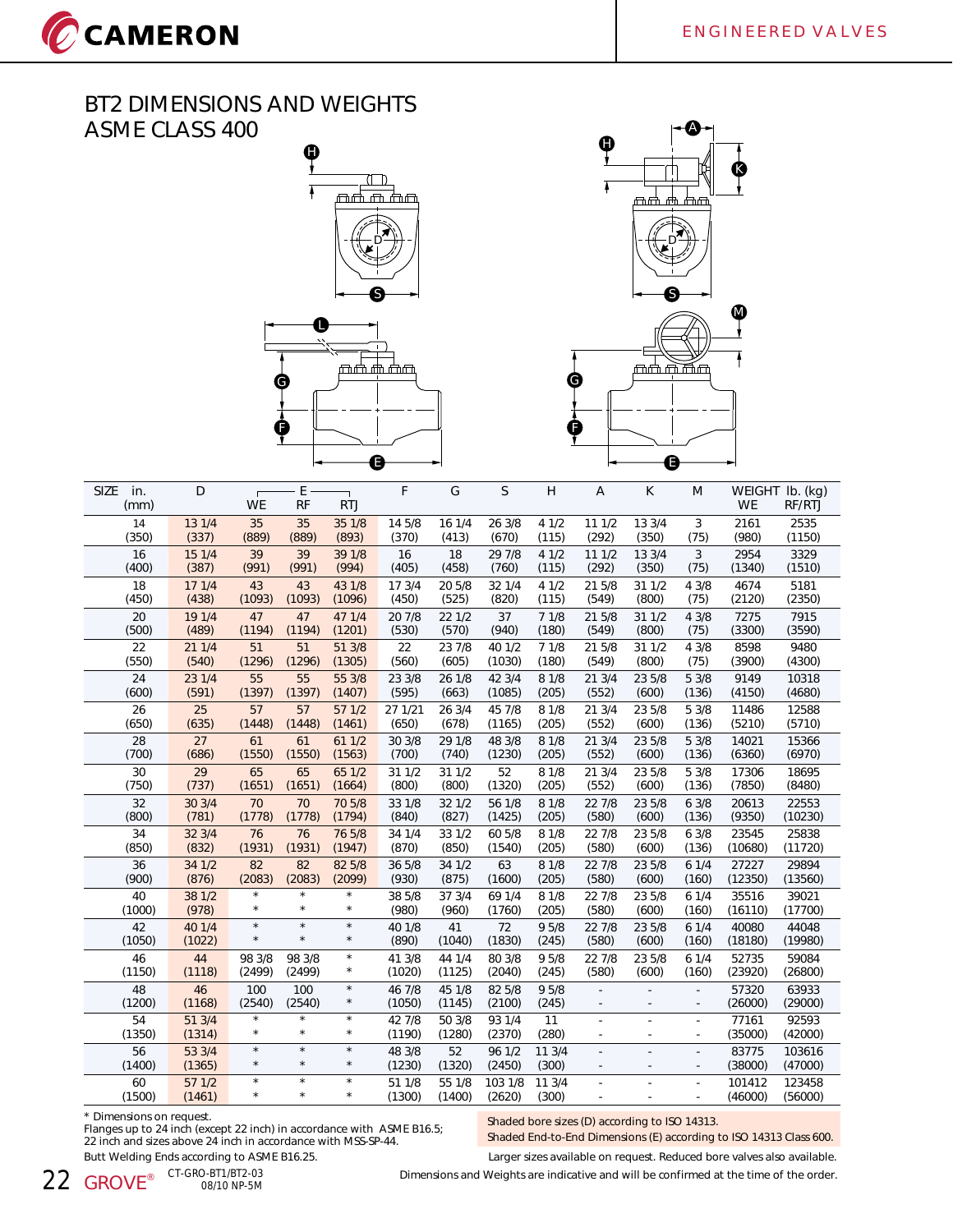CCAMERON





| <b>SIZE</b><br>in.<br>(mm) | D                | <b>WE</b>          | E<br>RF            | <b>RTJ</b>         | F                | G                 | S                 | H               | $\overline{A}$           | K                        | M                                                    | <b>WE</b>         | WEIGHT Ib. (kg)<br>RF/RTJ |
|----------------------------|------------------|--------------------|--------------------|--------------------|------------------|-------------------|-------------------|-----------------|--------------------------|--------------------------|------------------------------------------------------|-------------------|---------------------------|
| 14                         | 13 1/4           | 35                 | 35                 | 35 1/8             | 14 3/8           | 16 3/4            | 26 3/8            | 41/2            | 111/2                    | 13 3/4                   | 3                                                    | 2954              | 3373                      |
| (350)                      | (337)            | (889)              | (889)              | (893)              | (365)            | (425)             | (670)             | (115)           | (292)                    | (350)                    | (75)                                                 | (1340)            | (1530)                    |
| 16                         | 15 1/4           | 39                 | 39                 | 39 1/8             | 16 7/8           | 19 3/8            | 29 7/8            | 41/2            | 15 3/4                   | 23 5/8                   | 43/8                                                 | 4079              | 4365                      |
| (400)                      | (387)            | (991)              | (991)              | (994)              | (430)            | (493)             | (760)             | (115)           | (400)                    | (600)                    | (112)                                                | (1850)            | (1980)                    |
| 18                         | 171/4            | 43                 | 43                 | 43 1/8             | 18 3/4           | 20 7/8            | 32 1/4            | 71/8            | 21 5/8                   | 31 1/2                   | 43/8                                                 | 4806              | 5423                      |
| (450)                      | (438)            | (1093)             | (1093)             | (1096)             | (475)            | (530)             | (820)             | (180)           | (549)                    | (800)                    | (112)                                                | (2180)            | (2460)                    |
| 20                         | 19 1/4           | 47                 | 47                 | 47 1/4             | 21 1/4           | 23 1/8            | 37                | 71/8            | 21 5/8                   | 31 1/2                   | 43/8                                                 | 6570              | 7540                      |
| (500)                      | (489)            | (1194)             | (1194)             | (1201)             | (540)            | (588)             | (940)             | (180)           | (549)                    | (800)                    | (112)                                                | (2980)            | (3420)                    |
| 22                         | 211/4            | 51                 | 51                 | 51 3/8             | 22 7/8           | 25 3/8            | 40 1/2            | 71/8            | 21 3/4                   | 23 5/8                   | 5 3/8                                                | 7870              | 8885                      |
| (550)                      | (540)            | (1296)             | (1296)             | (1305)             | (580)            | (645)             | (1030)            | (180)           | (549)                    | (600)                    | (136)                                                | (3570)            | (4030)                    |
| 24                         | 23 1/4           | 55                 | 55                 | 55 3/8             | 24 3/8           | 26 3/4            | 44 1/8            | 8 1/8           | 213/4                    | 23 5/8                   | 53/8                                                 | 9789              | 11045                     |
| (600)                      | (591)            | (1397)             | (1397)             | (1407)             | (620)            | (679)             | (1120)            | (205)           | (552)                    | (600)                    | (136)                                                | (4440)            | (5010)                    |
| 26                         | 25               | 57                 | 57                 | 57 1/2             | 25 3/4           | 29 3/4            | 45 7/8            | 8 1/8           | 22 7/8                   | 23 5/8                   | 61/4                                                 | 12412             | 13977                     |
| (650)                      | (635)            | (1448)             | (1448)             | (1461)             | (655)            | (755)             | (1165)            | (205)           | (580)                    | (600)                    | (160)                                                | (5630)            | (6340)                    |
| 28                         | 27               | 61                 | 61                 | 61 1/2             | 28 3/4           | 30 3/8            | 48 3/8            | 8 1/8           | 22 7/8                   | 23 5/8                   | 61/4                                                 | 15873             | 17813                     |
| (700)                      | (686)            | (1550)             | (1550)             | (1563)             | (730)            | (770)             | (1230)            | (205)           | (580)                    | (600)                    | (160)                                                | (7200)            | (8080)                    |
| 30                         | 29               | 65                 | 65                 | 65 1/2             | 31 1/2           | 34 1/4            | 52                | 95/8            | 22 7/8                   | 23 5/8                   | 61/4                                                 | 17835             | 20172                     |
| (750)                      | (737)            | (1651)             | (1651)             | (1664)             | (800)            | (870)             | (1320)            | (245)           | (580)                    | (600)                    | (160)                                                | (8090)            | (9150)                    |
| 32                         | 30 3/4           | 70                 | 70                 | 70 5/8             | 32 5/8           | 35 1/4            | 56 1/8            | 95/8            | 22 7/8                   | 23 5/8                   | 61/4                                                 | 20944             | 23721                     |
| (800)                      | (781)            | (1778)             | (1778)             | (1794)             | (830)            | (895)             | (1425)            | (245)           | (580)                    | (600)                    | (160)                                                | (9500)            | (10760)                   |
| 34                         | 32 3/4           | 76                 | 76                 | 76 5/8             | 34 1/4           | 37 1/4            | 60 5/8            | 9 5/8           | 22 7/8                   | 23 5/8                   | 61/4                                                 | 24515             | 28109                     |
| (850)                      | (832)            | (1931)             | (1931)             | (1947)             | (870)            | (945)             | (1540)            | (245)           | (580)                    | (600)                    | (160)                                                | (11120)           | (12750)                   |
| 36                         | 34 1/2           | 82                 | 82                 | 82 5/8             | 35 3/8           | 40 1/8            | 63                | 95/8            | 22 7/8                   | 23 5/8                   | 61/4                                                 | 29674             | 33510                     |
| (900)                      | (876)            | (2083)             | (2083)             | (2099)             | (900)            | (1020)            | (1600)            | (245)           | (580)                    | (600)                    | (160)                                                | (13460)           | (15200)                   |
| 40                         | 38 1/2           | 92                 | 92                 | 93 1/8             | 37 3/4           | 45 7/8            | 69 1/4            | 9 5/8           | 22 7/8                   | 23 5/8                   | 61/4                                                 | 37302             | 42350                     |
| (1000)                     | (978)            | (2337)             | (2337)             | (2366)             | (960)            | (1165)            | (1760)            | (245)           | (580)                    | (600)                    | (160)                                                | (16920)           | (19210)                   |
| 42                         | 40 1/4           | 96                 | 96                 | 97 1/8             | 40 1/2           | 47 1/2            | 72                | 95/8            | L.                       | $\overline{\phantom{m}}$ | $\bar{a}$                                            | 43806             | 48171                     |
| (1050)                     | (1022)           | (2439)             | (2439)             | (2467)             | (1030)           | (1205)            | (1830)            | (245)           | $\overline{\phantom{a}}$ |                          | $\overline{\phantom{a}}$                             | (19870)           | (21850)                   |
| 46<br>(1150)               | 44<br>(1118)     | 109 1/2<br>(2782)  | 109 1/2<br>(2782)  | $\star$<br>$\star$ | 42 1/2<br>(1080) | 49 7/8<br>(1267)  | 80 3/8<br>(2041)  | 11<br>(280)     | ÷                        |                          | $\overline{\phantom{a}}$<br>$\overline{\phantom{a}}$ | 57100<br>(25900)  | 65124<br>(29540)          |
| 48<br>(1200)               | 46<br>(1168)     | $\star$<br>$\star$ | $\star$<br>$\star$ | $\star$<br>$\star$ | 44 1/2<br>(1130) | 51 1/2<br>(1307)  | 82 5/8<br>(2100)  | 11<br>(280)     | ÷,                       |                          | ÷.<br>$\sim$                                         | 61729<br>(28000)  | 72752<br>(33000)          |
| 54<br>(1350)               | 51 3/4<br>(1314) | $\star$<br>$\star$ | $\star$<br>$\star$ | $\star$<br>$\star$ | 51 1/8<br>(1300) | 557 1/2<br>(1460) | 94 1/2<br>(2400)  | 11 3/4<br>(300) | ÷.                       |                          | $\overline{\phantom{a}}$                             | 90389<br>(41000)  | 105821<br>(48000)         |
| 56<br>(1400)               | 53 3/4<br>(1365) | $\star$<br>$\star$ | $\star$<br>$\star$ | $\star$<br>$\star$ | 52 3/4<br>(1340) | 59 1/2<br>(1510)  | 98<br>(2490)      | 11 3/4<br>(300) |                          |                          | ÷.<br>÷,                                             | 99207<br>(45000)  | 116844<br>(53000)         |
| 60<br>(1500)               | 571/2<br>(1461)  | $\star$<br>$\star$ | $\star$<br>$\star$ | $\star$<br>$\star$ | 56 1/4<br>(1430) | 63<br>(1600)      | 105 1/8<br>(2670) | 113/4<br>(300)  | $\overline{\phantom{a}}$ | $\overline{\phantom{a}}$ | ä,<br>$\sim$                                         | 121253<br>(55000) | 143299<br>(65000)         |
|                            |                  |                    |                    |                    |                  |                   |                   |                 |                          |                          |                                                      |                   |                           |

\* Dimensions on request.<br>Flanges up to 24 inch (except 22 inch) in accordance with ASME B16.5;<br>\* The Shaded Dimensions according to ISO 14313. 22 inch and sizes above 24 inch in accordance with MSS-SP-44. Larger sizes available on request. Reduced bore valves also available. Butt Welding Ends according to ASME B16.25.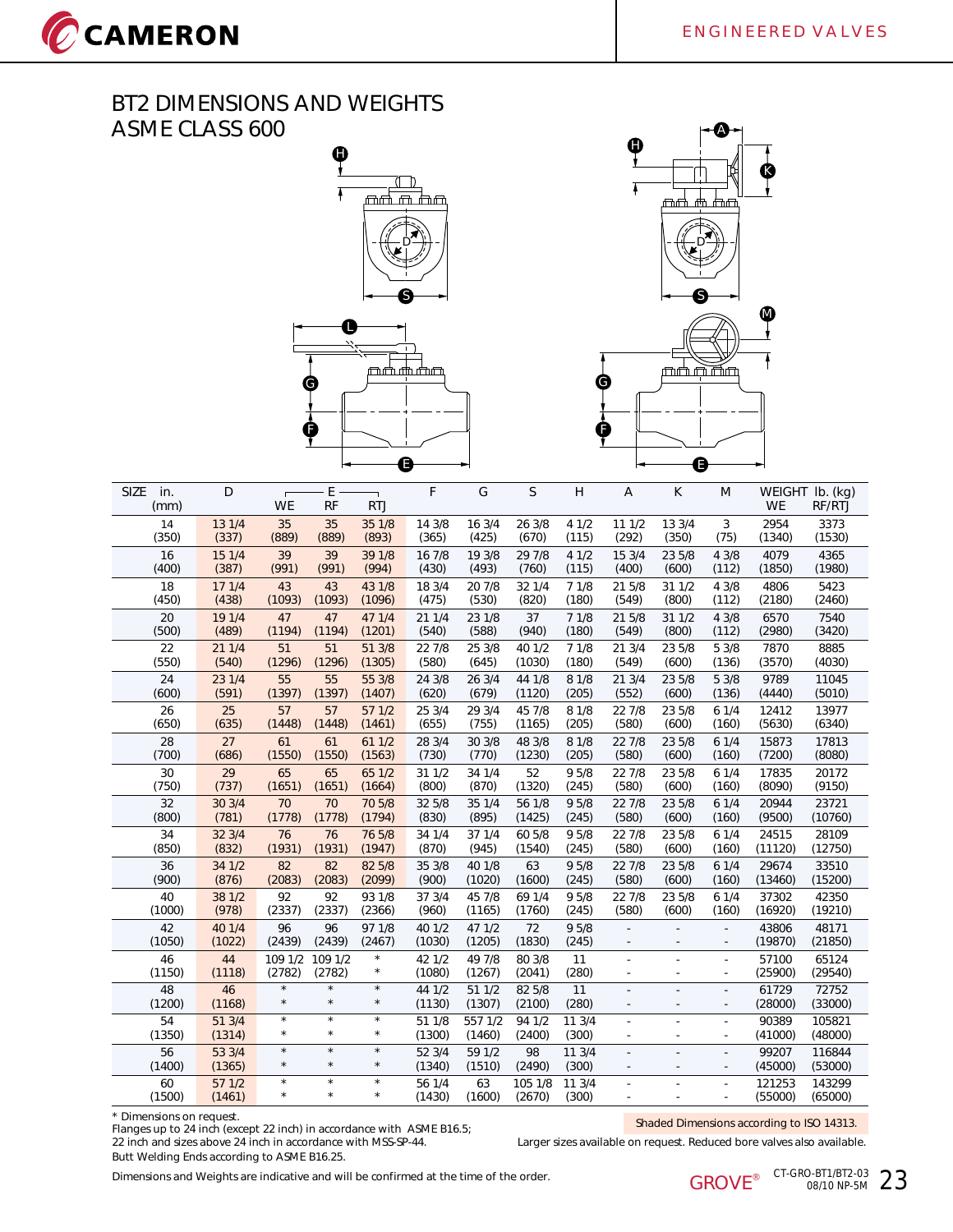CCAMERON







| <b>SIZE</b><br>in.<br>(mm) | D                | $\Box$<br><b>WE</b> | E<br><b>RF</b>     | <b>RTJ</b>            | F                | G                | S                | Н               | $\overline{A}$           | K      | M                             | WEIGHT<br><b>WE</b> | $Ib.$ (kg)<br>RF/RTJ |
|----------------------------|------------------|---------------------|--------------------|-----------------------|------------------|------------------|------------------|-----------------|--------------------------|--------|-------------------------------|---------------------|----------------------|
| 14                         | 12 3/4           | 40 1/2              | 40 1/2             | 40 7/8                | 15 1/2           | 17 1/4           | 27 3/4           | 4 1/2           | 15 3/4                   | 23 5/8 | 4 3/8                         | 3902                | 4211                 |
| (350)                      | (324)            | (1029)              | (1029)             | (1039)                | (395)            | (438)            | (704)            | (115)           | (400)                    | (600)  | (112)                         | (1770)              | (1910)               |
| 16                         | 14 3/4           | 44 1/2              | 44 1/2             | 44 7/8                | 17 3/4           | 19 3/4           | 32 1/4           | 71/8            | 21 5/8                   | 31 1/2 | 43/8                          | 5512                | 6151                 |
| (400)                      | (375)            | (1131)              | (1131)             | (1140)                | (450)            | (503)            | (820)            | (180)           | (549)                    | (800)  | (112)                         | (2500)              | (2790)               |
| 18                         | 16 3/4           | 48                  | 48                 | 48 1/2                | 19 7/8           | 23 1/4           | 34 5/8           | 71/8            | 21 5/8                   | 31 1/2 | 4 3/8                         | 7385                | 8245                 |
| (450)                      | (425)            | (1220)              | (1220)             | (1232)                | (505)            | (590)            | (880)            | (180)           | (549)                    | (800)  | (112)                         | (3350)              | (3740)               |
| 20                         | 18 5/8           | 52                  | 52                 | 52 1/2                | 22 1/4           | 26 1/8           | 38 1/4           | 8 1/8           | 213/4                    | 23 5/8 | 5 3/8                         | 9259                | 10141                |
| (500)                      | (473)            | (1321)              | (1321)             | (1334)                | (565)            | (665)            | (970)            | (205)           | (552)                    | (600)  | (136)                         | (4200)              | (4600)               |
| 22                         | 20 5/8           | 56                  | 56                 | 56 5/8                | 24 3/8           | 29 1/2           | 42 1/2           | 8 1/8           | 22 7/8                   | 23 5/8 | 61/4                          | 12214               | 13558                |
| (550)                      | (524)            | (1423)              | (1423)             | (1439)                | (620)            | (750)            | (1080)           | (205)           | (580)                    | (600)  | (160)                         | (5540)              | (6150)               |
| 24                         | 22 1/2           | 61                  | 61                 | 61 3/4                | 26               | 31 1/4           | 46 1/8           | 9 5/8           | 22 7/8                   | 23 5/8 | 61/4                          | 15498               | 17306                |
| (600)                      | (572)            | (1550)              | (1550)             | (1569)                | (660)            | (793)            | (1170)           | (245)           | (580)                    | (600)  | (160)                         | (7030)              | (7850)               |
| 26                         | 24 3/8           | 65                  | 65                 | 65 7/8                | 27               | 35 1/4           | 51 1/8           | 95/8            | 22 7/8                   | 23 5/8 | 61/4                          | 18695               | 24030                |
| (650)                      | (619)            | (1651)              | (1651)             | (1674)                | (685)            | (895)            | (1300)           | (245)           | (580)                    | (600)  | (160)                         | (8480)              | (10900)              |
| 28                         | 26 1/4           | 69                  | 69                 | 69 7/8                | 25 1/4           | 33 1/4           | 53 1/2           | 95/8            | 22 7/8                   | 23 5/8 | 61/4                          | 22267               | 27558                |
| (700)                      | (667)            | (1753)              | (1753)             | (1775)                | (640)            | (843)            | (1360)           | (245)           | (580)                    | (600)  | (160)                         | (10100)             | (12500)              |
| 30                         | 28 1/8           | 74                  | 74                 | 74 7/8                | 32 5/8           | 37 3/8           | 56 3/4           | 9 5/8           | 22 7/8                   | 23 5/8 | 61/4                          | 25904               | 28990                |
| (750)                      | (714)            | (1880)              | (1880)             | (1902)                | (830)            | (950)            | (1440)           | (245)           | (580)                    | (600)  | (160)                         | (11750)             | (13150)              |
| 32                         | 30               | 80                  | 80                 | 81 3/8                | 34 5/8           | 39 3/8           | 61 3/8           | 95/8            | 22 7/8                   | 23 5/8 | 61/4                          | 30578               | 41667                |
| (800)                      | (762)            | (2032)              | (2032)             | (2067)                | (880)            | (1000)           | (1560)           | (245)           | (580)                    | (600)  | (160)                         | (13870)             | (18900)              |
| 34                         | 31 7/8           | 85                  | 85                 | 87                    | 36 5/8           | 41 1/8           | 64 1/8           | 9 5/8           | 22 7/8                   | 23 5/8 | 61/4                          | 36156               | 38603                |
| (850)                      | (810)            | (2159)              | (2159)             | (2210)                | (930)            | (1043)           | (1630)           | (245)           | (580)                    | (600)  | (160)                         | (16400)             | (17510)              |
| 36                         | 33 3/4           | 90                  | 90                 | 91 1/8                | 37 3/4           | 43 1/8           | 65 3/8           | 11              | ÷                        |        | $\overline{\phantom{a}}$      | 41778               | 46297                |
| (900)                      | (857)            | (2286)              | (2286)             | (2315)                | (960)            | (1096)           | (1660)           | (280)           | ÷,                       |        | ÷,                            | (18950)             | (21000)              |
| 40                         | 37 5/8           | $\star$             | $\star$            | $\star$               | 42 7/8           | 48 7/8           | 74 3/8           | 11              | ä,                       |        | $\sim$                        | 50706               | 57320                |
| (1000)                     | (956)            | $\star$             | $\star$            | $^{\star}$            | (1090)           | (1240)           | (1890)           | (280)           | $\overline{\phantom{a}}$ |        | $\overline{\phantom{a}}$      | (23000)             | (26000)              |
| 42<br>(1050)               | 39 5/8<br>(1006) | $\star$<br>$\star$  | $\star$<br>$\star$ | $\star$<br>$^{\star}$ | 44 7/8<br>(1140) | 51 1/8<br>(1300) | 78<br>(1980)     | 11<br>(280)     | $\overline{\phantom{a}}$ |        | ÷<br>$\overline{\phantom{a}}$ | 57320<br>(26000)    | 66138<br>(30000)     |
| 46<br>(1150)               | 43 3/8<br>(1102) | $\star$<br>$\star$  | $\star$<br>$\star$ | $\star$<br>$\star$    | 48 7/8<br>(1240) | 55 7/8<br>(1420) | 85<br>(2160)     | 11 3/4<br>(300) |                          |        | ٠<br>÷.                       | 70547<br>(32000)    | 79366<br>(36000)     |
| 48<br>(1200)               | 45 1/4<br>(1149) | $\star$<br>$\star$  | $\star$<br>$\star$ | $\star$<br>$^{\star}$ | 50 3/4<br>(1290) | 58 1/4<br>(1480) | 88 5/8<br>(2250) | 11 3/4<br>(300) |                          |        |                               | 77161<br>(35000)    | 88184<br>(40000)     |

\* Dimensions on request.

Flanges up to 24 inch (except 22 inch) in accordance with ASME B16.5; 22 inch and sizes above 24 inch in accordance with MSS-SP-44. Larger sizes available on request. Reduced bore valves also available.

Shaded Dimensions according to ISO 14313.

Butt Welding Ends according to ASME B16.25. Dimensions and Weights are indicative and will be confirmed at the time of the order.

CT-GRO-BT1/BT2-03<br>08/10 NP-5M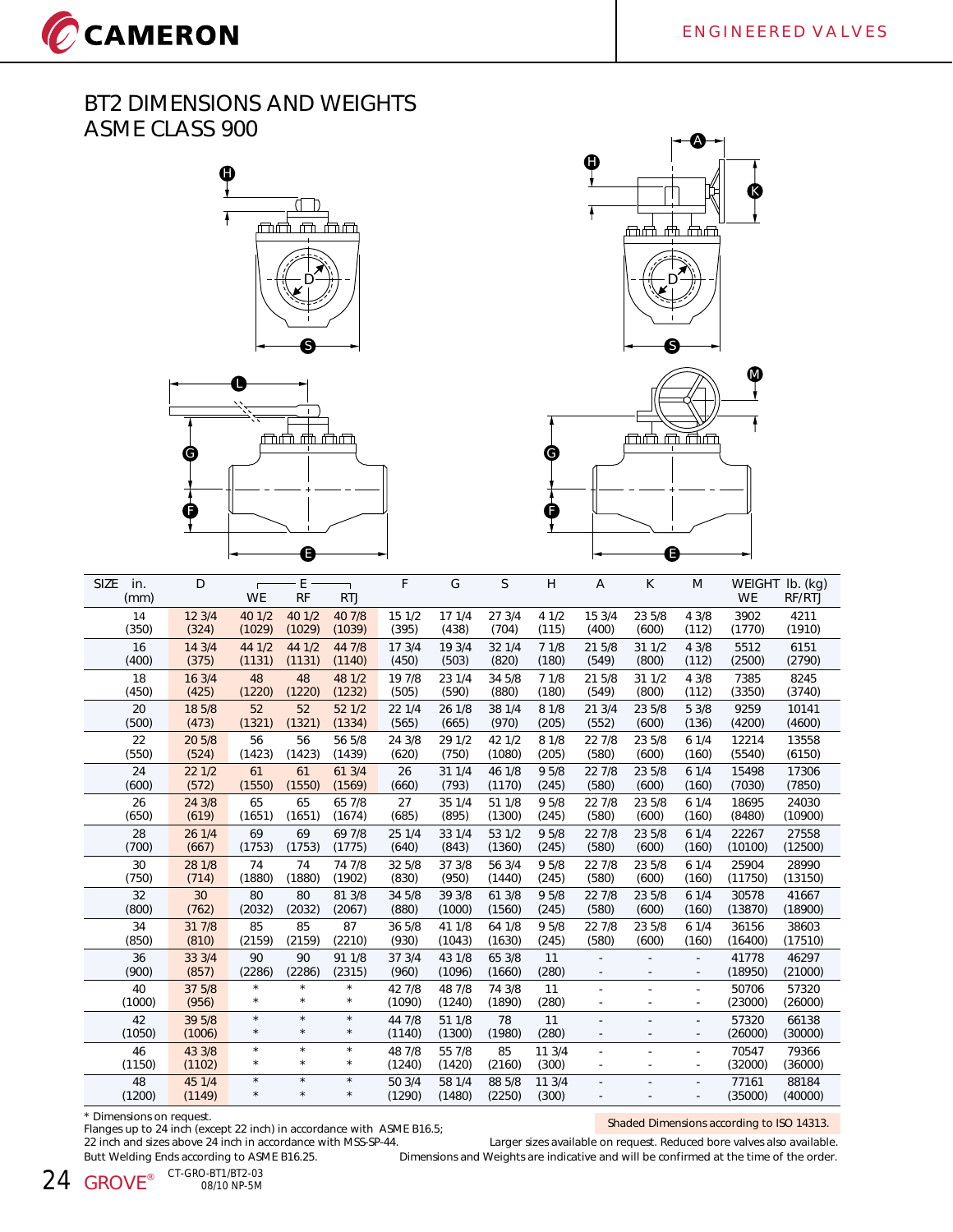







| <b>SIZE</b><br>in.<br>(mm) | D               | <b>WE</b>             | E<br><b>RF</b>        | <b>RTJ</b>            | F                 | G                | S                | H               | Α               | K               | M                              | <b>WEIGHT</b><br><b>WE</b> | $Ib.$ (kg)<br>RF/RTJ |
|----------------------------|-----------------|-----------------------|-----------------------|-----------------------|-------------------|------------------|------------------|-----------------|-----------------|-----------------|--------------------------------|----------------------------|----------------------|
| 14<br>(350)                | 12 1/2<br>(318) | 49 1/2<br>(1258)      | 49 1/2<br>(1258)      | 50 1/4<br>(1277)      | 17 3/4<br>(440)   | 23 3/8<br>(593)  | 33 1/8<br>(840)  | 71/8<br>(180)   | 21 5/8<br>(549) | 311/2<br>(800)  | 4 3/8<br>(112)                 | 5247<br>(2380)             | 6371<br>(2890)       |
| 16<br>(400)                | 14 1/4<br>(362) | 54 1/2<br>(1385)      | 54 1/2<br>(1385)      | 55 3/8<br>(1407)      | 18 1/8<br>(460)   | 25 3/8<br>(643)  | 35<br>(890)      | 71/8<br>(180)   | 21 5/8<br>(549) | 311/2<br>(800)  | 4 3/8<br>(112)                 | 8267<br>(3750)             | 10362<br>(4700)      |
| 18<br>(450)                | 16<br>(406)     | 60 1/2<br>(1537)      | 69 1/2<br>(1537)      | 61 3/8<br>(1559)      | 22<br>(560)       | 28 1/8<br>(713)  | 37 3/4<br>(960)  | 8 1/8<br>(205)  | 21 3/4<br>(552) | 23 5/8<br>(600) | 5 3/8<br>(136)                 | 10604<br>(4810)            | 13195<br>(5985)      |
| 20<br>(500)                | 17 7/8<br>(454) | 65 1/2<br>(1664)      | 65 1/2<br>(1664)      | 66 3/8<br>(1686)      | 24 1/4<br>(615)   | 31 3/4<br>(805)  | 42 3/8<br>(1075) | 95/8<br>(245)   | 21 3/4<br>(552) | 23 5/8<br>(600) | 5 3/8<br>(136)                 | 14088<br>(6390)            | 17130<br>(7770)      |
| 22<br>(550)                | 19 5/8<br>(500) | 71 5/8<br>(1820)      | 71 5/8<br>(1820)      | 72 1/2<br>(1842)      | 27 3/4<br>(695)   | 33 1/4<br>(845)  | 47 1/4<br>(1200) | 95/8<br>(245)   | 22 7/8<br>(580) | 23 5/8<br>(600) | 61/4<br>(160)                  | 18563<br>(8420)            | 22575<br>(10240)     |
| 24<br>(600)                | 211/2<br>(546)  | 80 3/8<br>(2042)      | 80 3/8<br>(2040)      | 81 1/2<br>(2071)      | 24 3/4<br>(620)   | 34 5/8<br>(878)  | 50 3/4<br>(1290) | 95/8<br>(245)   | 22 7/8<br>(580) | 23 5/8<br>(600) | 61/4<br>(160)                  | 23479<br>(10650)           | 28616<br>(12980)     |
| 26<br>(650)                | 23 1/2<br>(597) | $\star$<br>$^\star$   | $\star$<br>$\star$    | $\star$<br>$^{\star}$ | 31 1/2<br>(800)   | 39<br>(990)      | 56 1/4<br>(1430) | 9 5/8<br>(245)  | 22 7/8<br>(580) | 23 5/8<br>(600) | 61/4<br>(160)                  | 28660<br>(13000)           | 35274<br>(16000)     |
| 28<br>(700)                | 25 1/4<br>(641) | $\star$<br>$^{\star}$ | $\star$<br>$\star$    | $\star$<br>$^{\star}$ | 33 1/8<br>(840)   | 41 3/4<br>(1060) | 60 1/4<br>(1530) | 11<br>(280)     |                 |                 | $\overline{\phantom{a}}$       | 35274<br>(16000)           | 41887<br>(19000)     |
| 30<br>(750)                | 27 1/8<br>(689) | $\star$<br>$^\star$   | $\star$<br>$\star$    | $\star$<br>$\star$    | 34 1/4<br>(870)   | 45 1/4<br>(1150) | 66 7/8<br>(1700) | 11<br>(280)     |                 |                 | ٠<br>$\sim$                    | 39683<br>(18000)           | 50706<br>(23000)     |
| 32<br>(800)                | 29<br>(737)     | $\star$<br>$\star$    | $\star$<br>$\star$    | $\star$<br>$\star$    | 37 3/8<br>(950)   | 47 1/4<br>(1200) | 68 1/8<br>(1730) | 11<br>(280)     |                 |                 | ٠                              | 48501<br>(22000)           | 59524<br>(27000)     |
| 34<br>(850)                | 30 3/4<br>(781) | $\star$<br>$\star$    | $\star$<br>$\star$    | $\star$<br>$\star$    | 39 3/8<br>(1000)  | 49 1/4<br>(1250) | 71 5/8<br>(1820) | 11<br>(280)     |                 |                 | ×<br>$\overline{\phantom{a}}$  | 55115<br>(25000)           | 70547<br>(32000)     |
| 36<br>(900)                | 32 5/8<br>(829) | $\star$<br>$\star$    | $\star$<br>$\star$    | $\star$<br>$^{\star}$ | 41 3/8<br>(1050)  | 52 3/8<br>(1330) | 76 3/8<br>(1940) | 11 3/4<br>(300) |                 |                 | ٠<br>$\overline{\phantom{a}}$  | 63933<br>(29000)           | 79366<br>(36000)     |
| 40<br>(1000)               | 36 1/2<br>(927) | $\star$<br>$\star$    | $\star$<br>$\star$    | $\star$<br>$^{\star}$ | 45 5/8<br>(1160)  | 57 1/2<br>(1460) | 84 5/8<br>(2150) | 11 3/4<br>(300) |                 |                 | ×.<br>$\overline{\phantom{a}}$ | 79366<br>(36000)           | 103616<br>(47000)    |
| 42<br>(1050)               | 40<br>(1016)    | 114 1/8<br>(2900)     | $\star$<br>$^{\star}$ | $\star$<br>$^{\star}$ | 47 1/48<br>(1200) | 60<br>(1525)     | 88 5/8<br>(2250) | 11 3/4<br>(300) |                 |                 |                                | 90389<br>(41000)           | 119048<br>(54000)    |

\* Dimensions on request.

Flanges up to 24 inch (except 22 inch) in accordance with ASME B16.5; 22 inch and sizes above 24 inch in accordance with MSS-SP-44. Larger sizes available on request. Reduced bore valves also available. Butt Welding Ends according to ASME B16.25.

Shaded Dimensions according to ISO 14313.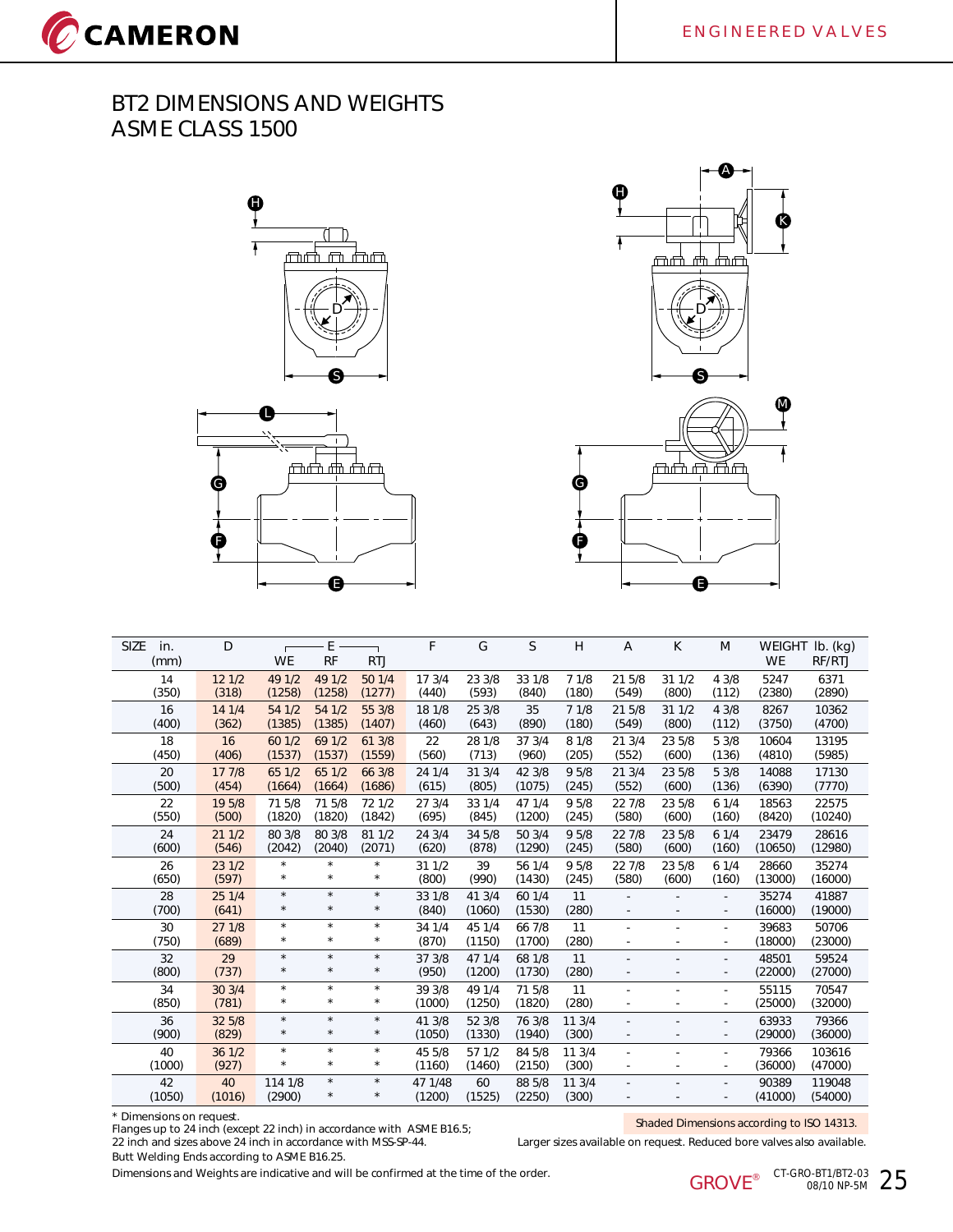CCAMERON





| <b>SIZE</b><br>in.<br>(mm) | D          | <b>WE</b>  | E<br><b>RF</b> | <b>RTJ</b> | F       | G       | S       | Η       | Α       | K          | M       | <b>WEIGHT</b><br><b>WE</b> | $Ib.$ (kg)<br>RF/RTJ |
|----------------------------|------------|------------|----------------|------------|---------|---------|---------|---------|---------|------------|---------|----------------------------|----------------------|
| 6                          | 51/5       | 36         | 36             | 36 1/2     | 9 5/8   | 14 3/4  | 19 1/4  | 51/8    | 15 3/4  | 23 5/8     | 43/8    | 1709                       | 2094                 |
| (150)                      | (133)      | (914)      | (914)          | (927)      | (245)   | (375)   | (490)   | (130)   | (400)   | (600)      | (112)   | (775)                      | (950)                |
| 8                          | 71/8       | 40 1/4     | 40 1/4         | 40 7/8     | 12 3/8  | 18 1/8  | 24 1/4  | 51/2    | 15 3/4  | 23 5/8     | 43/8    | 3219                       | 3946                 |
| (200)                      | (181)      | (1022)     | (1022)         | (1038)     | (315)   | (460)   | (615)   | (140)   | (400)   | (600)      | (112)   | (1460)                     | (1790)               |
| 10                         | 8 7/8      | 50         | 50             | 50 7/8     | 13 3/4  | 20 1/4  | 28 3/8  | 51/2    | 21 5/8  | 31 1/2     | 4 3/8   | 4740                       | 5842                 |
| (250)                      | (225)      | (1270)     | (1270)         | (1292)     | (350)   | (513)   | (720)   | (140)   | (549)   | (600)      | (112)   | (2150)                     | (2650)               |
| 12                         | 101/2      | 56         | 56             | 56 7/8     | 16 1/8  | 23      | 30 3/8  | 5 7/8   | 21 5/8  | 311/2      | 43/8    | 6261                       | 7694                 |
| (300)                      | (267)      | (1422)     | (1422)         | (1445)     | (410)   | (583)   | (770)   | (150)   | (549)   | (800)      | (112)   | (2840)                     | (3490)               |
| 14                         | 12 1/4     | $^{\star}$ | $\star$        | $\star$    | 16 3/4  | 23 7/8  | 31 1/2  | 8 1/8   | 21 3/4  | 23 5/8     | 5 3/8   | 8157                       | 10582                |
| (350)                      | (292)      | $\star$    | $\star$        | $^{\star}$ | (425)   | (605)   | (800)   | (205)   | (552)   | (600)      | (136)   | (3700)                     | (4800)               |
| 16                         | 13 1/8     | $\star$    | $\star$        | $\star$    | 20 1/2  | 28 3/4  | 40 1/2  | 9 5/8   | 21 3/4  | 23 5/8     | 53/8    | 10362                      | 13228                |
| (400)                      | (333)      | $^{\star}$ | $\star$        | $\star$    | (520)   | (730)   | (1030)  | (245)   | (552)   | (600)      | (136)   | (4700)                     | (6000)               |
| 18                         | 14 3/4     | $\star$    | $\star$        | $\star$    | 22 7/8  | 31 1/2  | 44 7/8  | 9 5/8   | 22 7/8  | 23 5/8     | 61/4    | 12125                      | 16535                |
| (450)                      | (374)      | $^{\star}$ | $\star$        | $\star$    | (580)   | (800)   | (1140)  | (245)   | (580)   | (600)      | (160)   | (5500)                     | (7500)               |
| 20                         | 16 1/2     | $\star$    | $\star$        | $\star$    | 25 5/8  | 34 1/4  | 49 1/4  | 9 5/8   | 22 7/8  | 23 5/8     | 61/4    | 14330                      | 19400                |
| (500)                      | (419)      | $\star$    | $\star$        | $\star$    | (650)   | (870)   | (1250)  | (245)   | (580)   | (600)      | (160)   | (6500)                     | (8800)               |
| 22                         | $\star$    | $\star$    | $\star$        | $\star$    | $\star$ | $\star$ | $\star$ | $\star$ | $\star$ | $\star$    | $\star$ | $\star$                    | $\star$              |
| (550)                      | $\star$    | $\star$    | $\star$        | $\star$    | $\star$ | $\star$ | $\star$ | $\star$ | $\star$ | $^{\star}$ | $\star$ | $^{\star}$                 | $\star$              |
| 24                         | $\star$    | $\star$    | $\star$        | $\star$    | $\star$ | $\star$ | $\star$ | $\star$ | $\star$ | $\star$    | $\star$ | $\star$                    | $\star$              |
| (600)                      | $^{\star}$ | $\star$    | $\star$        | $\star$    | $\star$ | $\star$ | $\star$ | $\star$ | $\star$ | $\star$    | $\star$ | $\star$                    | $\star$              |
| 26                         | $\star$    | $\star$    | $\star$        | $\star$    | $\star$ | $\star$ | $\star$ | $\star$ | $\star$ | $\star$    | $\star$ | $\star$                    | $\star$              |
| (650)                      | $^{\star}$ | $\star$    | $\star$        | $\star$    | $\star$ | $\star$ | $\star$ | $\star$ | $\star$ | $^{\star}$ | $\star$ | $\star$                    | $\star$              |
| 28                         | $\star$    | $\star$    | $\star$        | $\star$    | $\star$ | $\star$ | $\star$ | $\star$ | $\star$ | $\star$    | $\star$ | $\star$                    | $\star$              |
| (700)                      | $^{\star}$ | $^{\star}$ | $\star$        | $\star$    | $\star$ | $\star$ | $\star$ | $\star$ | $\star$ | $\star$    | $\star$ | $\star$                    | $\star$              |
| 30                         | $\star$    | $\star$    | $\star$        | $\star$    | $\star$ | $\star$ | $\star$ | $\star$ | $\star$ | $\star$    | $\star$ | $\star$                    | $\star$              |
| (750)                      | $^{\star}$ | $\star$    | $\star$        | $\star$    | $\star$ | $\star$ | $\star$ | $\star$ | $\star$ | $^{\star}$ | $\star$ | $\star$                    | $^{\star}$           |

\* Dimensions on request.

Flanges up to 24 inch (except 22 inch) in accordance with ASME B16.5;<br>22 inch and sizes above 24 inch in accordance with MSS-SP-44.

Shaded Dimensions according to ISO 14313.

Larger sizes available on request. Reduced bore valves also available. Butt Welding Ends according to ASME B16.25. Dimensions and Weights are indicative and will be confirmed at the time of the order.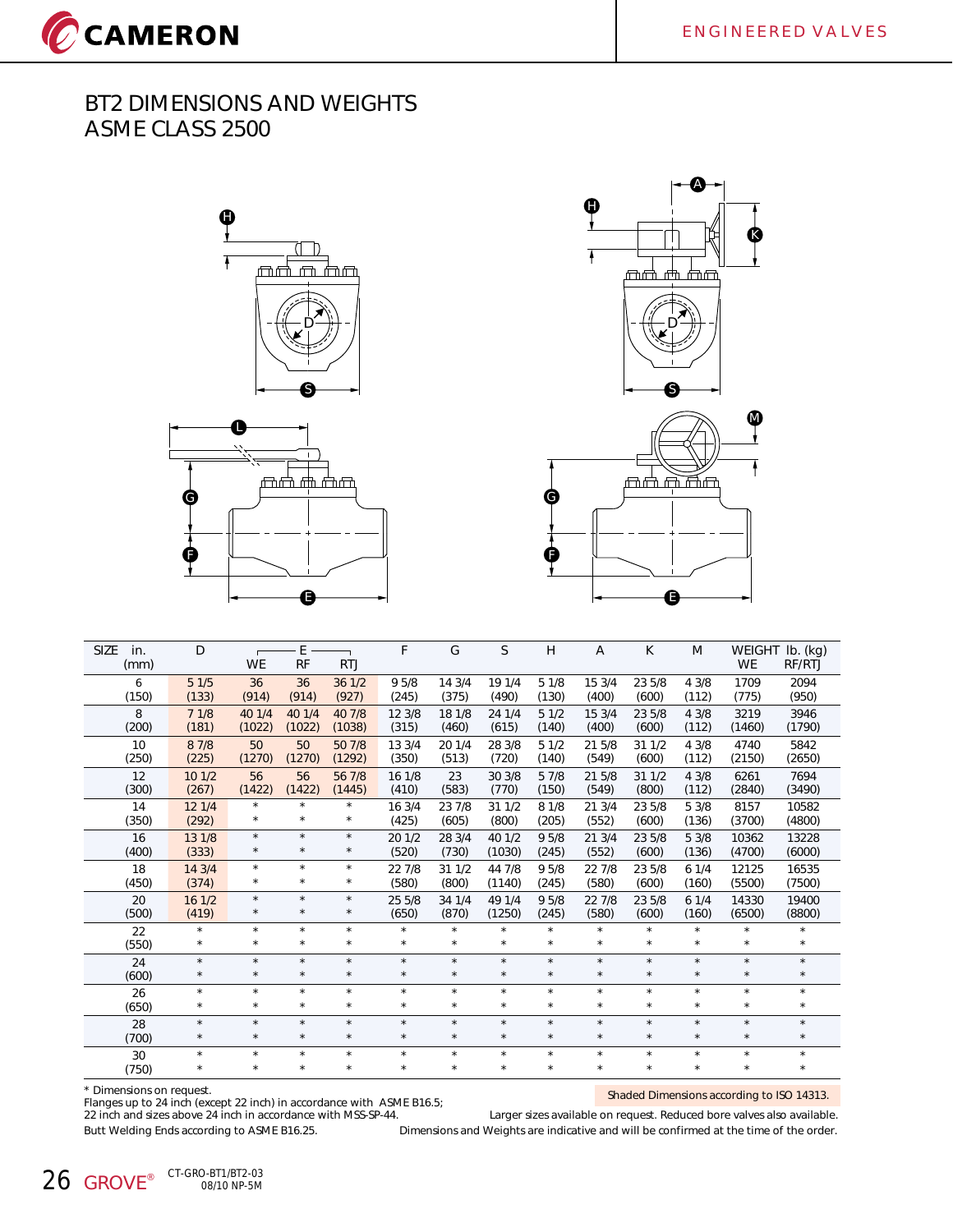## **BT1 & BT2 QUALITY SYSTEM**

**QUALITY ASSURANCE PROGRAM** Cameron runs a high level quality control program to insure all products are manufactured to the highest standards available using the latest technology.

**INTERNATIONAL APPROVALS** Cameron is an authorized licensee of the American Petroleum Institute (API) and is approved to monogram products for specifications API 6D and API 6A at its Voghera, Italy operations.

**THE Quality Assurance Program encompasses the entire operation, from order entry to final inspection and field service.**

**The Quality Assurance Program conforms to:**

ISO 9001

CCAMERON

API Q1

API 6D

API 6A

94/9/EC (ATEX Directive)

97/23/EC (PED Directive)

EN 729-2 (Quality Requirement for Welding)

SIL Approved to IEC 61508 (Functional Safety of Electrical/ Electronic/Programmable Electronic Safety Related Systems).



#### **INSPECTION**

The Quality Assurance Program is based on the Quality Manual.

The Quality Control Department verifies all processes from material receipt to final customer inspection, including the liaison with approved inspection and certifying authorities.

淼 **LUISED** 

All products can be supplied with certified test reports which include pressure testing, NDT and chemical and physical analysis, along with any other specified special test certification.

The material certification of the valve parts can be furnished in accordance with EN 10204 - 3.1 (as a standard) or 3.2.

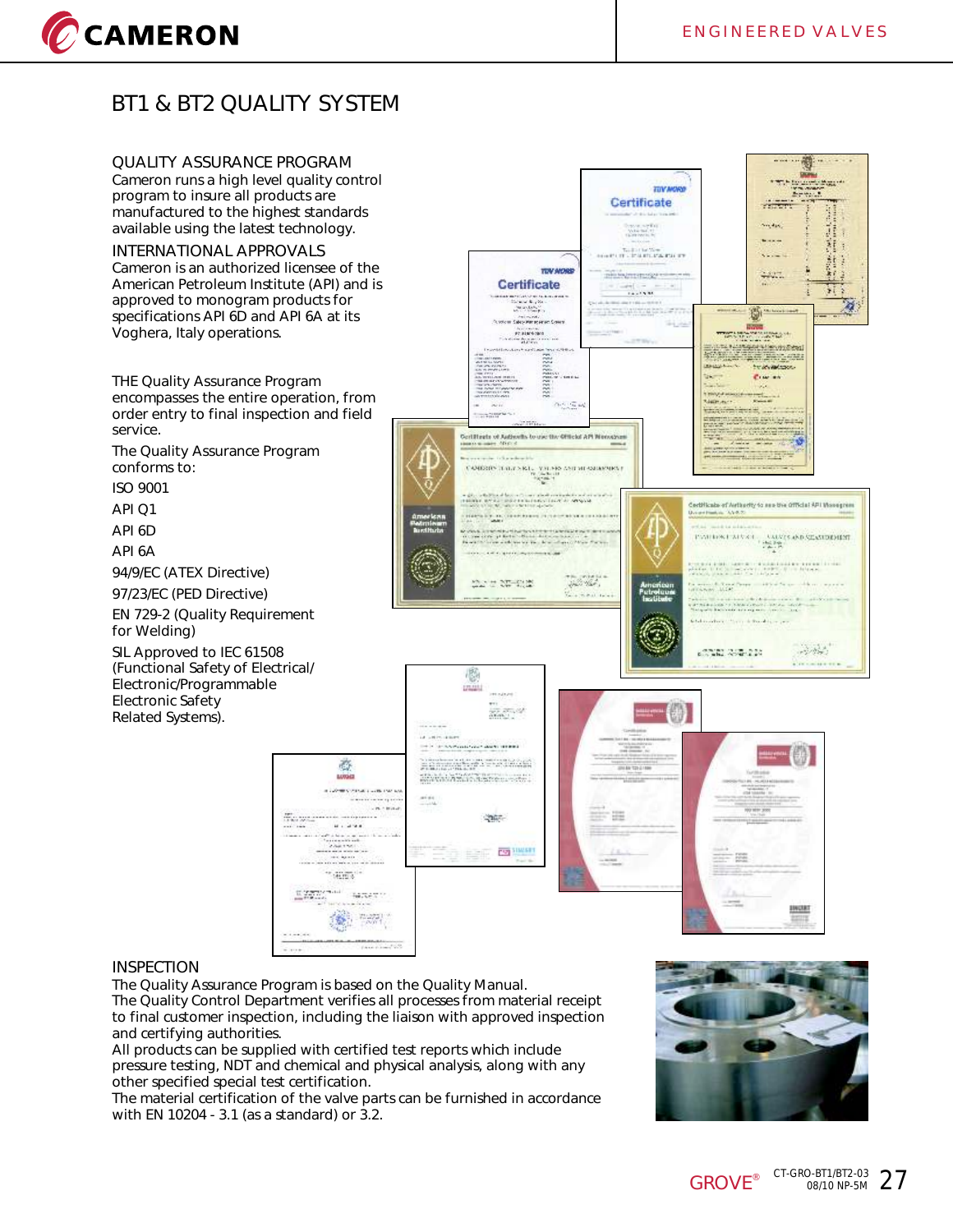

## **BT1 & BT2 QUALIFICATION AND TESTING**

#### **QUALIFICATION & TESTING LAB**

GROVE valves are designed in accordance with the most stringent industry procedures and are subjected to full in-house qualification testing.

In-house testing facilities together with the participation of major Oil and Gas Companie's testing programs allow GROVE to supply products reflecting state-of-the-art technology.

Hydrostatic and high pressure gas tests, functional tests, cycling tests, bending tests, are all carried out on prototype valves.

This test program ensures that the design safety factors and the leak tightness are met.



BT2 38 in. (950 mm) API 5000 cladded in all wetted parts during bending test.

#### **STRUCTURAL VERIFICATION**

The GROVE Engineering department operates the most advanced 3D computerized graphic system (CAD) and conducts Finite Element Analysis (FEA) to simulate various load conditions to determine the suitability of the components for the intended service.

On request the GROVE Engineering department can carry out the seismic analysis on extended valves through a modal analysis and spectrum load analysis using the most advance FEA programs.



These tools are routinely used throughout the design process to allow an effective evaluation of the possible alternatives (sensitivity analyses).

Stress test by strain gauges are also systematically carried out to validate FEA models.

#### **HIGH PRESSURE GAS TESTING**

Customer specifications may dictate more severe testing in addition to conventional hydrostatic testing. GROVE is fully equipped to carry enhanced gas tests at ambient, low and high temperature using specially equipped bunkers.

Testing can be performed at temperature ranging from -196 °C to 400 °C (-320 °F to 752 °F). External leakages are assessed by means of mass-spectrometers; leakages through the seats are verified by calibrated flow meters.

#### **CYCLING TESTS**

Grove is fully equipped to carry out PR2 tests as per API 6A code or others cycling tests as per customer requirements, also Fugitive Emission tests with 100% of helium can be carried out upon request.

#### **FIRE SAFE TESTS AND CERTIFICATION**

GROVE conducts in-house Fire Safe Testing and GROVE valves are certified in accordance with API Standard 6FA and BS 6755 part 2 as well as with API standard 607.

A complete list of qualified and certified valves can be made available upon request.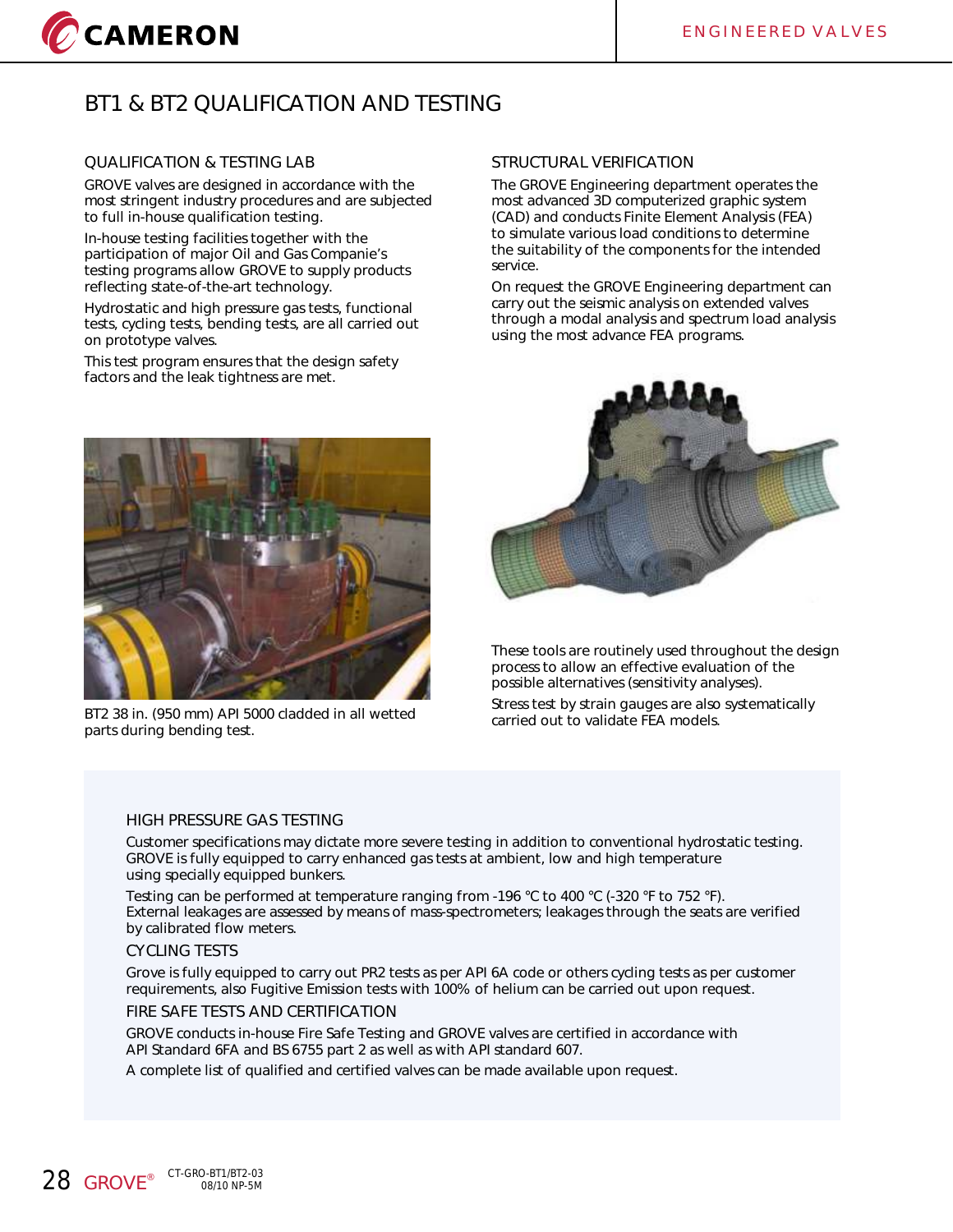

## **TRADEMARK INFORMATION**

GROVE® is a registered trademark which is owned by Cameron.

This document contains references to registered trademarks or product designations, which are not owned by Cameron.

| Trademark        | Owner                                      |
|------------------|--------------------------------------------|
| CELCON           | <b>Hoechst Celanese Corporation</b>        |
| DELRIN           | E.I. DuPont De Nemours & Company           |
| <b>FLUOREL</b>   | Minnesota Mining and Manufacturing Company |
| <b>HASTELLOY</b> | Haynes International, Inc.                 |
| <b>HYCAR</b>     | Hydrocarbon Chemical and Rubber Company    |
| <b>HYPALON</b>   | E.I. DuPont De Nemours & Company           |
| <b>INCONEL</b>   | <b>INCO Nickel Sales, Inc.</b>             |
| <b>MONEL</b>     | INCO Alloys International, Inc.            |
| <b>NORDEL</b>    | E.I. DuPont De Nemours & Company           |
| <b>STELLITE</b>  | Stoody Deloro Stellite, Inc.               |
| <b>TEFLON</b>    | E.I. DuPont De Nemours & Company           |
| VITON            | E.I. DuPont De Nemours & Company           |